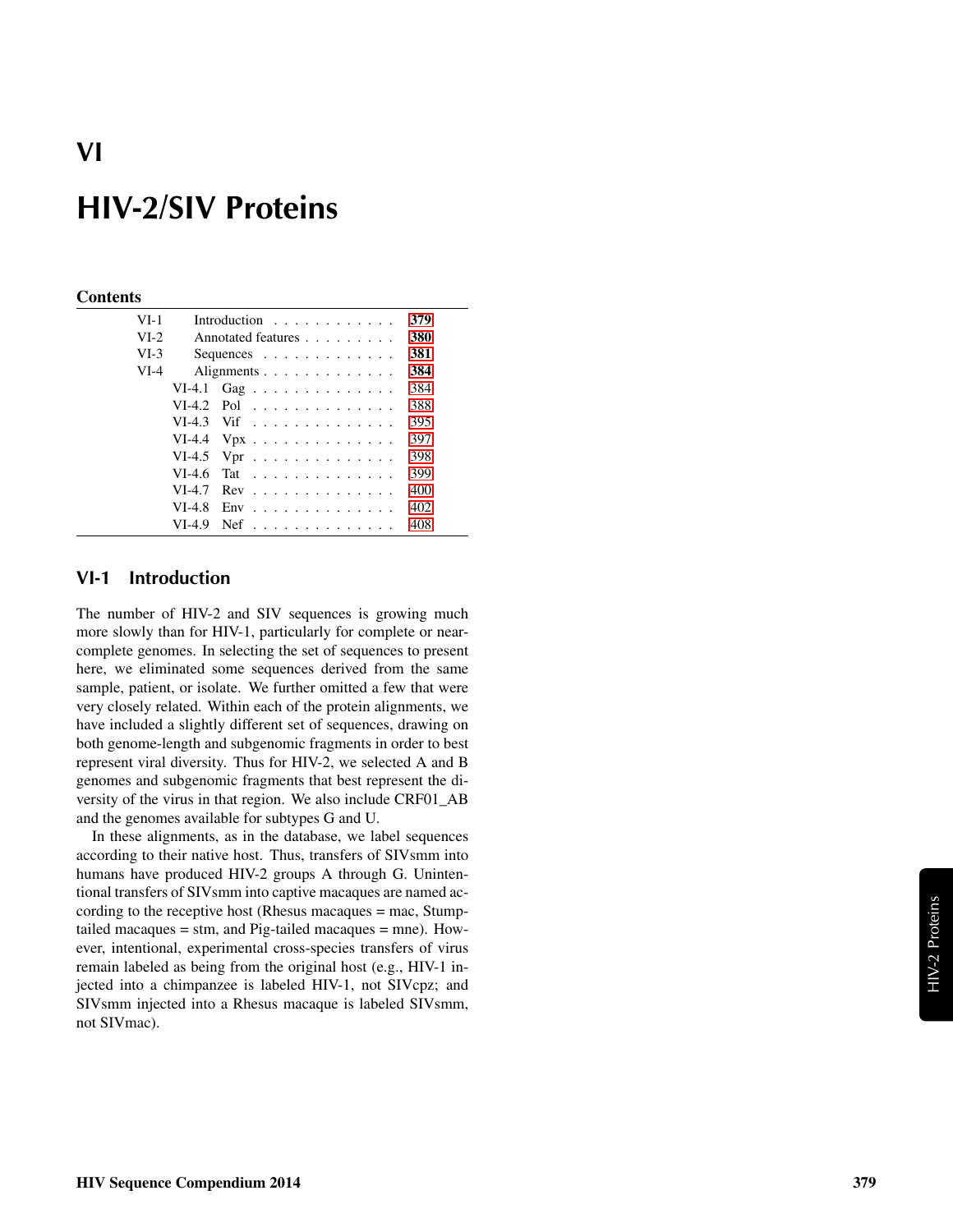# <span id="page-1-0"></span>VI-2 Annotated features

Features of HIV-2 annotated in the alignment that follows.

| <b>Feature</b>      | Protein | Location     | Page |
|---------------------|---------|--------------|------|
| Gag p15 start       | Gag     | $\mathbf{1}$ | 384  |
| p15 end             | Gag     | 135          | 384  |
| p27 start           | Gag     | 136          | 384  |
| p27 end             | Gag     | 364          | 386  |
| p2 start            | Gag     | 365          | 386  |
| p2 end              | Gag     | 381          | 386  |
| p8 start            | Gag     | 382          | 386  |
| p8 end              | Gag     | 433          | 386  |
| p1 start            | Gag     | 434          | 386  |
| p1 end              | Gag     | 447          | 386  |
| p6 start            | Gag     | 448          | 386  |
| <b>PTAP</b> motif   | Gag     | 458-461      | 386  |
| PSAP in HIV-2 B, U  | Gag     | 476-479      | 386  |
| p6 end              | Gag     | 511          | 387  |
| Gag end             | Gag     | 511          | 387  |
| Pol p15 start       | Pol     | $\mathbf{1}$ | 388  |
| p15 end             | Pol     | 67           | 388  |
| protease start      | Pol     | 68           | 388  |
| protease end        | Pol     | 166          | 389  |
| p51 RT start        | Pol     | 167          | 389  |
| D catalytic site    | Pol     | 276          | 389  |
| DD catalytic site   | Pol     | 351          | 390  |
| p51 RT end          | Pol     | 605          | 391  |
| p15 RNase H start   | Pol     | 606          | 391  |
| p15 RNase H end     | Pol     | 725          | 392  |
| p31 Integrase start | Pol     | 726          | 392  |
| p31 Integrase end   | Pol     | 1020         | 394  |
| Pol end             | Pol     | 1020         | 394  |
| Vif start           | Vif     | 1            | 395  |
| Vif end             | Vif     | 215          | 396  |
| Vpx start           | Vpx     | 1            | 397  |
| Vpx end             | Vpx     | 113          | 397  |
| Vpr start           | Vpr     | 1            | 398  |
| Vpr end             | Vpr     | 102          | 398  |
| Tat start           | Tat     | $\mathbf{1}$ | 399  |
| exon 1 end          | Tat     | 99           | 399  |
| exon 2 start        | Tat     | 100          | 399  |
| Tat end             | Tat     | 131          | 399  |
| Rev start           | Rev     | $\mathbf{1}$ | 400  |
| exon 1 end          | Rev     | 24           | 400  |
| exon 2 start        | Rev     | 25           | 400  |
| Rev end             | Rev     | 108          | 401  |
| Env start           | Env     | 1            | 402  |
| signal peptide end  | Env     | 22           | 402  |
| gp120 start         | Env     | 23           | 402  |
| V1                  | Env     | 113-167      | 402  |
| V2                  | Env     | 169-211      | 403  |
| V3                  | Env     | 311-344      | 403  |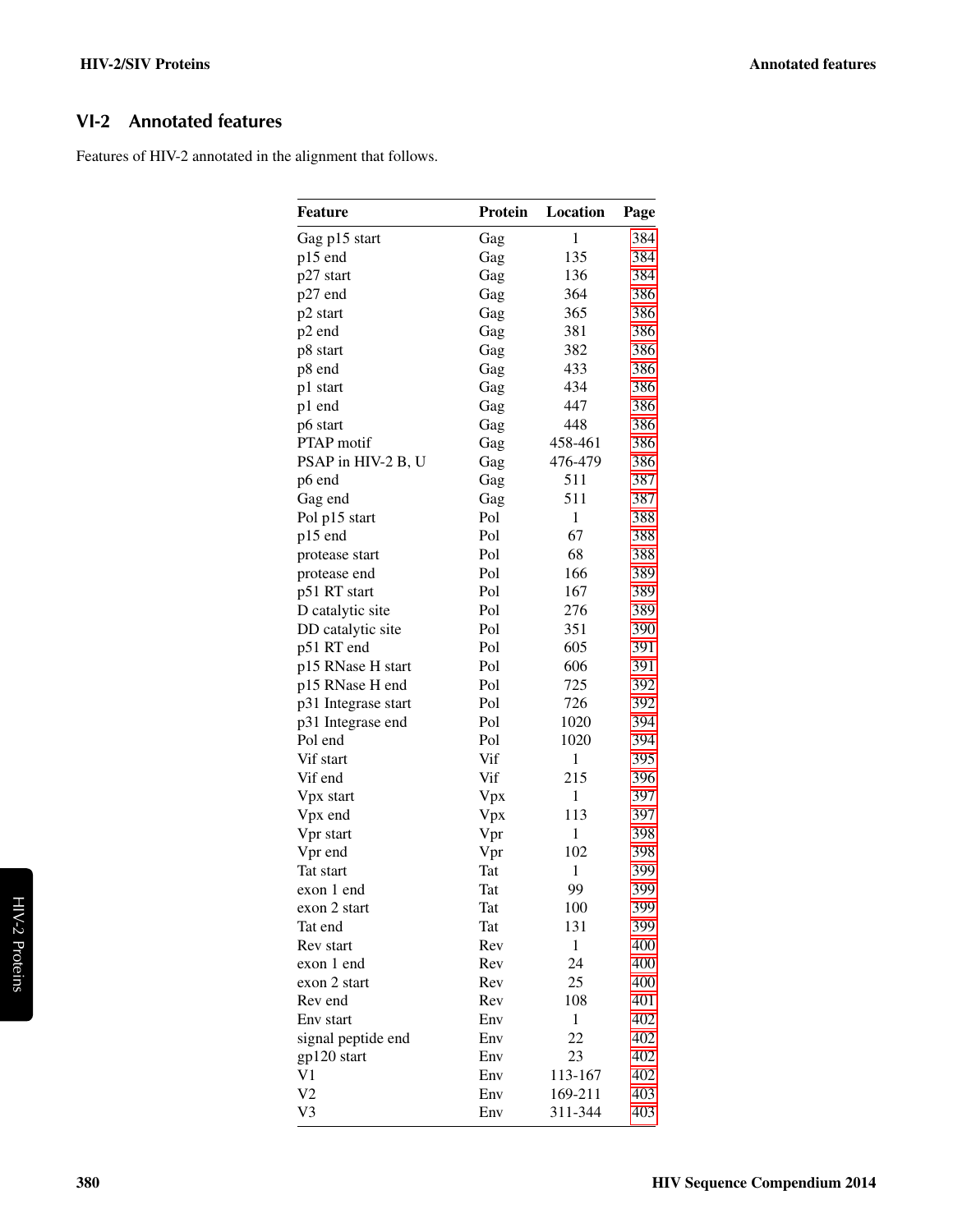| <b>Feature</b>             | Protein    | Location | Page |
|----------------------------|------------|----------|------|
| V3 tip                     | Env        | 328-334  | 404  |
| V4                         | Env        | 402-432  | 404  |
| V <sub>5</sub>             | Env        | 472-477  | 405  |
| gp120 end                  | Env        | 525      | 405  |
| gp41 start                 | Env        | 526      | 405  |
| Env end                    | Env        | 880      | 407  |
| gp41 end                   | Env        | 880      | 407  |
| Nef start                  | <b>Nef</b> | 1        | 408  |
| R <sub>17</sub> Y mutation | <b>Nef</b> | 17       | 408  |
| max HIV-1 similarity       | <b>Nef</b> | 153-182  | 408  |
| premature stop in Mac239   | <b>Nef</b> | 93       | 408  |
| normal Nef end             | Nef        | 264      | 409  |
|                            |            |          |      |

# <span id="page-2-0"></span>VI-3 Sequences

Sequences included in the HIV-2/SIV protein alignments.

| <b>Name</b>              | <b>Accession</b> | <b>Proteins</b> | <b>Author</b>    | Reference                       |
|--------------------------|------------------|-----------------|------------------|---------------------------------|
| <b>MAC.US.x.239</b>      | M33262           | All             | Kestler, H.      | Science 248(4959):1109-1112     |
|                          |                  |                 |                  | (1990)                          |
| A.CI.88.UC2              | U38293           | All             | Barnett, S.W.    | Virology 222(1); 257-61 (1996)  |
| A.DE.x.BEN               | M30502           | All             | Kirchhoff, F.    | Virology 177(1):305-311 (1990)  |
| A.DE.x.PEI2_KR_KRCG      | U22047           | All             | Kraus, G.        | ARHR 14(1); 65-77 (1998)        |
| A.GH.x.GH1               | M30895           | All             | Hasegawa, A.     | ARHR 5(6):593-604 (1989)        |
| A.GM.87.D194             | J04542           | All             | Kuehnel, H.      | Proc Natl Acad Sci USA          |
|                          |                  |                 |                  | 86(7):2383-2387 (1989)          |
| A.GM.x.ISY_SBL_6669_85   | J04498           | All             | Franchini, G.    | Proc Natl Acad Sci USA          |
|                          |                  |                 |                  | 86(7):2433-2437 (1989)          |
| A.GM.x.MCN13             | AY509259         | All             | Schmitz, C.      | J Virol 78(4):2006-2016 (2004)  |
| A.GM.x.MCR35             | AY509260         | All             | Schmitz, C.      | J Virol 78(4):2006-2016 (2004)  |
| A.GW.86.FG_clone_NIHZ    | J03654           | All             | Zagury, J.F.     | Proc Natl Acad Sci USA          |
|                          |                  |                 |                  | 85(16):5941-5945 (1988)         |
| A.GW.87.CAM2CG           | D00835           | All             | Tristem, M.      | J Gen Virol 72(PT 3):721-724    |
|                          |                  |                 |                  | (1991)                          |
| A.GW.x.MDS               | Z48731           | All             | Becker           | Unpublished                     |
| A.IN.07.NNVA             | EU980602         | All             | Gurjar, S.R.     | JAIDS 52(3); 329-35 (2009)      |
| A.IN.95.CRIK_147         | DQ307022         | All             | Santhosh, C.V.   | ARHR 24(10); 1315-7 (2008)      |
| A.JP.08.NMC786_clone_41  | AB731742         | All             | Umeki-Sakamoto   | Unpublished                     |
| A.PT.x.ALI               | AF082339         | All             | Reeves, J.D.     | J Virol 73(9); 7795-804 (1999)  |
| A.SN.85.ROD              | M15390           | All             | Clavel, F.       | Nature 324(6098):691-695 (1986) |
| A.SN.86.ST_JSP4_27       | M31113           | All             | Kumar, P.        | J Virol 64(2):890-901 (1990)    |
| <b>B.CI.88.UC1</b>       | L07625           | All             | Barnett, S.W.    | J Virol 67(2):1006-1014 (1993)  |
| B.CI.x.20_56             | AB485670         | All             | Takekawa         | Unpublished                     |
| <b>B.CI.x.EHO</b>        | U27200           | All             | Rey-Cuille, M.A. | Virology 202(1):471-476 (1994)  |
| B.GH.86.D205_ALT         | X61240           | All             | Dietrich, U.     | Nature 342(6252):948-950 (1989) |
| B.JP.01.IMCJ_KR020_1     | AB100245         | All             | Kusagawa, S.     | ARHR 19(11):1045-1049 (2003)    |
| G.CI.92.Abt96            | AF208027         | All             | Brennan, C.A.    | ARHR 13(5):401-404 (1997)       |
| AB.CM.03.03CM_510_03     | EU028345         | All             | Yamaguchi, J.    | ARHR 24(1):86-91 (2008)         |
| H2_01_AB.CI.90.7312A     | L36874           | All             | Gao              | Unpublished                     |
| H2_01_AB.JP.04.NMC307_20 | AB731738         | All             | Umeki-Sakamoto   | Unpublished                     |
| H2_01_AB.JP.07.NMC716_01 | AB731740         | All             | Umeki-Sakamoto   | Unpublished                     |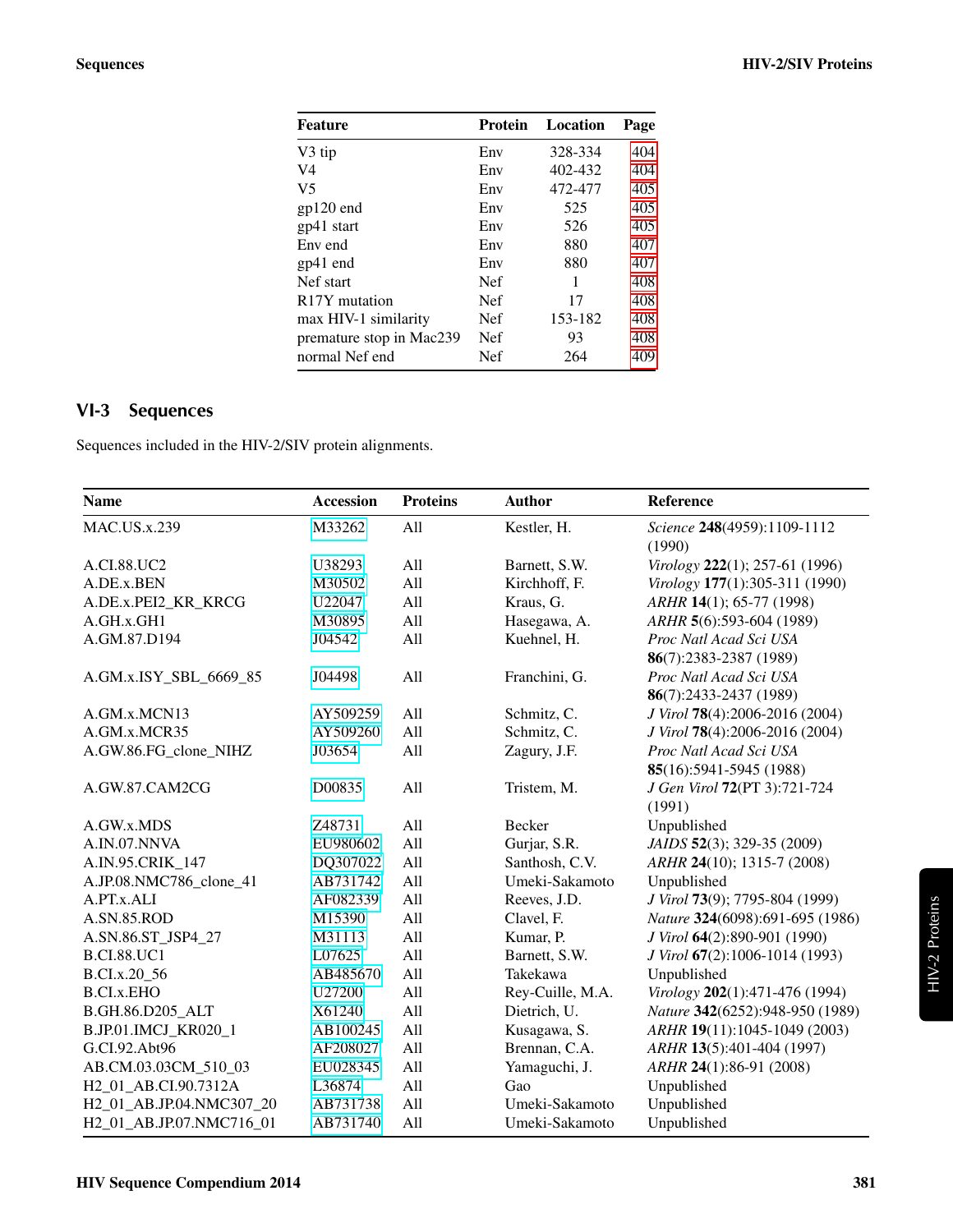| <b>Name</b>              | <b>Accession</b> | <b>Proteins</b> | <b>Author</b>   | Reference                         |
|--------------------------|------------------|-----------------|-----------------|-----------------------------------|
| H2_01_AB.JP.08.NMC842_10 | AB731744         | All             | Umeki-Sakamoto  | Unpublished                       |
| <b>U.CI.07.07IC TNP3</b> | KC693505         | All             | Ayouba, A.      | AIDS 27(15):2488-2491 (2013)      |
| U.FR.96.12034            | AY530889         | All             | Damond, F.      | ARHR 20(6):666-672 (2004)         |
| MAC.US.x.17EC1           | AY033233         | All             | Anderson, M.G.  | Virology 195(2):616-626 (1993)    |
| MAC.US.x.1937            | AY611495         | All             | O'Connor, D.H.  | J Virol 78(24):14012-14022 (2004) |
| MAC.US.x.2065            | AY611493         | All             | O'Connor, D.H.  | J Virol 78(24):14012-14022 (2004) |
| MAC.US.x.251_1A11        | M76764           | All             | Marthas, M.L.   | J Med Primatol 18(3-4):311-9      |
|                          |                  |                 |                 | (1989)                            |
| MAC.US.x.251_32H_PJ5     | D01065           | All             | Rud, E.W.       | (in) Brown, F, Chanock, RM and    |
|                          |                  |                 |                 | Ginsberg, HS(Eds); VACCINES 92:   |
|                          |                  |                 |                 | MODERN APPROACHES TO              |
|                          |                  |                 |                 | NEW VACCINES INCLUDING            |
|                          |                  |                 |                 | PREVENTION OF AIDS:               |
|                          |                  |                 |                 | 229-235; Cold Spring Harbor       |
|                          |                  |                 |                 | Laboratory Press, New York (1992) |
| MAC.US.x.251_BK28        | M19499           | All             | Hirsch, V.      | Cell 49(3):307-319 (1987)         |
| MAC.US.x.80035           | AY611486         | All             | O'Connor, D.H.  | J Virol 78(24):14012-14022 (2004) |
| MAC.US.x.81035           | AY599200         | All             | O'Connor, D.H.  | J Virol 78(24):14012-14022 (2004) |
| MAC.US.x.85013           | AY611490         | All             | O'Connor, D.H.  | J Virol 78(24):14012-14022 (2004) |
| MAC.US.x.87082           | AY600249         | All             | O'Connor, D.H.  | J Virol 78(24):14012-14022 (2004) |
| MAC.US.x.92050           | AY603959         | All             | O'Connor, D.H.  | J Virol 78(24):14012-14022 (2004) |
| MAC.US.x.92077           | AY599201         | All             | O'Connor, D.H.  | J Virol 78(24):14012-14022 (2004) |
| MAC.US.x.93057           | AY611492         | All             | O'Connor, D.H.  | J Virol 78(24):14012-14022 (2004) |
| MAC.US.x.93062           | AY607704         | All             | O'Connor, D.H.  | J Virol 78(24):14012-14022 (2004) |
| MAC.US.x.95058           | AY611494         | All             | O'Connor, D.H.  | J Virol 78(24):14012-14022 (2004) |
| MAC.US.x.95086           | AY607703         | All             | O'Connor, D.H.  | J Virol 78(24):14012-14022 (2004) |
| MAC.US.x.95112           | AY588946         | All             | O'Connor, D.H.  | J Virol 78(24):14012-14022 (2004) |
| MAC.US.x.96016           | AY607701         | All             | O'Connor, D.H.  | J Virol 78(24):14012-14022 (2004) |
| MAC.US.x.96020           | AY611488         | All             | O'Connor, D.H.  | J Virol 78(24):14012-14022 (2004) |
| MAC.US.x.96072           | AY611491         | All             | O'Connor, D.H.  | J Virol 78(24):14012-14022 (2004) |
| MAC.US.x.96081           | AY597209         | All             | O'Connor, D.H.  | J Virol 78(24):14012-14022 (2004) |
| MAC.US.x.96093           | AY611489         | All             | O'Connor, D.H.  | J Virol 78(24):14012-14022 (2004) |
| MAC.US.x.96114           | AY588945         | All             | O'Connor, D.H.  | J Virol 78(24):14012-14022 (2004) |
| MAC.US.x.96123           | AY611487         | All             | O'Connor, D.H.  | J Virol 78(24):14012-14022 (2004) |
| MAC.US.x.96135           | AY607702         | All             | O'Connor, D.H.  | J Virol 78(24):14012-14022 (2004) |
| MAC.US.x.97009           | AY599199         | All             | O'Connor, D.H.  | J Virol 78(24):14012-14022 (2004) |
| MAC.US.x.97074           | AY599198         | All             | O'Connor, D.H.  | J Virol 78(24):14012-14022 (2004) |
| MAC.US.x.MM142_IVMXX     | Y00277           | All             | Chakrabarti, L. | Nature 328(6130):543-547 (1987)   |
| MAC.US.x.r80025          | AY576480         | All             | O'Connor, D.H.  | J Virol 78(24):14012-14022 (2004) |
| MAC.US.x.r90131          | AY576481         | All             | O'Connor, D.H.  | J Virol 78(24):14012-14022 (2004) |
| MNE.US.82.MNE_8          | M32741           | All             | Kimata, J.T.    | J Virol 72(1):245-256 (1998)      |
| MNE.US.x.MNE027          | U79412           | All             | Kimata, J.T.    | J Virol 72(1):245-256 (1998)      |
| SMM.CI.79.SIVsmCI2       | JX860430         | All             | Fischer, W.     | J Virol 86(24):13217-13231 (2012) |
| SMM.LR.89.SIVsmLIB1      | JX860431         | All             | Fischer, W.     | J Virol 86(24):13217-13231 (2012) |
| SMM.SL.92.SIVsmSL92A     | JX860432         | All             | Fischer, W.     | J Virol 86(24):13217-13231 (2012) |
| SMM.SL.92.SL92B          | AF334679         | All             | Chen, Z.        | J Virol 70(6):3617-3627 (1996)    |
| SMM.US.04.G078           | JX860415         | All             | Fischer, W.     | J Virol 86(24):13217-13231 (2012) |
| SMM.US.04.G932           | JX860416         | All             | Fischer, W.     | J Virol 86(24):13217-13231 (2012) |
| SMM.US.04.M919           | JX860417         | All             | Fischer, W.     | J Virol 86(24):13217-13231 (2012) |
| SMM.US.04.M922           | JX860418         | All             | Fischer, W.     | J Virol 86(24):13217-13231 (2012) |
| SMM.US.04.M923           | JX860419         | All             | Fischer, W.     | J Virol 86(24):13217-13231 (2012) |
| SMM.US.04.M926           | JX860420         | All             | Fischer, W.     | J Virol 86(24):13217-13231 (2012) |
| SMM.US.04.M934           | JX860421         | All             | Fischer, W.     | J Virol 86(24):13217-13231 (2012) |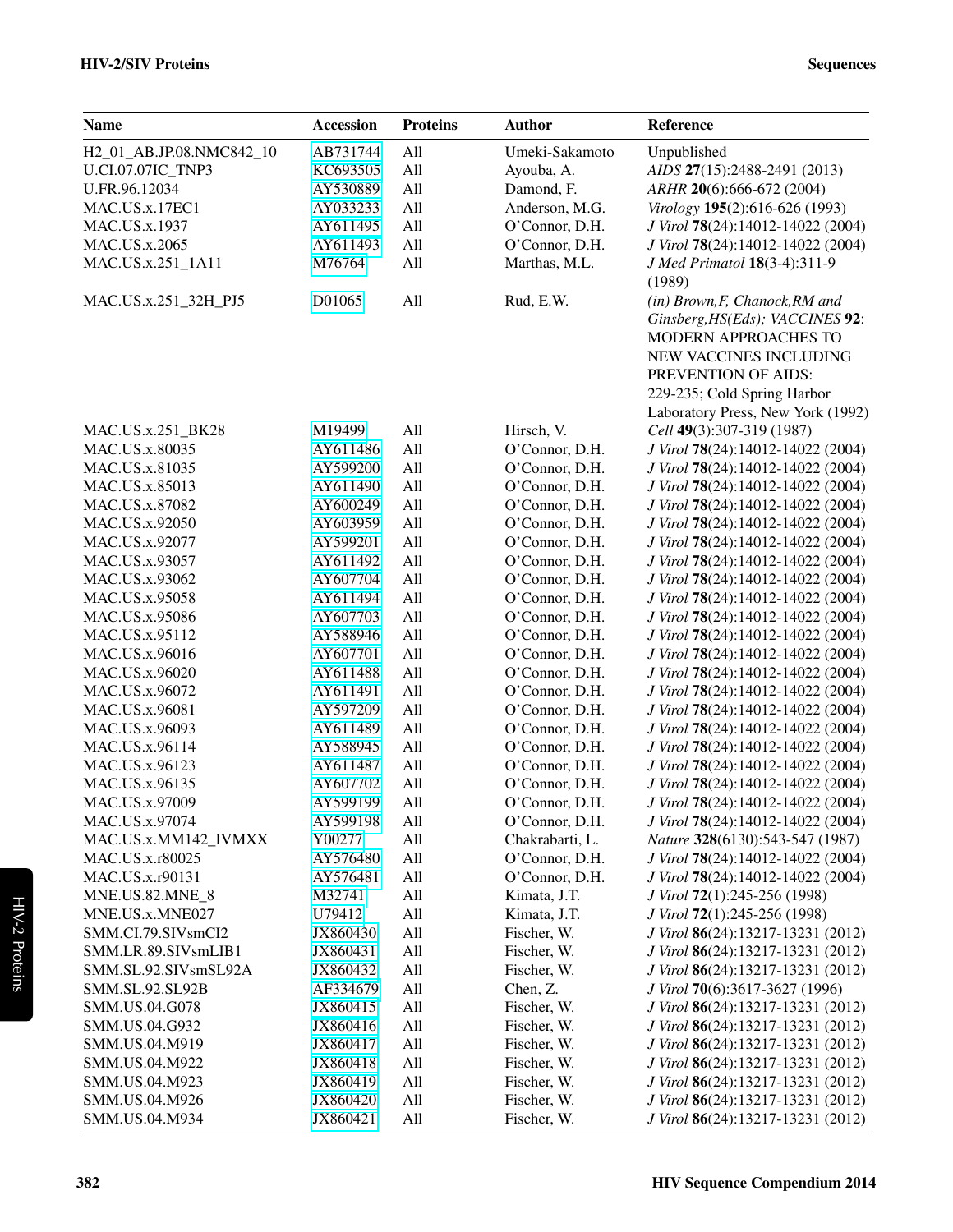| <b>Name</b>              | <b>Accession</b> | <b>Proteins</b> | <b>Author</b>  | <b>Reference</b>                  |
|--------------------------|------------------|-----------------|----------------|-----------------------------------|
| SMM.US.04.M935           | JX860422         | All             | Fischer, W.    | J Virol 86(24):13217-13231 (2012) |
| SMM.US.04.M940           | JX860423         | All             | Fischer, W.    | J Virol 86(24):13217-13231 (2012) |
| SMM.US.04.M946           | JX860424         | All             | Fischer, W.    | J Virol 86(24):13217-13231 (2012) |
| SMM.US.04.M947           | JX860425         | All             | Fischer, W.    | J Virol 86(24):13217-13231 (2012) |
| SMM.US.04.M949           | JX860426         | All             | Fischer, W.    | J Virol 86(24):13217-13231 (2012) |
| SMM.US.04.M950           | JX860427         | All             | Fischer, W.    | J Virol 86(24):13217-13231 (2012) |
| SMM.US.04.M951           | JX860428         | All             | Fischer, W.    | J Virol 86(24):13217-13231 (2012) |
| SMM.US.04.M952           | JX860429         | All             | Fischer, W.    | J Virol 86(24):13217-13231 (2012) |
| SMM.US.05.D215           | JX860413         | All             | Fischer, W.    | J Virol 86(24):13217-13231 (2012) |
| SMM.US.06.FTq            | JX860414         | All             | Fischer, W.    | J Virol 86(24):13217-13231 (2012) |
| SMM.US.11.SIVsmE660_FL10 | JQ864084         | All             | Wu, F.         | J Virol 86(16); 8835-47 (2012)    |
| <b>SMM.US.86.CFU212</b>  | JX860407         | All             | Fischer, W.    | J Virol 86(24):13217-13231 (2012) |
| SMM.US.x.F236 H4         | X14307           | All             | Hirsch, V.M.   | Nature 339(6223); 389-92 (1989)   |
| SMM.US.x.H9              | M80194           | All             | Courgnaud, V.  | J Virol 66(1):414-419 (1992)      |
| SMM.US.x.PBJ14 15        | L03295           | All             | Dewhurst, S.   | Nature 345(6276):636-640 (1990)   |
| SMM.US.x.PBJA            | M31325           | All             | Dewhurst, S.   | Nature 345(6276):636-640 (1990)   |
| SMM.US.x.PBJ 143         | M80193           | All             | Courgnaud, V.  | J Virol 66(1):414-419 (1992)      |
| SMM.US.x.PBJ 6P6         | L09212           | All             | Novembre, F.J. | J Virol 67(5):2466-2474 (1993)    |
| SMM.US.x.PGM53           | AF077017         | All             | Novembre, F.J. | J Virol 72(11):8841-8851 (1998)   |
| SMM.US.x.SME543          | U72748           | All             | Hirsch, V.     | J Virol 71(2):1608-1620 (1997)    |
| SMM.x.x.pE660.CG7G       | JX648292         | All             | Lopker         | Unpublished                       |
| STM.US.89.STM_37_16      | M83293           | All             | Novembre, F.J. | Virology 186(2):783-787 (1992)    |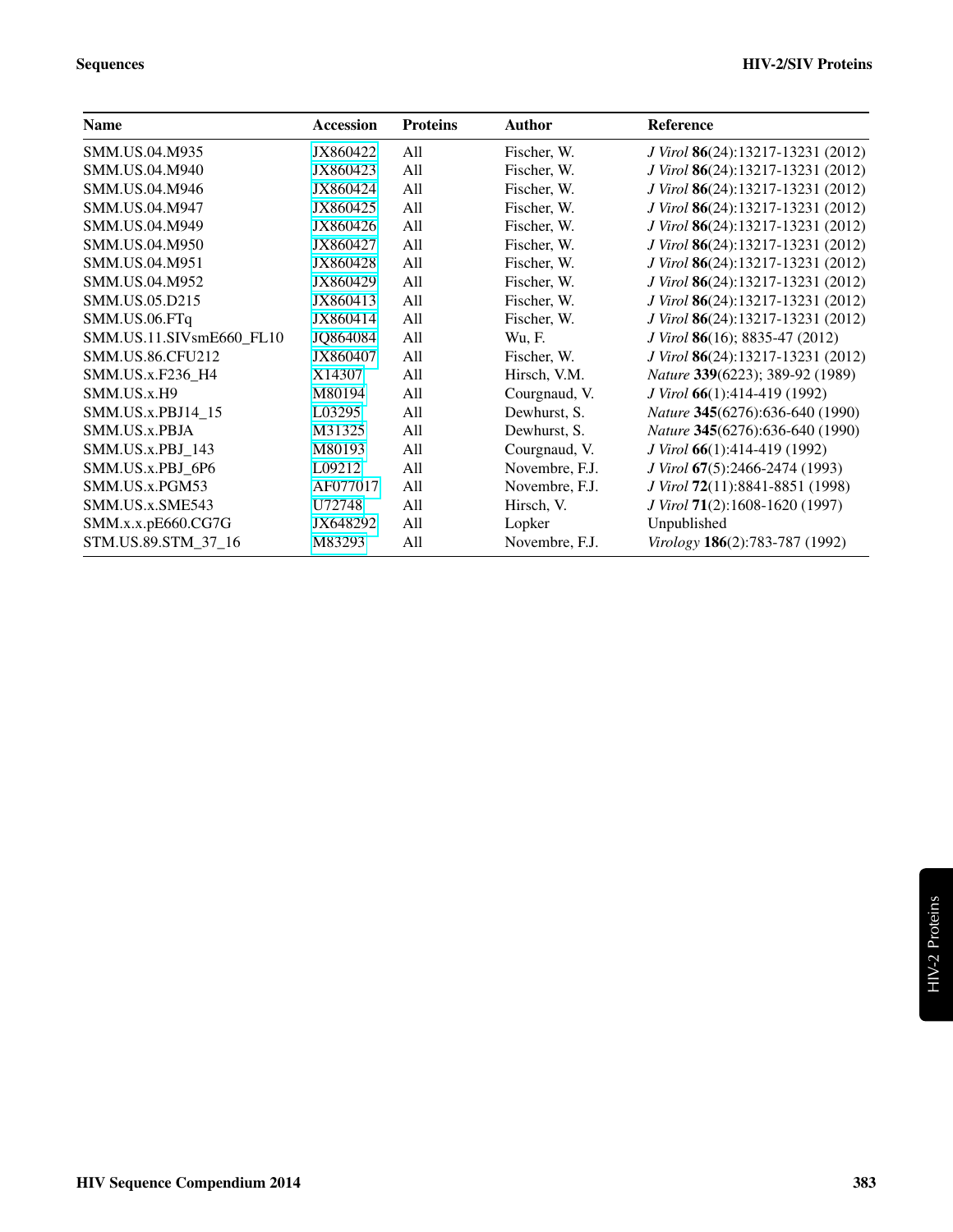<span id="page-5-2"></span><span id="page-5-1"></span><span id="page-5-0"></span>

|                                                | Gag p15 start                | p15 end_p27 start                                                                                                                                                                                                                            |
|------------------------------------------------|------------------------------|----------------------------------------------------------------------------------------------------------------------------------------------------------------------------------------------------------------------------------------------|
| MAC.US.x.239<br>A.CI.88.UC2                    |                              | MGVRNSVLSGKKADELEKIRLRPNGKKKYMLKHVVWAANELDRFGLAESLLENKEGCQKILSVLAPLVPTGSENLKSLYNTVCVIWCIHAEEKVKHTEEAKQIVQRHLVVETGTTETMPKTSRPTAPSSGRGGNYPVQQ.IGGNYVHLPLSPRTLNAWVKLIEEKKFGAE<br>D KL A A - K - - N -<br>$-P - K - - F - - - - A - - - - - V -$ |
| A.DE.x.BEN<br>A.DE.x.PEI2 KR KRCG              |                              |                                                                                                                                                                                                                                              |
| A.GH.x.GH1                                     |                              |                                                                                                                                                                                                                                              |
| A.GM.87.D194                                   |                              |                                                                                                                                                                                                                                              |
| A.GM.X.ISY SBL_6669_85<br>A.GM.X.MCNI3         |                              |                                                                                                                                                                                                                                              |
| A.GM.x.MCR35                                   |                              |                                                                                                                                                                                                                                              |
| 86.FG clone NIHZ<br>A.GW.87.CAM2CG             |                              |                                                                                                                                                                                                                                              |
| GW.x.MDS                                       |                              |                                                                                                                                                                                                                                              |
| A.IN.07.NNVA<br>A.IN.95.CRIK 147               |                              |                                                                                                                                                                                                                                              |
| A.JP.08.NMC786 clone 41                        |                              |                                                                                                                                                                                                                                              |
| A.PT.x.ALI<br>A.SN.85.ROD                      |                              |                                                                                                                                                                                                                                              |
| A.SN.86.ST JSP4 27                             |                              |                                                                                                                                                                                                                                              |
| $B.CI.88.UC\bar{1}$                            |                              |                                                                                                                                                                                                                                              |
| B.GI.X.2056                                    |                              |                                                                                                                                                                                                                                              |
| B.CI.X.20<br>B.CI.X.EHO<br>B.GH.86.D205 ALT    |                              |                                                                                                                                                                                                                                              |
| B.JP.01.IMCJ KR020 1                           |                              |                                                                                                                                                                                                                                              |
| G.CI.92.Abt96<br>AB.CM.03.03CM 510 03          |                              |                                                                                                                                                                                                                                              |
| AB.CI.90.7312A                                 |                              |                                                                                                                                                                                                                                              |
| 01 AB.JP.04.NMC307 20<br>01 AB.JP.07.NMC716 01 |                              |                                                                                                                                                                                                                                              |
| H2 01 AB.JP.08.NMC842 10                       |                              |                                                                                                                                                                                                                                              |
| U.CI.07.07IC TNP3                              |                              |                                                                                                                                                                                                                                              |
| U.FR.96.12034                                  |                              |                                                                                                                                                                                                                                              |
| MAC.US.x.17EC1                                 |                              |                                                                                                                                                                                                                                              |
| MAC.US.x.1937<br>MAC.US.x.2065                 |                              |                                                                                                                                                                                                                                              |
| US.x.251_1A11                                  |                              |                                                                                                                                                                                                                                              |
| . US . x . 251–32H_PJ5<br>. US . x . 251–BK28  |                              |                                                                                                                                                                                                                                              |
| US.x.80035                                     |                              |                                                                                                                                                                                                                                              |
| US.x.81035<br>IS x 85013                       |                              |                                                                                                                                                                                                                                              |
| JS.x.87082                                     |                              |                                                                                                                                                                                                                                              |
| S.x.92050<br>IS.x.92077                        |                              |                                                                                                                                                                                                                                              |
|                                                |                              |                                                                                                                                                                                                                                              |
|                                                |                              |                                                                                                                                                                                                                                              |
| x.95086                                        |                              |                                                                                                                                                                                                                                              |
| x.96016                                        |                              |                                                                                                                                                                                                                                              |
| x.96020                                        |                              |                                                                                                                                                                                                                                              |
| x.96072<br>US.x.96081                          |                              |                                                                                                                                                                                                                                              |
| IS.x.96093                                     |                              |                                                                                                                                                                                                                                              |
| US.x.96114                                     |                              |                                                                                                                                                                                                                                              |
| US.x.96123<br>MAC.US.x.96135                   |                              |                                                                                                                                                                                                                                              |
| US.x.97009<br>US.x.97074                       |                              |                                                                                                                                                                                                                                              |
| <b>TVMXX</b><br>JS.x.MM142                     |                              |                                                                                                                                                                                                                                              |
| JS.x.r80025<br>US.x.r90131                     |                              |                                                                                                                                                                                                                                              |
| MNE.US.82.MNE 8                                |                              |                                                                                                                                                                                                                                              |
| MNE.US.x.MNE027                                |                              |                                                                                                                                                                                                                                              |
| CI.79.SIVsmCI2<br>SMM.LR.89.SIVsmLIB1          |                              |                                                                                                                                                                                                                                              |
| SL.92.<br>SIVsmSL92A                           |                              |                                                                                                                                                                                                                                              |
| SL.92.SL92B<br>JS.04.G078                      |                              |                                                                                                                                                                                                                                              |
| US.04.G932                                     |                              |                                                                                                                                                                                                                                              |
|                                                |                              |                                                                                                                                                                                                                                              |
| 04.M922<br>M923                                |                              |                                                                                                                                                                                                                                              |
| US.04.M926                                     |                              |                                                                                                                                                                                                                                              |
| 04 M934<br>IS 04 M935                          |                              |                                                                                                                                                                                                                                              |
| .04.M940                                       |                              |                                                                                                                                                                                                                                              |
| -04<br>M946<br>M947<br>-04                     |                              |                                                                                                                                                                                                                                              |
| M949<br>-04                                    |                              |                                                                                                                                                                                                                                              |
| M950<br>- 04<br>M951<br>- 04                   |                              |                                                                                                                                                                                                                                              |
| JS.04.M952                                     |                              |                                                                                                                                                                                                                                              |
| JS.05.D215                                     |                              |                                                                                                                                                                                                                                              |
| US.06.FTa<br>ÜS.II.SIVsmE660 FL10              |                              |                                                                                                                                                                                                                                              |
| US.86.CFU212                                   |                              |                                                                                                                                                                                                                                              |
| .US.x.F236_H4<br>.US.x.H9                      |                              |                                                                                                                                                                                                                                              |
| US.x.PBJ14 15                                  |                              |                                                                                                                                                                                                                                              |
| JS.x.PBJA<br>JS.x.PBJ                          |                              |                                                                                                                                                                                                                                              |
| JS.x.PBJ <sup>-</sup> 6P6                      |                              |                                                                                                                                                                                                                                              |
| JS.x.PGM53<br>SMM.US.x.SME543                  |                              |                                                                                                                                                                                                                                              |
| SMM.x.x.pE660.CG7G                             |                              |                                                                                                                                                                                                                                              |
|                                                |                              |                                                                                                                                                                                                                                              |
| STM.US.89.STM 37 16                            | $-4-5-1-1-1-1-1-1-1-6-1-1-1$ |                                                                                                                                                                                                                                              |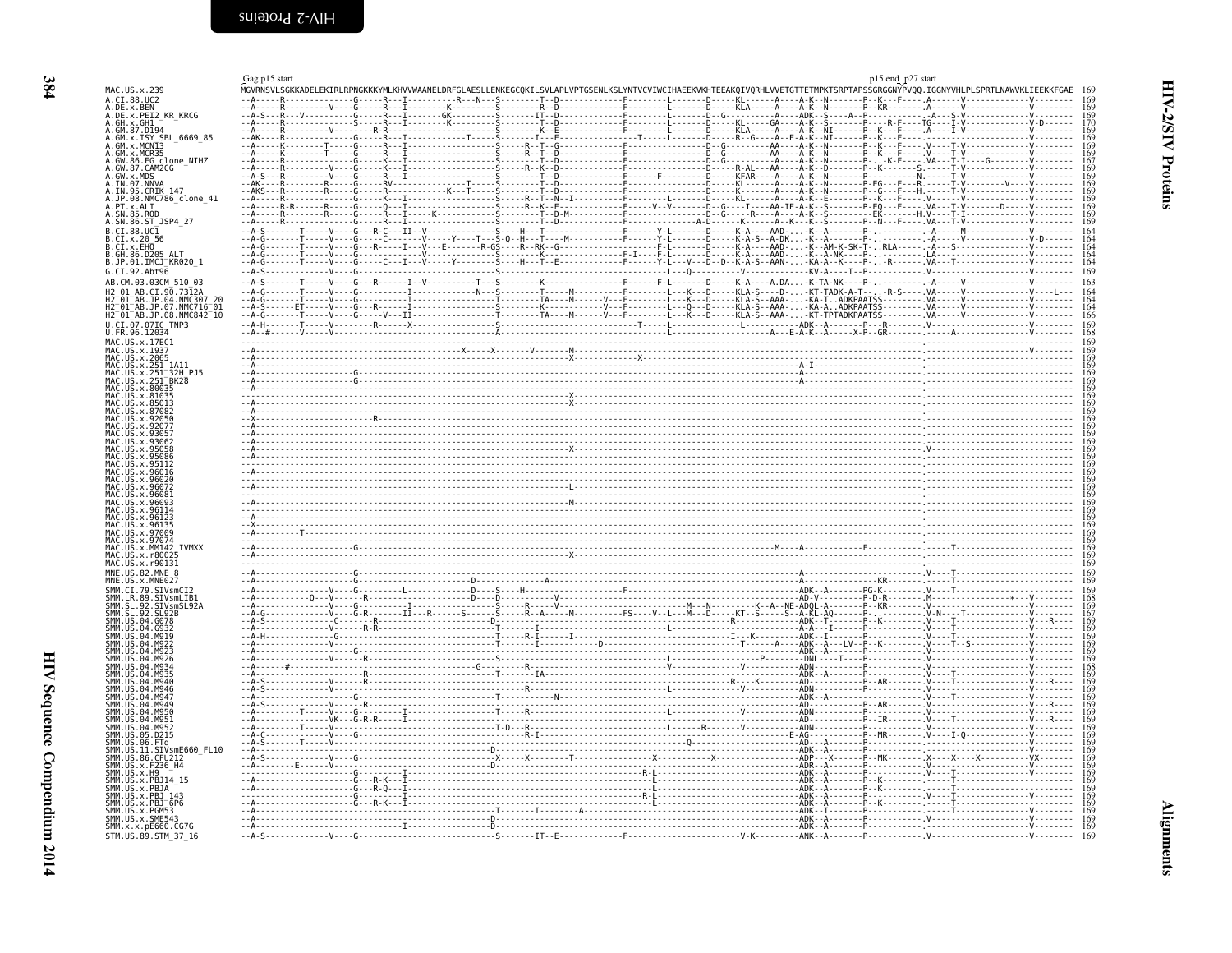| MAC.US.x.239                                                                                                                                                                                | SEGCTPYDINQMLNCVGDHQAAMQIIRDIINEEAADWDLQHPQPAP. |                                                                                                                                                                                                                                                                                                                                                                     |  | .GLQKCVRMYNPTNILDVKQGPKEPFQSYVDRFYKSLRAEQTDAAVKNWMTQTLLIQNANPDCKLVLK |
|---------------------------------------------------------------------------------------------------------------------------------------------------------------------------------------------|-------------------------------------------------|---------------------------------------------------------------------------------------------------------------------------------------------------------------------------------------------------------------------------------------------------------------------------------------------------------------------------------------------------------------------|--|----------------------------------------------------------------------|
| A.CI.88.UC2                                                                                                                                                                                 |                                                 |                                                                                                                                                                                                                                                                                                                                                                     |  |                                                                      |
| .DE.x.BEN<br>.DE.x.PEI2_KR_KRCG                                                                                                                                                             |                                                 |                                                                                                                                                                                                                                                                                                                                                                     |  |                                                                      |
| : GH. x : GH1<br>. GH. x : GH1<br>. GM. x . ISY<br>. GM. x . ISY<br>. GM. x . MCR35<br>. GM. x . MCR35<br>. GW. 86 . FG . CLONE _ NIHZ<br>. GW. 86 . FG . CLONE _ NIHZ<br>. GW. 87 . CAM2CG |                                                 |                                                                                                                                                                                                                                                                                                                                                                     |  |                                                                      |
|                                                                                                                                                                                             |                                                 |                                                                                                                                                                                                                                                                                                                                                                     |  |                                                                      |
|                                                                                                                                                                                             |                                                 |                                                                                                                                                                                                                                                                                                                                                                     |  |                                                                      |
|                                                                                                                                                                                             |                                                 |                                                                                                                                                                                                                                                                                                                                                                     |  |                                                                      |
|                                                                                                                                                                                             |                                                 |                                                                                                                                                                                                                                                                                                                                                                     |  |                                                                      |
| N.GW.S7.CAMP2CG<br>N.GW.S7.MDS<br>N.IN.95.CRIK 147<br>N.IN.95.CRIK 147<br>N.SN.86.ST<br>N.SN.86.ST<br>N.SN.86.ST<br>N.SN.86.ST                                                              |                                                 |                                                                                                                                                                                                                                                                                                                                                                     |  |                                                                      |
|                                                                                                                                                                                             |                                                 |                                                                                                                                                                                                                                                                                                                                                                     |  |                                                                      |
|                                                                                                                                                                                             |                                                 |                                                                                                                                                                                                                                                                                                                                                                     |  |                                                                      |
|                                                                                                                                                                                             |                                                 |                                                                                                                                                                                                                                                                                                                                                                     |  |                                                                      |
|                                                                                                                                                                                             |                                                 |                                                                                                                                                                                                                                                                                                                                                                     |  |                                                                      |
|                                                                                                                                                                                             |                                                 |                                                                                                                                                                                                                                                                                                                                                                     |  |                                                                      |
| . CI.88.UCI<br>. CI.x.20 56<br>. CI.x.20 56<br>. CI.x.EHO<br>. GH.86.D205 ALT.                                                                                                              |                                                 |                                                                                                                                                                                                                                                                                                                                                                     |  |                                                                      |
|                                                                                                                                                                                             |                                                 |                                                                                                                                                                                                                                                                                                                                                                     |  |                                                                      |
| .JP.01.IMCJ <sup>-</sup> KR020 1                                                                                                                                                            |                                                 |                                                                                                                                                                                                                                                                                                                                                                     |  |                                                                      |
| G.CI.92.Abt96                                                                                                                                                                               |                                                 |                                                                                                                                                                                                                                                                                                                                                                     |  |                                                                      |
| AB.CM.03.03CM 510 03                                                                                                                                                                        |                                                 |                                                                                                                                                                                                                                                                                                                                                                     |  |                                                                      |
| 01 AB.CI.90.7312A                                                                                                                                                                           |                                                 |                                                                                                                                                                                                                                                                                                                                                                     |  |                                                                      |
| 12 01 AB JP 04 NMC307 20                                                                                                                                                                    |                                                 |                                                                                                                                                                                                                                                                                                                                                                     |  |                                                                      |
| H2-01-AB.JP.07.NMC716-01<br>H2-01-AB.JP.08.NMC842-10                                                                                                                                        |                                                 |                                                                                                                                                                                                                                                                                                                                                                     |  |                                                                      |
| U.CI.07.07IC TNP3                                                                                                                                                                           |                                                 |                                                                                                                                                                                                                                                                                                                                                                     |  |                                                                      |
| U.FR.96.12034                                                                                                                                                                               |                                                 |                                                                                                                                                                                                                                                                                                                                                                     |  |                                                                      |
| MAC.US.x.17EC1                                                                                                                                                                              |                                                 |                                                                                                                                                                                                                                                                                                                                                                     |  |                                                                      |
| MAC.US.x.1937<br>MAC.US.x.2065                                                                                                                                                              |                                                 | $\begin{minipage}{0.01\textwidth} \begin{tabular}{ c c c c c } \hline \texttt{1.001} & \texttt{1.001} & \texttt{1.001} & \texttt{1.001} & \texttt{1.001} & \texttt{1.001} & \texttt{1.001} & \texttt{1.001} & \texttt{1.001} & \texttt{1.001} & \texttt{1.001} & \texttt{1.001} & \texttt{1.001} & \texttt{1.001} & \texttt{1.001} & \texttt{1.001} & \texttt{1.00$ |  |                                                                      |
| US.x.251 1A11                                                                                                                                                                               |                                                 |                                                                                                                                                                                                                                                                                                                                                                     |  |                                                                      |
| US.x.251-32H-PJ5<br>US.x.251-BK28                                                                                                                                                           |                                                 |                                                                                                                                                                                                                                                                                                                                                                     |  |                                                                      |
|                                                                                                                                                                                             |                                                 |                                                                                                                                                                                                                                                                                                                                                                     |  |                                                                      |
|                                                                                                                                                                                             |                                                 |                                                                                                                                                                                                                                                                                                                                                                     |  |                                                                      |
|                                                                                                                                                                                             |                                                 |                                                                                                                                                                                                                                                                                                                                                                     |  |                                                                      |
|                                                                                                                                                                                             |                                                 |                                                                                                                                                                                                                                                                                                                                                                     |  |                                                                      |
|                                                                                                                                                                                             |                                                 |                                                                                                                                                                                                                                                                                                                                                                     |  |                                                                      |
|                                                                                                                                                                                             |                                                 |                                                                                                                                                                                                                                                                                                                                                                     |  |                                                                      |
|                                                                                                                                                                                             |                                                 |                                                                                                                                                                                                                                                                                                                                                                     |  |                                                                      |
|                                                                                                                                                                                             |                                                 |                                                                                                                                                                                                                                                                                                                                                                     |  |                                                                      |
|                                                                                                                                                                                             |                                                 |                                                                                                                                                                                                                                                                                                                                                                     |  |                                                                      |
|                                                                                                                                                                                             |                                                 |                                                                                                                                                                                                                                                                                                                                                                     |  |                                                                      |
|                                                                                                                                                                                             |                                                 |                                                                                                                                                                                                                                                                                                                                                                     |  |                                                                      |
|                                                                                                                                                                                             |                                                 |                                                                                                                                                                                                                                                                                                                                                                     |  |                                                                      |
| MAC.US.x.96081                                                                                                                                                                              |                                                 |                                                                                                                                                                                                                                                                                                                                                                     |  |                                                                      |
|                                                                                                                                                                                             |                                                 |                                                                                                                                                                                                                                                                                                                                                                     |  |                                                                      |
| MAC.US.x.96114<br>MAC.US.x.96123                                                                                                                                                            |                                                 |                                                                                                                                                                                                                                                                                                                                                                     |  |                                                                      |
| MAC.US.x.96135                                                                                                                                                                              |                                                 |                                                                                                                                                                                                                                                                                                                                                                     |  |                                                                      |
| MAC.US.x.97009                                                                                                                                                                              |                                                 |                                                                                                                                                                                                                                                                                                                                                                     |  |                                                                      |
| MAC.US.x.97074<br>MAC.US.x.MM142 IVMXX                                                                                                                                                      |                                                 |                                                                                                                                                                                                                                                                                                                                                                     |  |                                                                      |
| MAC.US.x.r80025                                                                                                                                                                             |                                                 |                                                                                                                                                                                                                                                                                                                                                                     |  |                                                                      |
| MAC.US.x.r90131<br>MNE.US.82.MNE 8                                                                                                                                                          |                                                 |                                                                                                                                                                                                                                                                                                                                                                     |  |                                                                      |
|                                                                                                                                                                                             |                                                 |                                                                                                                                                                                                                                                                                                                                                                     |  |                                                                      |
| $\overline{\textsf{MNE}}$ . US . $\times$ . MNE027<br>SMM.CI.79.SIVsmCI2                                                                                                                    |                                                 |                                                                                                                                                                                                                                                                                                                                                                     |  |                                                                      |
|                                                                                                                                                                                             |                                                 |                                                                                                                                                                                                                                                                                                                                                                     |  |                                                                      |
|                                                                                                                                                                                             |                                                 |                                                                                                                                                                                                                                                                                                                                                                     |  |                                                                      |
|                                                                                                                                                                                             |                                                 |                                                                                                                                                                                                                                                                                                                                                                     |  |                                                                      |
| <b>Jimi, C.I. / 9. SIVSMCI2<br/>SMM.CR. 89. SIVSMCIB1<br/>SMM.SL. 92. SIVSMSL92A<br/>SMM.US. 04. G078<br/>SMM.US. 04. G078</b><br>ŚMM. ŪŠ. 04. G932<br>A4 MQ10                              |                                                 |                                                                                                                                                                                                                                                                                                                                                                     |  |                                                                      |
| MM.US.<br>MM.US                                                                                                                                                                             |                                                 |                                                                                                                                                                                                                                                                                                                                                                     |  |                                                                      |
|                                                                                                                                                                                             |                                                 |                                                                                                                                                                                                                                                                                                                                                                     |  |                                                                      |
|                                                                                                                                                                                             |                                                 |                                                                                                                                                                                                                                                                                                                                                                     |  |                                                                      |
|                                                                                                                                                                                             |                                                 |                                                                                                                                                                                                                                                                                                                                                                     |  |                                                                      |
| MM.US<br>. M946                                                                                                                                                                             |                                                 |                                                                                                                                                                                                                                                                                                                                                                     |  |                                                                      |
| M946                                                                                                                                                                                        |                                                 |                                                                                                                                                                                                                                                                                                                                                                     |  |                                                                      |
| M947<br>M <sub>94</sub> c                                                                                                                                                                   |                                                 |                                                                                                                                                                                                                                                                                                                                                                     |  |                                                                      |
| M956                                                                                                                                                                                        |                                                 |                                                                                                                                                                                                                                                                                                                                                                     |  |                                                                      |
| M951<br>04 M952                                                                                                                                                                             |                                                 |                                                                                                                                                                                                                                                                                                                                                                     |  |                                                                      |
| ŠMM.US.<br>SMM.US.<br>SMM.US.<br>05.D215                                                                                                                                                    |                                                 |                                                                                                                                                                                                                                                                                                                                                                     |  |                                                                      |
|                                                                                                                                                                                             |                                                 |                                                                                                                                                                                                                                                                                                                                                                     |  |                                                                      |
| SMM.US.<br>SMM.US.<br>SIVsmE660 FL10                                                                                                                                                        |                                                 |                                                                                                                                                                                                                                                                                                                                                                     |  |                                                                      |
| SMM.US.86.CFU212<br>US.x.F236 H4                                                                                                                                                            |                                                 |                                                                                                                                                                                                                                                                                                                                                                     |  |                                                                      |
| SMM.US.x.H9                                                                                                                                                                                 |                                                 |                                                                                                                                                                                                                                                                                                                                                                     |  |                                                                      |
|                                                                                                                                                                                             |                                                 |                                                                                                                                                                                                                                                                                                                                                                     |  |                                                                      |
|                                                                                                                                                                                             |                                                 |                                                                                                                                                                                                                                                                                                                                                                     |  |                                                                      |
|                                                                                                                                                                                             |                                                 |                                                                                                                                                                                                                                                                                                                                                                     |  |                                                                      |
|                                                                                                                                                                                             |                                                 |                                                                                                                                                                                                                                                                                                                                                                     |  |                                                                      |
| SMM.US.x.SME543<br>SMM.x.x.pE660.CG7G<br>STM.US.89.STM 37 16                                                                                                                                |                                                 |                                                                                                                                                                                                                                                                                                                                                                     |  |                                                                      |

 $Gag$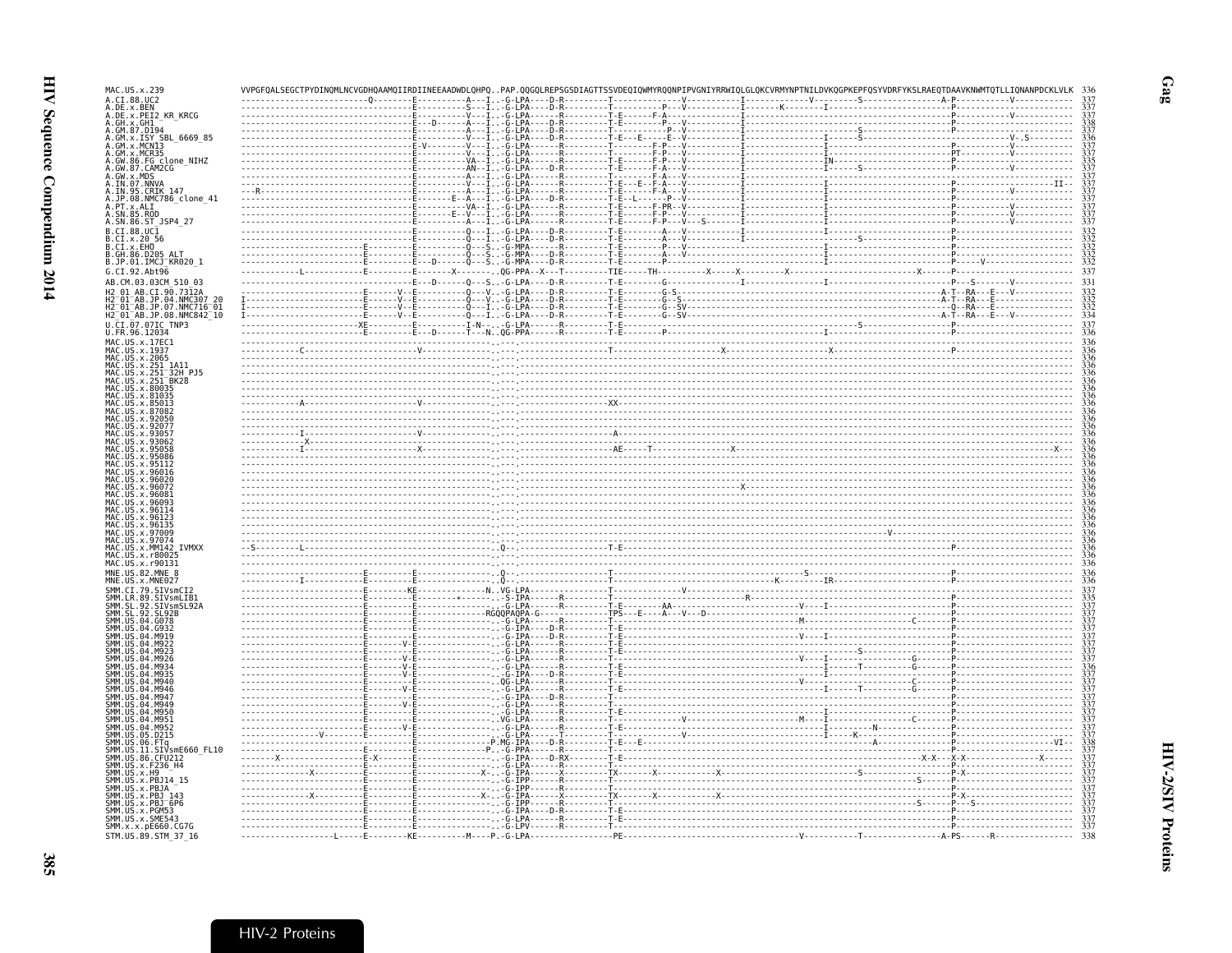| $\frac{1}{2}$<br>֖֖֖֧ׅׅׅ֖ׅ֖֖֧ׅ֖֧ׅ֖֧ׅ֖֧ׅ֖֧֪ׅ֖֧ׅ֖֧֚֚֚֚֚֚֚֚֚֚֚֚֚֚֚֚֚֚֚֚֚֚֚֚֚֚֚֚֚֚֚֬֝֝֝֝֬֝֬֝֬֝֝֬֝֬֝֬֝֬֝֬֝֬֝֬<br>֖֧֧֧ׅ֧֧֧֧֧֧֧֧ׅ֧֧֧֛֧֧֧֛֧֛֪֪֧֛֪֪֧֛֪֪֛֚֚֚֚֚֚֚֚֚֚֚֚֚֚֚֚֚֚֚֚֚֚֚֚֚֚֬֝֡֓֡֓֡֓֡֓֓֓֓֓֓֜֓֜֓<br>į<br>)<br> <br> <br> <br>ו<br>ול |  |
|----------------------------------------------------------------------------------------------------------------------------------------------------------------------------------------------------------------------------------|--|

<span id="page-7-0"></span>

| A.DE.x.BEN<br>A.DE.x.PEI2 KR KRCG<br>GM.X.ISY SBL 6669 85<br>.GW.86.FG clone_NIHZ<br>.GW.87.CAM2CG<br>.GW.x.MDS<br>.IN.07.NNVA<br>.JP.08.NMC786_clone_41<br>. PT.x.ALI<br>. SN.85.ROD<br>B.CI.88.UC1<br>B.CI.x.20 56<br>B.GH.86.D205 ALT<br>B.JP.01.IMCJ_KR020_1<br>CI.90.7312A<br>2 01 AB.JP.07.NMC716 01<br>32H PJ5<br>$251$ <sup>-BK28</sup><br>.97009<br>MM142 IVMXX<br>VsmLIB:<br>SIVsmSL92A<br>.D215<br>SIVsmE660 FL10<br>SMM.x.x.pE660.CG7G<br>--------------------------VFQ-D-L-------Q-R.TV-------A--T-K--KG-----------0QG-Q-----E--V----F---------H-----IP---T---------A---RS---- | MAC.US.x.239             |  |  |  |
|---------------------------------------------------------------------------------------------------------------------------------------------------------------------------------------------------------------------------------------------------------------------------------------------------------------------------------------------------------------------------------------------------------------------------------------------------------------------------------------------------------------------------------------------------------------------------------------------|--------------------------|--|--|--|
|                                                                                                                                                                                                                                                                                                                                                                                                                                                                                                                                                                                             | A.CI.88.UC2              |  |  |  |
|                                                                                                                                                                                                                                                                                                                                                                                                                                                                                                                                                                                             |                          |  |  |  |
|                                                                                                                                                                                                                                                                                                                                                                                                                                                                                                                                                                                             |                          |  |  |  |
|                                                                                                                                                                                                                                                                                                                                                                                                                                                                                                                                                                                             | GM.87.D194               |  |  |  |
|                                                                                                                                                                                                                                                                                                                                                                                                                                                                                                                                                                                             | GM.x.MCNI3               |  |  |  |
|                                                                                                                                                                                                                                                                                                                                                                                                                                                                                                                                                                                             | GM.x.MCR35               |  |  |  |
|                                                                                                                                                                                                                                                                                                                                                                                                                                                                                                                                                                                             |                          |  |  |  |
|                                                                                                                                                                                                                                                                                                                                                                                                                                                                                                                                                                                             |                          |  |  |  |
|                                                                                                                                                                                                                                                                                                                                                                                                                                                                                                                                                                                             | IN.95.CRIK 147           |  |  |  |
|                                                                                                                                                                                                                                                                                                                                                                                                                                                                                                                                                                                             |                          |  |  |  |
|                                                                                                                                                                                                                                                                                                                                                                                                                                                                                                                                                                                             |                          |  |  |  |
|                                                                                                                                                                                                                                                                                                                                                                                                                                                                                                                                                                                             | A.SN.86.ST_JSP4_27       |  |  |  |
|                                                                                                                                                                                                                                                                                                                                                                                                                                                                                                                                                                                             |                          |  |  |  |
|                                                                                                                                                                                                                                                                                                                                                                                                                                                                                                                                                                                             | B.CI.x.EHO               |  |  |  |
|                                                                                                                                                                                                                                                                                                                                                                                                                                                                                                                                                                                             |                          |  |  |  |
|                                                                                                                                                                                                                                                                                                                                                                                                                                                                                                                                                                                             | G.CT.92.Abt96            |  |  |  |
|                                                                                                                                                                                                                                                                                                                                                                                                                                                                                                                                                                                             | AB.CM.03.03CM 510 03     |  |  |  |
|                                                                                                                                                                                                                                                                                                                                                                                                                                                                                                                                                                                             |                          |  |  |  |
|                                                                                                                                                                                                                                                                                                                                                                                                                                                                                                                                                                                             |                          |  |  |  |
|                                                                                                                                                                                                                                                                                                                                                                                                                                                                                                                                                                                             | H2_01_AB.JP.08.NMC842_10 |  |  |  |
|                                                                                                                                                                                                                                                                                                                                                                                                                                                                                                                                                                                             |                          |  |  |  |
|                                                                                                                                                                                                                                                                                                                                                                                                                                                                                                                                                                                             |                          |  |  |  |
|                                                                                                                                                                                                                                                                                                                                                                                                                                                                                                                                                                                             | US. x. 1937              |  |  |  |
|                                                                                                                                                                                                                                                                                                                                                                                                                                                                                                                                                                                             | US.x.2065                |  |  |  |
|                                                                                                                                                                                                                                                                                                                                                                                                                                                                                                                                                                                             |                          |  |  |  |
|                                                                                                                                                                                                                                                                                                                                                                                                                                                                                                                                                                                             |                          |  |  |  |
|                                                                                                                                                                                                                                                                                                                                                                                                                                                                                                                                                                                             |                          |  |  |  |
|                                                                                                                                                                                                                                                                                                                                                                                                                                                                                                                                                                                             |                          |  |  |  |
|                                                                                                                                                                                                                                                                                                                                                                                                                                                                                                                                                                                             |                          |  |  |  |
|                                                                                                                                                                                                                                                                                                                                                                                                                                                                                                                                                                                             |                          |  |  |  |
|                                                                                                                                                                                                                                                                                                                                                                                                                                                                                                                                                                                             |                          |  |  |  |
|                                                                                                                                                                                                                                                                                                                                                                                                                                                                                                                                                                                             |                          |  |  |  |
|                                                                                                                                                                                                                                                                                                                                                                                                                                                                                                                                                                                             |                          |  |  |  |
|                                                                                                                                                                                                                                                                                                                                                                                                                                                                                                                                                                                             |                          |  |  |  |
|                                                                                                                                                                                                                                                                                                                                                                                                                                                                                                                                                                                             |                          |  |  |  |
|                                                                                                                                                                                                                                                                                                                                                                                                                                                                                                                                                                                             |                          |  |  |  |
|                                                                                                                                                                                                                                                                                                                                                                                                                                                                                                                                                                                             |                          |  |  |  |
|                                                                                                                                                                                                                                                                                                                                                                                                                                                                                                                                                                                             |                          |  |  |  |
|                                                                                                                                                                                                                                                                                                                                                                                                                                                                                                                                                                                             |                          |  |  |  |
|                                                                                                                                                                                                                                                                                                                                                                                                                                                                                                                                                                                             |                          |  |  |  |
|                                                                                                                                                                                                                                                                                                                                                                                                                                                                                                                                                                                             |                          |  |  |  |
|                                                                                                                                                                                                                                                                                                                                                                                                                                                                                                                                                                                             |                          |  |  |  |
|                                                                                                                                                                                                                                                                                                                                                                                                                                                                                                                                                                                             |                          |  |  |  |
|                                                                                                                                                                                                                                                                                                                                                                                                                                                                                                                                                                                             |                          |  |  |  |
|                                                                                                                                                                                                                                                                                                                                                                                                                                                                                                                                                                                             |                          |  |  |  |
|                                                                                                                                                                                                                                                                                                                                                                                                                                                                                                                                                                                             |                          |  |  |  |
|                                                                                                                                                                                                                                                                                                                                                                                                                                                                                                                                                                                             |                          |  |  |  |
|                                                                                                                                                                                                                                                                                                                                                                                                                                                                                                                                                                                             |                          |  |  |  |
|                                                                                                                                                                                                                                                                                                                                                                                                                                                                                                                                                                                             |                          |  |  |  |
|                                                                                                                                                                                                                                                                                                                                                                                                                                                                                                                                                                                             |                          |  |  |  |
|                                                                                                                                                                                                                                                                                                                                                                                                                                                                                                                                                                                             |                          |  |  |  |
|                                                                                                                                                                                                                                                                                                                                                                                                                                                                                                                                                                                             |                          |  |  |  |
|                                                                                                                                                                                                                                                                                                                                                                                                                                                                                                                                                                                             |                          |  |  |  |
|                                                                                                                                                                                                                                                                                                                                                                                                                                                                                                                                                                                             |                          |  |  |  |
|                                                                                                                                                                                                                                                                                                                                                                                                                                                                                                                                                                                             |                          |  |  |  |
|                                                                                                                                                                                                                                                                                                                                                                                                                                                                                                                                                                                             |                          |  |  |  |
|                                                                                                                                                                                                                                                                                                                                                                                                                                                                                                                                                                                             |                          |  |  |  |
|                                                                                                                                                                                                                                                                                                                                                                                                                                                                                                                                                                                             |                          |  |  |  |
|                                                                                                                                                                                                                                                                                                                                                                                                                                                                                                                                                                                             |                          |  |  |  |
|                                                                                                                                                                                                                                                                                                                                                                                                                                                                                                                                                                                             | U.S. x. F236 H4          |  |  |  |
|                                                                                                                                                                                                                                                                                                                                                                                                                                                                                                                                                                                             |                          |  |  |  |
|                                                                                                                                                                                                                                                                                                                                                                                                                                                                                                                                                                                             |                          |  |  |  |
|                                                                                                                                                                                                                                                                                                                                                                                                                                                                                                                                                                                             |                          |  |  |  |
|                                                                                                                                                                                                                                                                                                                                                                                                                                                                                                                                                                                             |                          |  |  |  |
|                                                                                                                                                                                                                                                                                                                                                                                                                                                                                                                                                                                             | SMM.US.x.SME543          |  |  |  |
|                                                                                                                                                                                                                                                                                                                                                                                                                                                                                                                                                                                             | STM.US.89.STM 37 16      |  |  |  |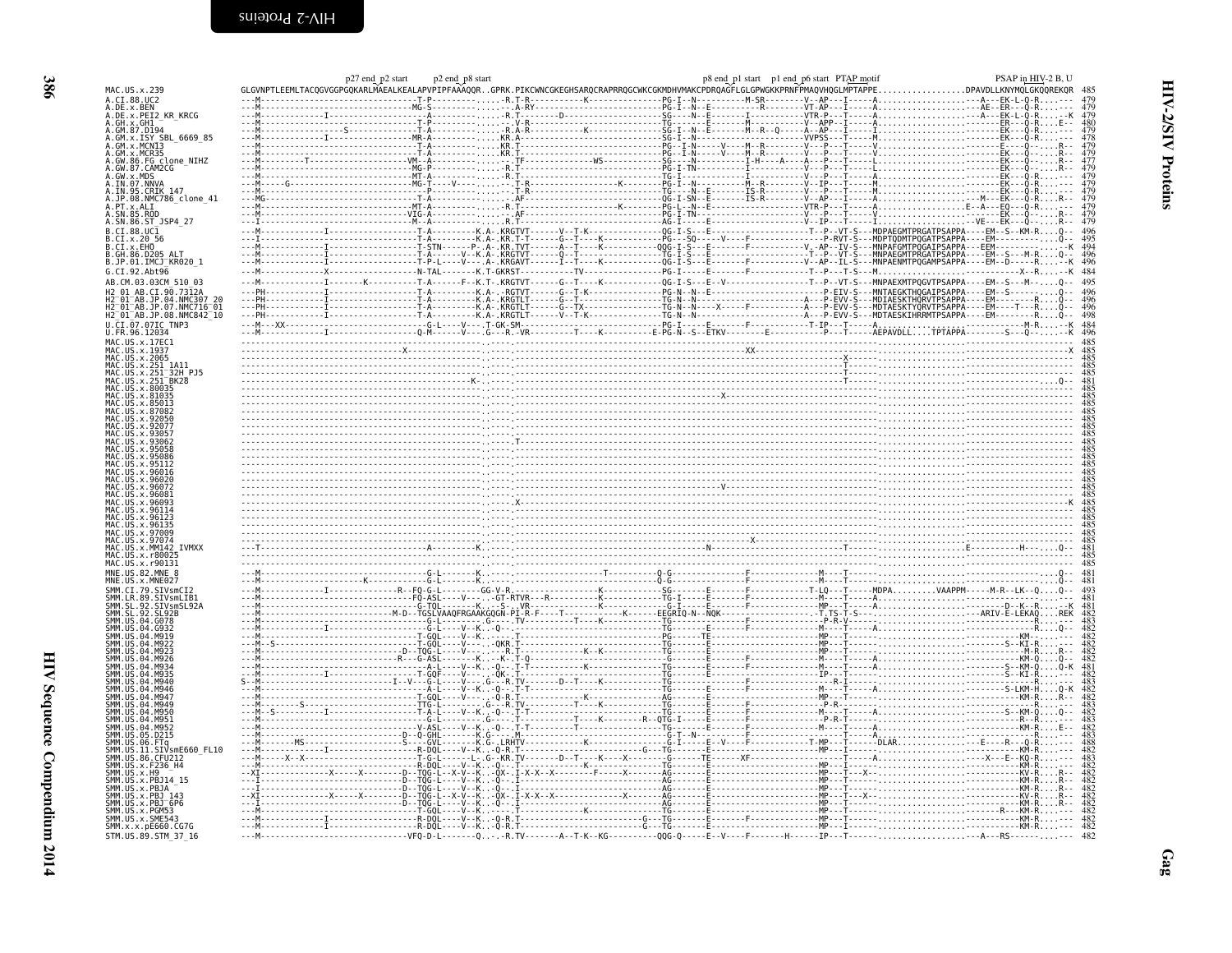<span id="page-8-0"></span>

|                                                                                                                                                                                                                                                              | p6 end<br>Gag end                                                                                                                                                                                                                                                                                                                                                                                                                                    |
|--------------------------------------------------------------------------------------------------------------------------------------------------------------------------------------------------------------------------------------------------------------|------------------------------------------------------------------------------------------------------------------------------------------------------------------------------------------------------------------------------------------------------------------------------------------------------------------------------------------------------------------------------------------------------------------------------------------------------|
| MAC.US.x.239                                                                                                                                                                                                                                                 | ESREKPYKEVTEDLLHLNSLFGGDQ*                                                                                                                                                                                                                                                                                                                                                                                                                           |
| A.CI.88.UC2                                                                                                                                                                                                                                                  |                                                                                                                                                                                                                                                                                                                                                                                                                                                      |
| A.DE.x.BEN<br>A.DE.x.PEI2_KR_KRCG                                                                                                                                                                                                                            |                                                                                                                                                                                                                                                                                                                                                                                                                                                      |
| A.GH.X.GHI<br>A.GM.87.D194                                                                                                                                                                                                                                   |                                                                                                                                                                                                                                                                                                                                                                                                                                                      |
| A.GM.x.ISY SBL 6669 85<br>A.GM.x.MCN13                                                                                                                                                                                                                       |                                                                                                                                                                                                                                                                                                                                                                                                                                                      |
| A.GM.x.MCR35                                                                                                                                                                                                                                                 |                                                                                                                                                                                                                                                                                                                                                                                                                                                      |
| <br>A.GW.86.FG clone_NIHZ<br>A.GW.87.CAM2CG                                                                                                                                                                                                                  |                                                                                                                                                                                                                                                                                                                                                                                                                                                      |
| A.GW.X.MDS<br>A.GW.X.MDS<br>A.IN.97.NNVA<br>A.JP.08.NMC786_clone_41<br>A.PT.X.ALI<br>A.PT.X.ALI                                                                                                                                                              |                                                                                                                                                                                                                                                                                                                                                                                                                                                      |
|                                                                                                                                                                                                                                                              |                                                                                                                                                                                                                                                                                                                                                                                                                                                      |
| A.SN.85.ROD                                                                                                                                                                                                                                                  |                                                                                                                                                                                                                                                                                                                                                                                                                                                      |
| A.SN.86.ST_JSP4_27                                                                                                                                                                                                                                           |                                                                                                                                                                                                                                                                                                                                                                                                                                                      |
| B.CI.88.UC1<br>B.CI.x.20 56                                                                                                                                                                                                                                  |                                                                                                                                                                                                                                                                                                                                                                                                                                                      |
| B.CI.x.EHO                                                                                                                                                                                                                                                   |                                                                                                                                                                                                                                                                                                                                                                                                                                                      |
| B.GĤ.86.DŽ05 ALT<br>B.JP.01.IMCJ_KR020_1                                                                                                                                                                                                                     |                                                                                                                                                                                                                                                                                                                                                                                                                                                      |
| G.CI.92.Abt96                                                                                                                                                                                                                                                | -0-N------XX----S----D---                                                                                                                                                                                                                                                                                                                                                                                                                            |
| AB.CM.03.03CM 510 03                                                                                                                                                                                                                                         |                                                                                                                                                                                                                                                                                                                                                                                                                                                      |
| H2 01 AB.CI.90.7312A                                                                                                                                                                                                                                         |                                                                                                                                                                                                                                                                                                                                                                                                                                                      |
| H2-01-AB.JP.04.NMC307-20<br>H2-01-AB.JP.04.NMC307-20<br>H2-01-AB.JP.08.NMC842-10                                                                                                                                                                             |                                                                                                                                                                                                                                                                                                                                                                                                                                                      |
| U.CI.07.07IC TNP3                                                                                                                                                                                                                                            |                                                                                                                                                                                                                                                                                                                                                                                                                                                      |
| U.FR.96.12034                                                                                                                                                                                                                                                |                                                                                                                                                                                                                                                                                                                                                                                                                                                      |
| U. FR. 96.12034<br>MAC. US. x. 175C1<br>MAC. US. x. 1955<br>MAC. US. x. 2065<br>MAC. US. x. 2511 A111<br>MAC. US. x. 2511 BK2B<br>MAC. US. x. 80035<br>MAC. US. x. 80035<br>MAC. US. x. 80035<br>MAC. US. x. 87082<br>MAC. US. x. 87082<br>MAC. US. x. 87082 | $\begin{picture}(100,100)(0,0) \put(0,0){\vector(1,0){100}} \put(10,0){\vector(1,0){100}} \put(10,0){\vector(1,0){100}} \put(10,0){\vector(1,0){100}} \put(10,0){\vector(1,0){100}} \put(10,0){\vector(1,0){100}} \put(10,0){\vector(1,0){100}} \put(10,0){\vector(1,0){100}} \put(10,0){\vector(1,0){100}} \put(10,0){\vector(1,0){100}} \put(10,0){\vector(1,0$                                                                                    |
|                                                                                                                                                                                                                                                              |                                                                                                                                                                                                                                                                                                                                                                                                                                                      |
|                                                                                                                                                                                                                                                              |                                                                                                                                                                                                                                                                                                                                                                                                                                                      |
|                                                                                                                                                                                                                                                              |                                                                                                                                                                                                                                                                                                                                                                                                                                                      |
|                                                                                                                                                                                                                                                              |                                                                                                                                                                                                                                                                                                                                                                                                                                                      |
|                                                                                                                                                                                                                                                              |                                                                                                                                                                                                                                                                                                                                                                                                                                                      |
|                                                                                                                                                                                                                                                              |                                                                                                                                                                                                                                                                                                                                                                                                                                                      |
| MAC.US.x.92050<br>MAC.US.x.92077<br>MAC.US.x.93057                                                                                                                                                                                                           |                                                                                                                                                                                                                                                                                                                                                                                                                                                      |
| MAC.US.x.93062<br>MAC.US.x.95058                                                                                                                                                                                                                             |                                                                                                                                                                                                                                                                                                                                                                                                                                                      |
|                                                                                                                                                                                                                                                              |                                                                                                                                                                                                                                                                                                                                                                                                                                                      |
| MAC.US.x.95086<br>MAC.US.x.95086<br>MAC.US.x.95112<br>MAC.US.x.96016<br>MAC.US.x.96020<br>MAC.US.x.96022<br>MAC.US.x.96081                                                                                                                                   |                                                                                                                                                                                                                                                                                                                                                                                                                                                      |
|                                                                                                                                                                                                                                                              |                                                                                                                                                                                                                                                                                                                                                                                                                                                      |
|                                                                                                                                                                                                                                                              |                                                                                                                                                                                                                                                                                                                                                                                                                                                      |
| MAC.US.x.96093<br>MAC.US.x.96114                                                                                                                                                                                                                             |                                                                                                                                                                                                                                                                                                                                                                                                                                                      |
| MAC.US.x.96123<br>MAC.US.x.96123                                                                                                                                                                                                                             |                                                                                                                                                                                                                                                                                                                                                                                                                                                      |
| MAC.US.x.97009                                                                                                                                                                                                                                               |                                                                                                                                                                                                                                                                                                                                                                                                                                                      |
| MAC.US.x.97074<br>MAC.US.x.MM142 IVMXX                                                                                                                                                                                                                       |                                                                                                                                                                                                                                                                                                                                                                                                                                                      |
| MAC.US.x.r80025                                                                                                                                                                                                                                              |                                                                                                                                                                                                                                                                                                                                                                                                                                                      |
| MAC.US.x.r90131                                                                                                                                                                                                                                              |                                                                                                                                                                                                                                                                                                                                                                                                                                                      |
| MNE.US.82.MNE 8<br>MNE.US.x.MNE027                                                                                                                                                                                                                           |                                                                                                                                                                                                                                                                                                                                                                                                                                                      |
|                                                                                                                                                                                                                                                              | $\begin{tabular}{ c c } \hline R & R & R & \\\hline \multicolumn{3}{ c }{\textbf{R-S}} & \multicolumn{3}{ c }{\textbf{R-S}} & \multicolumn{3}{ c }{\textbf{R-S}} & \multicolumn{3}{ c }{\textbf{R-S}} & \multicolumn{3}{ c }{\textbf{R-S}} & \multicolumn{3}{ c }{\textbf{R-S}} & \multicolumn{3}{ c }{\textbf{R-S}} & \multicolumn{3}{ c }{\textbf{R-S}} & \multicolumn{3}{ c }{\textbf{R-S}} & \multicolumn{3}{ c }{\textbf{R-S}} & \multicolumn{$ |
|                                                                                                                                                                                                                                                              |                                                                                                                                                                                                                                                                                                                                                                                                                                                      |
|                                                                                                                                                                                                                                                              |                                                                                                                                                                                                                                                                                                                                                                                                                                                      |
|                                                                                                                                                                                                                                                              |                                                                                                                                                                                                                                                                                                                                                                                                                                                      |
| SMM.US.04.M919                                                                                                                                                                                                                                               |                                                                                                                                                                                                                                                                                                                                                                                                                                                      |
| SMM. US. 04. M922<br>SMM. US. 04. M923<br>SMM. US. 04. M923<br>SMM. US. 04. M934<br>SMM. US. 04. M935<br>SMM. US. 04. M935                                                                                                                                   |                                                                                                                                                                                                                                                                                                                                                                                                                                                      |
|                                                                                                                                                                                                                                                              |                                                                                                                                                                                                                                                                                                                                                                                                                                                      |
| SMM US 04 M940                                                                                                                                                                                                                                               |                                                                                                                                                                                                                                                                                                                                                                                                                                                      |
| SMM.US.04.M946                                                                                                                                                                                                                                               |                                                                                                                                                                                                                                                                                                                                                                                                                                                      |
| SMM.US.04.M947<br>SMM.US.04.M949                                                                                                                                                                                                                             |                                                                                                                                                                                                                                                                                                                                                                                                                                                      |
| SMM.US.04.M950<br>SMM.US.04.M951                                                                                                                                                                                                                             | $\begin{tabular}{ c c c } \hline & \multicolumn{3}{ c }{\textbf{R}} & \multicolumn{3}{ c }{\textbf{R}} & \multicolumn{3}{ c }{\textbf{R}} & \multicolumn{3}{ c }{\textbf{R}} & \multicolumn{3}{ c }{\textbf{R}} & \multicolumn{3}{ c }{\textbf{R}} & \multicolumn{3}{ c }{\textbf{R}} & \multicolumn{3}{ c }{\textbf{R}} & \multicolumn{3}{ c }{\textbf{R}} & \multicolumn{3}{ c }{\textbf{R}} & \multicolumn{3}{ c }{\textbf{R}} & \multicolumn$    |
| SMM.US.04.M952                                                                                                                                                                                                                                               |                                                                                                                                                                                                                                                                                                                                                                                                                                                      |
| SMM.US.05.D215                                                                                                                                                                                                                                               |                                                                                                                                                                                                                                                                                                                                                                                                                                                      |
| SMM. US. 05. DZ.15<br>SMM. US. 06. FTq<br>SMM. US. 31. STVSME660_FL10<br>SMM. US. 86. CFU212<br>SMM. US. x. F236_H4<br>SMM. US. x. PB314_15<br>SMM. US. x. PB314_15<br>SMM. US. x. PB314_13<br>SMM. US. x. PB314_13                                          |                                                                                                                                                                                                                                                                                                                                                                                                                                                      |
|                                                                                                                                                                                                                                                              |                                                                                                                                                                                                                                                                                                                                                                                                                                                      |
|                                                                                                                                                                                                                                                              |                                                                                                                                                                                                                                                                                                                                                                                                                                                      |
|                                                                                                                                                                                                                                                              |                                                                                                                                                                                                                                                                                                                                                                                                                                                      |
| SMM.US.x.PBJ=6P6<br>SMM.US.x.PBJ=6P6<br>SMM.US.x.PGM53                                                                                                                                                                                                       |                                                                                                                                                                                                                                                                                                                                                                                                                                                      |
| SMM.US.x.SME543                                                                                                                                                                                                                                              |                                                                                                                                                                                                                                                                                                                                                                                                                                                      |
| SMM.x.x.pE660.CG7G                                                                                                                                                                                                                                           |                                                                                                                                                                                                                                                                                                                                                                                                                                                      |
| STM.US.89.STM 37 16                                                                                                                                                                                                                                          |                                                                                                                                                                                                                                                                                                                                                                                                                                                      |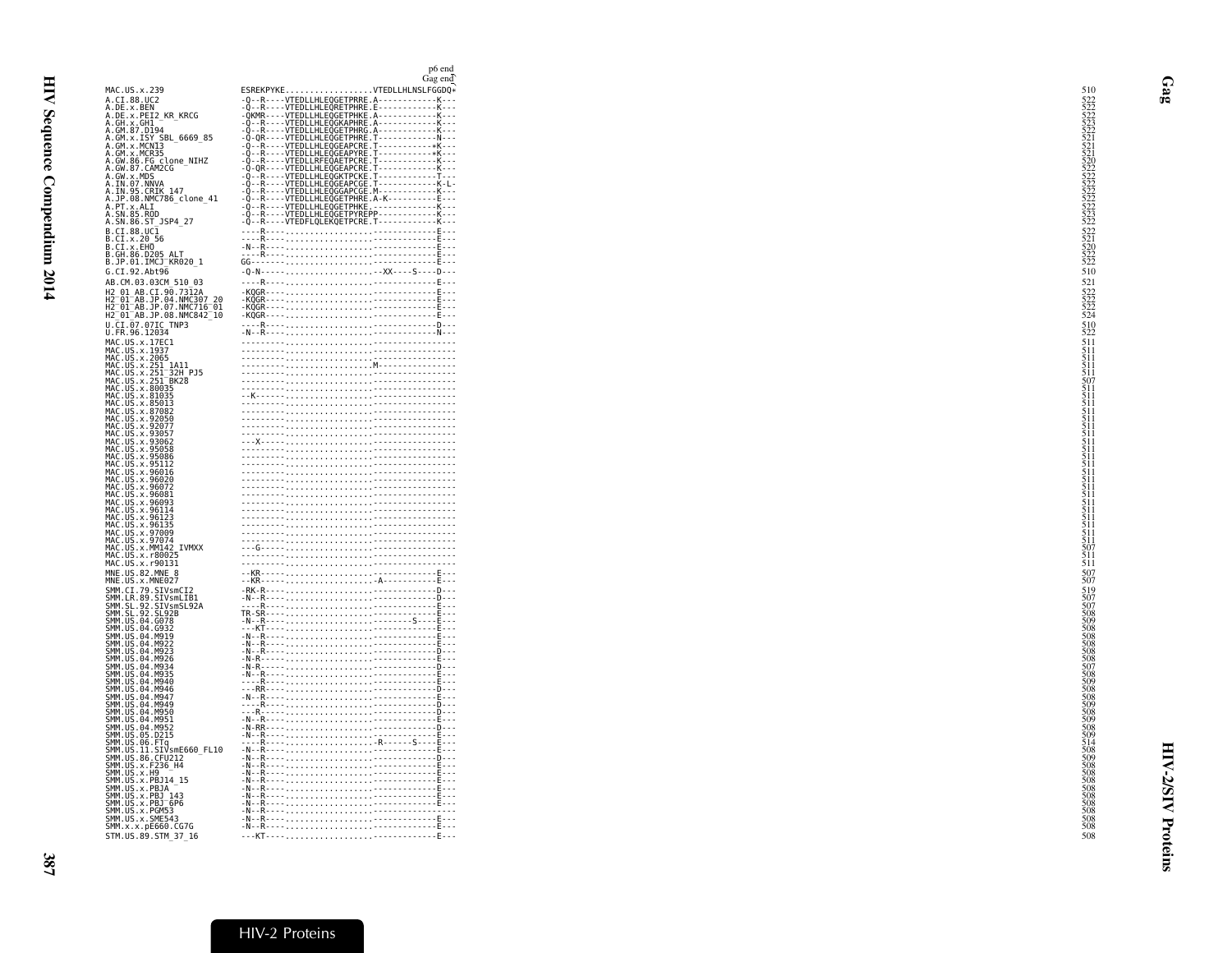<span id="page-9-0"></span>

<span id="page-9-1"></span>

| FFRPWSMGKEAPQFPHGSSASGADANCSPRGPSCGSAKELHAVGQAAERKAERKQREALQGGDRGFAAPQFSLWRRPVVTAHIEGQPVEVLLDTGADDSIVTGIELGPHYTPKIVGGIGGFINTKEYKNVEIEV<br>MAC.US.x.239<br>A.CI.88.UC2<br>A.DE.x.BEN<br>A.DE.x.PEI2 KR KRCG<br>A.GH.x.GH1<br>A. GM. 87. D194<br>A. GM. x. ISY<br>A. GM. x. ISY<br>A. GM. x. MCR35<br>A. GM. x. MCR35<br>A. GM. 86. FG. clone_NIHZ<br>A.GW.87.CAM2CG<br>A.GW.x.MDS<br>A.IN.07.NNVA<br>A.IN.07.NNVA<br>A.IN.95.CRIK 147<br>A.JP.08.NMC786 clone 41<br>A.PT.x.ALI<br>A.SN.85.ROD<br>A.SN.86.ST JSP4 27<br>B.CI.88.UC1<br>B.CI.x.20 56<br>B.CI.x.EHO<br>B.GH.86.D205<br>B.JP.01.IMCJ KR020_1<br>G.CI.92.Abt96<br>148<br>AB.CM.03.03CM 510 03<br>H2 01 AB.CI.90.7312A<br>H2 <sup>-</sup> 01 <sup>-</sup> AB.JP.04.NMC307<br>H2-01-AB.JP.07.NMC716-01<br>H2-01-AB.JP.08.NMC842-10<br>$\frac{148}{148}$<br>U.CI.07.07IC TNP3<br>U.FR.96.12034<br>$\frac{130}{144}$<br>MAC.US.x.17EC1<br>MAC. US. x. 1937<br>MAC.US.x.2065<br>MAC.US.X.2007<br>MAC.US.x.251_1A11<br>MAC.US.x.251_32H_PJ5<br>MAC.US.x.251 <sup>-</sup> BK28<br><b>IIS x 9305</b><br>MAC.US.x.97009<br>MAC.US.x.MM142 IVMXX<br>US.x.r800<br>MAC.US.x.r90131<br>$\frac{130}{130}$<br>MNE.US.82.MNE 8<br>MNE.US.x.MNE027<br>SIVsmLIB1<br>SMM.SL.92.<br>SMM.SL.92.<br>SIVsmSL92A<br>SL.92<br>SMM. US.04<br><b>SMM 11S</b><br>D215.<br>SMM. US<br>SMM. US. 11. STV<br>SMM. US. 11. STVSmE6<br>SMM. US. 86. CFU212<br>SMM. US. x. F236_H4<br>SIVsmE660 FL10<br>SMM. US. x. H9<br>SMM.US.x.PBJ14 15<br>SMM. US. x. PBJA<br>SMM.US.x.PBJ 143<br>SMM.US.x.PBJ <sup>-</sup> 6P6<br>SMM.US.x.PGM53 |                 | Pol p15 start | p15 end_protease start |  |
|---------------------------------------------------------------------------------------------------------------------------------------------------------------------------------------------------------------------------------------------------------------------------------------------------------------------------------------------------------------------------------------------------------------------------------------------------------------------------------------------------------------------------------------------------------------------------------------------------------------------------------------------------------------------------------------------------------------------------------------------------------------------------------------------------------------------------------------------------------------------------------------------------------------------------------------------------------------------------------------------------------------------------------------------------------------------------------------------------------------------------------------------------------------------------------------------------------------------------------------------------------------------------------------------------------------------------------------------------------------------------------------------------------------------------------------------------------------------------------------------------------------------------------------------------------------|-----------------|---------------|------------------------|--|
|                                                                                                                                                                                                                                                                                                                                                                                                                                                                                                                                                                                                                                                                                                                                                                                                                                                                                                                                                                                                                                                                                                                                                                                                                                                                                                                                                                                                                                                                                                                                                               |                 |               |                        |  |
|                                                                                                                                                                                                                                                                                                                                                                                                                                                                                                                                                                                                                                                                                                                                                                                                                                                                                                                                                                                                                                                                                                                                                                                                                                                                                                                                                                                                                                                                                                                                                               |                 |               |                        |  |
|                                                                                                                                                                                                                                                                                                                                                                                                                                                                                                                                                                                                                                                                                                                                                                                                                                                                                                                                                                                                                                                                                                                                                                                                                                                                                                                                                                                                                                                                                                                                                               |                 |               |                        |  |
|                                                                                                                                                                                                                                                                                                                                                                                                                                                                                                                                                                                                                                                                                                                                                                                                                                                                                                                                                                                                                                                                                                                                                                                                                                                                                                                                                                                                                                                                                                                                                               |                 |               |                        |  |
|                                                                                                                                                                                                                                                                                                                                                                                                                                                                                                                                                                                                                                                                                                                                                                                                                                                                                                                                                                                                                                                                                                                                                                                                                                                                                                                                                                                                                                                                                                                                                               |                 |               |                        |  |
|                                                                                                                                                                                                                                                                                                                                                                                                                                                                                                                                                                                                                                                                                                                                                                                                                                                                                                                                                                                                                                                                                                                                                                                                                                                                                                                                                                                                                                                                                                                                                               |                 |               |                        |  |
|                                                                                                                                                                                                                                                                                                                                                                                                                                                                                                                                                                                                                                                                                                                                                                                                                                                                                                                                                                                                                                                                                                                                                                                                                                                                                                                                                                                                                                                                                                                                                               |                 |               |                        |  |
|                                                                                                                                                                                                                                                                                                                                                                                                                                                                                                                                                                                                                                                                                                                                                                                                                                                                                                                                                                                                                                                                                                                                                                                                                                                                                                                                                                                                                                                                                                                                                               |                 |               |                        |  |
|                                                                                                                                                                                                                                                                                                                                                                                                                                                                                                                                                                                                                                                                                                                                                                                                                                                                                                                                                                                                                                                                                                                                                                                                                                                                                                                                                                                                                                                                                                                                                               |                 |               |                        |  |
|                                                                                                                                                                                                                                                                                                                                                                                                                                                                                                                                                                                                                                                                                                                                                                                                                                                                                                                                                                                                                                                                                                                                                                                                                                                                                                                                                                                                                                                                                                                                                               |                 |               |                        |  |
|                                                                                                                                                                                                                                                                                                                                                                                                                                                                                                                                                                                                                                                                                                                                                                                                                                                                                                                                                                                                                                                                                                                                                                                                                                                                                                                                                                                                                                                                                                                                                               |                 |               |                        |  |
|                                                                                                                                                                                                                                                                                                                                                                                                                                                                                                                                                                                                                                                                                                                                                                                                                                                                                                                                                                                                                                                                                                                                                                                                                                                                                                                                                                                                                                                                                                                                                               |                 |               |                        |  |
|                                                                                                                                                                                                                                                                                                                                                                                                                                                                                                                                                                                                                                                                                                                                                                                                                                                                                                                                                                                                                                                                                                                                                                                                                                                                                                                                                                                                                                                                                                                                                               |                 |               |                        |  |
|                                                                                                                                                                                                                                                                                                                                                                                                                                                                                                                                                                                                                                                                                                                                                                                                                                                                                                                                                                                                                                                                                                                                                                                                                                                                                                                                                                                                                                                                                                                                                               |                 |               |                        |  |
|                                                                                                                                                                                                                                                                                                                                                                                                                                                                                                                                                                                                                                                                                                                                                                                                                                                                                                                                                                                                                                                                                                                                                                                                                                                                                                                                                                                                                                                                                                                                                               |                 |               |                        |  |
|                                                                                                                                                                                                                                                                                                                                                                                                                                                                                                                                                                                                                                                                                                                                                                                                                                                                                                                                                                                                                                                                                                                                                                                                                                                                                                                                                                                                                                                                                                                                                               |                 |               |                        |  |
|                                                                                                                                                                                                                                                                                                                                                                                                                                                                                                                                                                                                                                                                                                                                                                                                                                                                                                                                                                                                                                                                                                                                                                                                                                                                                                                                                                                                                                                                                                                                                               |                 |               |                        |  |
|                                                                                                                                                                                                                                                                                                                                                                                                                                                                                                                                                                                                                                                                                                                                                                                                                                                                                                                                                                                                                                                                                                                                                                                                                                                                                                                                                                                                                                                                                                                                                               |                 |               |                        |  |
|                                                                                                                                                                                                                                                                                                                                                                                                                                                                                                                                                                                                                                                                                                                                                                                                                                                                                                                                                                                                                                                                                                                                                                                                                                                                                                                                                                                                                                                                                                                                                               |                 |               |                        |  |
|                                                                                                                                                                                                                                                                                                                                                                                                                                                                                                                                                                                                                                                                                                                                                                                                                                                                                                                                                                                                                                                                                                                                                                                                                                                                                                                                                                                                                                                                                                                                                               |                 |               |                        |  |
|                                                                                                                                                                                                                                                                                                                                                                                                                                                                                                                                                                                                                                                                                                                                                                                                                                                                                                                                                                                                                                                                                                                                                                                                                                                                                                                                                                                                                                                                                                                                                               |                 |               |                        |  |
|                                                                                                                                                                                                                                                                                                                                                                                                                                                                                                                                                                                                                                                                                                                                                                                                                                                                                                                                                                                                                                                                                                                                                                                                                                                                                                                                                                                                                                                                                                                                                               |                 |               |                        |  |
|                                                                                                                                                                                                                                                                                                                                                                                                                                                                                                                                                                                                                                                                                                                                                                                                                                                                                                                                                                                                                                                                                                                                                                                                                                                                                                                                                                                                                                                                                                                                                               |                 |               |                        |  |
|                                                                                                                                                                                                                                                                                                                                                                                                                                                                                                                                                                                                                                                                                                                                                                                                                                                                                                                                                                                                                                                                                                                                                                                                                                                                                                                                                                                                                                                                                                                                                               |                 |               |                        |  |
|                                                                                                                                                                                                                                                                                                                                                                                                                                                                                                                                                                                                                                                                                                                                                                                                                                                                                                                                                                                                                                                                                                                                                                                                                                                                                                                                                                                                                                                                                                                                                               |                 |               |                        |  |
|                                                                                                                                                                                                                                                                                                                                                                                                                                                                                                                                                                                                                                                                                                                                                                                                                                                                                                                                                                                                                                                                                                                                                                                                                                                                                                                                                                                                                                                                                                                                                               |                 |               |                        |  |
|                                                                                                                                                                                                                                                                                                                                                                                                                                                                                                                                                                                                                                                                                                                                                                                                                                                                                                                                                                                                                                                                                                                                                                                                                                                                                                                                                                                                                                                                                                                                                               |                 |               |                        |  |
|                                                                                                                                                                                                                                                                                                                                                                                                                                                                                                                                                                                                                                                                                                                                                                                                                                                                                                                                                                                                                                                                                                                                                                                                                                                                                                                                                                                                                                                                                                                                                               |                 |               |                        |  |
|                                                                                                                                                                                                                                                                                                                                                                                                                                                                                                                                                                                                                                                                                                                                                                                                                                                                                                                                                                                                                                                                                                                                                                                                                                                                                                                                                                                                                                                                                                                                                               |                 |               |                        |  |
|                                                                                                                                                                                                                                                                                                                                                                                                                                                                                                                                                                                                                                                                                                                                                                                                                                                                                                                                                                                                                                                                                                                                                                                                                                                                                                                                                                                                                                                                                                                                                               |                 |               |                        |  |
|                                                                                                                                                                                                                                                                                                                                                                                                                                                                                                                                                                                                                                                                                                                                                                                                                                                                                                                                                                                                                                                                                                                                                                                                                                                                                                                                                                                                                                                                                                                                                               |                 |               |                        |  |
|                                                                                                                                                                                                                                                                                                                                                                                                                                                                                                                                                                                                                                                                                                                                                                                                                                                                                                                                                                                                                                                                                                                                                                                                                                                                                                                                                                                                                                                                                                                                                               |                 |               |                        |  |
|                                                                                                                                                                                                                                                                                                                                                                                                                                                                                                                                                                                                                                                                                                                                                                                                                                                                                                                                                                                                                                                                                                                                                                                                                                                                                                                                                                                                                                                                                                                                                               |                 |               |                        |  |
|                                                                                                                                                                                                                                                                                                                                                                                                                                                                                                                                                                                                                                                                                                                                                                                                                                                                                                                                                                                                                                                                                                                                                                                                                                                                                                                                                                                                                                                                                                                                                               |                 |               |                        |  |
|                                                                                                                                                                                                                                                                                                                                                                                                                                                                                                                                                                                                                                                                                                                                                                                                                                                                                                                                                                                                                                                                                                                                                                                                                                                                                                                                                                                                                                                                                                                                                               |                 |               |                        |  |
|                                                                                                                                                                                                                                                                                                                                                                                                                                                                                                                                                                                                                                                                                                                                                                                                                                                                                                                                                                                                                                                                                                                                                                                                                                                                                                                                                                                                                                                                                                                                                               |                 |               |                        |  |
|                                                                                                                                                                                                                                                                                                                                                                                                                                                                                                                                                                                                                                                                                                                                                                                                                                                                                                                                                                                                                                                                                                                                                                                                                                                                                                                                                                                                                                                                                                                                                               |                 |               |                        |  |
|                                                                                                                                                                                                                                                                                                                                                                                                                                                                                                                                                                                                                                                                                                                                                                                                                                                                                                                                                                                                                                                                                                                                                                                                                                                                                                                                                                                                                                                                                                                                                               |                 |               |                        |  |
|                                                                                                                                                                                                                                                                                                                                                                                                                                                                                                                                                                                                                                                                                                                                                                                                                                                                                                                                                                                                                                                                                                                                                                                                                                                                                                                                                                                                                                                                                                                                                               |                 |               |                        |  |
|                                                                                                                                                                                                                                                                                                                                                                                                                                                                                                                                                                                                                                                                                                                                                                                                                                                                                                                                                                                                                                                                                                                                                                                                                                                                                                                                                                                                                                                                                                                                                               |                 |               |                        |  |
|                                                                                                                                                                                                                                                                                                                                                                                                                                                                                                                                                                                                                                                                                                                                                                                                                                                                                                                                                                                                                                                                                                                                                                                                                                                                                                                                                                                                                                                                                                                                                               |                 |               |                        |  |
|                                                                                                                                                                                                                                                                                                                                                                                                                                                                                                                                                                                                                                                                                                                                                                                                                                                                                                                                                                                                                                                                                                                                                                                                                                                                                                                                                                                                                                                                                                                                                               |                 |               |                        |  |
|                                                                                                                                                                                                                                                                                                                                                                                                                                                                                                                                                                                                                                                                                                                                                                                                                                                                                                                                                                                                                                                                                                                                                                                                                                                                                                                                                                                                                                                                                                                                                               |                 |               |                        |  |
|                                                                                                                                                                                                                                                                                                                                                                                                                                                                                                                                                                                                                                                                                                                                                                                                                                                                                                                                                                                                                                                                                                                                                                                                                                                                                                                                                                                                                                                                                                                                                               |                 |               |                        |  |
|                                                                                                                                                                                                                                                                                                                                                                                                                                                                                                                                                                                                                                                                                                                                                                                                                                                                                                                                                                                                                                                                                                                                                                                                                                                                                                                                                                                                                                                                                                                                                               |                 |               |                        |  |
|                                                                                                                                                                                                                                                                                                                                                                                                                                                                                                                                                                                                                                                                                                                                                                                                                                                                                                                                                                                                                                                                                                                                                                                                                                                                                                                                                                                                                                                                                                                                                               |                 |               |                        |  |
|                                                                                                                                                                                                                                                                                                                                                                                                                                                                                                                                                                                                                                                                                                                                                                                                                                                                                                                                                                                                                                                                                                                                                                                                                                                                                                                                                                                                                                                                                                                                                               |                 |               |                        |  |
|                                                                                                                                                                                                                                                                                                                                                                                                                                                                                                                                                                                                                                                                                                                                                                                                                                                                                                                                                                                                                                                                                                                                                                                                                                                                                                                                                                                                                                                                                                                                                               |                 |               |                        |  |
|                                                                                                                                                                                                                                                                                                                                                                                                                                                                                                                                                                                                                                                                                                                                                                                                                                                                                                                                                                                                                                                                                                                                                                                                                                                                                                                                                                                                                                                                                                                                                               |                 |               |                        |  |
|                                                                                                                                                                                                                                                                                                                                                                                                                                                                                                                                                                                                                                                                                                                                                                                                                                                                                                                                                                                                                                                                                                                                                                                                                                                                                                                                                                                                                                                                                                                                                               |                 |               |                        |  |
|                                                                                                                                                                                                                                                                                                                                                                                                                                                                                                                                                                                                                                                                                                                                                                                                                                                                                                                                                                                                                                                                                                                                                                                                                                                                                                                                                                                                                                                                                                                                                               |                 |               |                        |  |
|                                                                                                                                                                                                                                                                                                                                                                                                                                                                                                                                                                                                                                                                                                                                                                                                                                                                                                                                                                                                                                                                                                                                                                                                                                                                                                                                                                                                                                                                                                                                                               |                 |               |                        |  |
|                                                                                                                                                                                                                                                                                                                                                                                                                                                                                                                                                                                                                                                                                                                                                                                                                                                                                                                                                                                                                                                                                                                                                                                                                                                                                                                                                                                                                                                                                                                                                               |                 |               |                        |  |
|                                                                                                                                                                                                                                                                                                                                                                                                                                                                                                                                                                                                                                                                                                                                                                                                                                                                                                                                                                                                                                                                                                                                                                                                                                                                                                                                                                                                                                                                                                                                                               |                 |               |                        |  |
|                                                                                                                                                                                                                                                                                                                                                                                                                                                                                                                                                                                                                                                                                                                                                                                                                                                                                                                                                                                                                                                                                                                                                                                                                                                                                                                                                                                                                                                                                                                                                               |                 |               |                        |  |
| SMM.x.x.pE660.CG7G                                                                                                                                                                                                                                                                                                                                                                                                                                                                                                                                                                                                                                                                                                                                                                                                                                                                                                                                                                                                                                                                                                                                                                                                                                                                                                                                                                                                                                                                                                                                            | SMM.US.x.SME543 |               |                        |  |
| STM.US.89.STM_37_16                                                                                                                                                                                                                                                                                                                                                                                                                                                                                                                                                                                                                                                                                                                                                                                                                                                                                                                                                                                                                                                                                                                                                                                                                                                                                                                                                                                                                                                                                                                                           |                 |               |                        |  |

Pol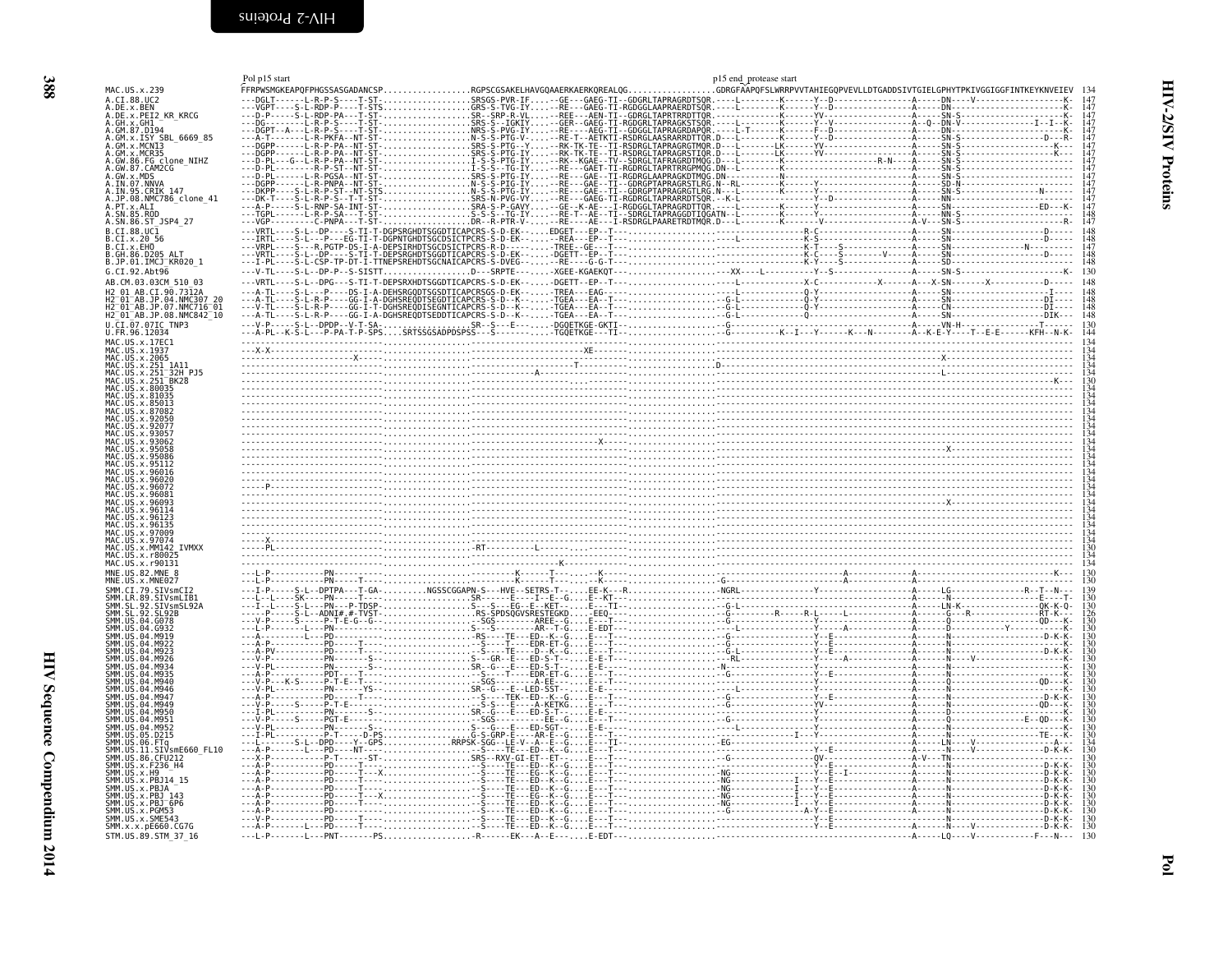<span id="page-10-0"></span>

|                                                                                                                                                                                                                                                                                                                                                                                                                                                                                                                                                                                                                      | protease end p51 RT start           |  |  |  | D catalytic site | LGKRIKGTIMTGDTPINIFGRNLLTALGMSLNFPIAKVEPVKVALKPGKDGPKLKQWPLSKEKIVALREIC.EKMEKDGQLEEAPPTNPYNTPTFAIKKKDKNKWRMLIDFRELNRVTQDFTEVQLGIPHPAGLAKRKRITVLDIGDAYFSIPLDEEFRQYTAFTLPSVN |                   |
|----------------------------------------------------------------------------------------------------------------------------------------------------------------------------------------------------------------------------------------------------------------------------------------------------------------------------------------------------------------------------------------------------------------------------------------------------------------------------------------------------------------------------------------------------------------------------------------------------------------------|-------------------------------------|--|--|--|------------------|----------------------------------------------------------------------------------------------------------------------------------------------------------------------------|-------------------|
| MAC.US.x.239<br>A.CI.88.UC2                                                                                                                                                                                                                                                                                                                                                                                                                                                                                                                                                                                          |                                     |  |  |  |                  |                                                                                                                                                                            |                   |
| A.DE.X.BEN<br>A.DE.X.PEI2_KR_KRCG<br>A.GH.X.GH1<br>A.GM.87.D194<br>A.GM.X.ISY, SBL_6669_85                                                                                                                                                                                                                                                                                                                                                                                                                                                                                                                           |                                     |  |  |  |                  |                                                                                                                                                                            |                   |
|                                                                                                                                                                                                                                                                                                                                                                                                                                                                                                                                                                                                                      |                                     |  |  |  |                  |                                                                                                                                                                            |                   |
|                                                                                                                                                                                                                                                                                                                                                                                                                                                                                                                                                                                                                      |                                     |  |  |  |                  |                                                                                                                                                                            |                   |
| A.GM.x.MCN13<br>A.GM.x.MCN13<br>A.GM.x.MCR35<br>A.GW.86.FG clone_NIHZ<br>A.GW.87.CAM2CG                                                                                                                                                                                                                                                                                                                                                                                                                                                                                                                              |                                     |  |  |  |                  |                                                                                                                                                                            |                   |
|                                                                                                                                                                                                                                                                                                                                                                                                                                                                                                                                                                                                                      |                                     |  |  |  |                  |                                                                                                                                                                            |                   |
| A.GW.x.MDS<br>A.IN.07.NNVA                                                                                                                                                                                                                                                                                                                                                                                                                                                                                                                                                                                           |                                     |  |  |  |                  |                                                                                                                                                                            |                   |
| .IN.95.CRIK 147                                                                                                                                                                                                                                                                                                                                                                                                                                                                                                                                                                                                      |                                     |  |  |  |                  |                                                                                                                                                                            |                   |
| A.JP.08.NMC786_clone_41<br>A.JP.08.NMC786_clone_41<br>A.SN.85.ROD<br>A.SN.86.ST_JSP4_27                                                                                                                                                                                                                                                                                                                                                                                                                                                                                                                              |                                     |  |  |  |                  |                                                                                                                                                                            |                   |
|                                                                                                                                                                                                                                                                                                                                                                                                                                                                                                                                                                                                                      |                                     |  |  |  |                  |                                                                                                                                                                            |                   |
| B.CI.88.UC1                                                                                                                                                                                                                                                                                                                                                                                                                                                                                                                                                                                                          |                                     |  |  |  |                  |                                                                                                                                                                            |                   |
| B.CI.x.20 56<br>B.CI.x.EHO<br>B.GH.86.D205_ALT                                                                                                                                                                                                                                                                                                                                                                                                                                                                                                                                                                       |                                     |  |  |  |                  |                                                                                                                                                                            |                   |
| B.JP.01.IMCJ_KR020_1                                                                                                                                                                                                                                                                                                                                                                                                                                                                                                                                                                                                 |                                     |  |  |  |                  |                                                                                                                                                                            |                   |
| G.CI.92.Abt96<br>AB.CM.03.03CM 510 03                                                                                                                                                                                                                                                                                                                                                                                                                                                                                                                                                                                |                                     |  |  |  |                  |                                                                                                                                                                            | 317               |
| H2 01 AB.CI.90.7312A                                                                                                                                                                                                                                                                                                                                                                                                                                                                                                                                                                                                 | T-NT---T----V--T-----O----------TR- |  |  |  |                  |                                                                                                                                                                            |                   |
| H2-01-AB.JP.04.NMC307 20<br>H2-01-AB.JP.07.NMC716-01<br>H2-01-AB.JP.08.NMC842-10                                                                                                                                                                                                                                                                                                                                                                                                                                                                                                                                     |                                     |  |  |  |                  |                                                                                                                                                                            | $\frac{317}{317}$ |
| U.CI.07.07IC TNP3                                                                                                                                                                                                                                                                                                                                                                                                                                                                                                                                                                                                    |                                     |  |  |  |                  |                                                                                                                                                                            |                   |
| U.FR.96.12034                                                                                                                                                                                                                                                                                                                                                                                                                                                                                                                                                                                                        |                                     |  |  |  |                  |                                                                                                                                                                            | $\frac{299}{313}$ |
| MAC.US.x.17EC1<br>MAC.US.x.1937                                                                                                                                                                                                                                                                                                                                                                                                                                                                                                                                                                                      |                                     |  |  |  |                  |                                                                                                                                                                            |                   |
| MAC.US.x.2065<br>US.x.251 1A11                                                                                                                                                                                                                                                                                                                                                                                                                                                                                                                                                                                       |                                     |  |  |  |                  |                                                                                                                                                                            |                   |
| MAC.US.x.251 <sup>-</sup> 32H PJ5<br>.US.x.251 <sup>-</sup> BK28                                                                                                                                                                                                                                                                                                                                                                                                                                                                                                                                                     |                                     |  |  |  |                  |                                                                                                                                                                            |                   |
| MAC<br>.US.x.80035                                                                                                                                                                                                                                                                                                                                                                                                                                                                                                                                                                                                   |                                     |  |  |  |                  |                                                                                                                                                                            |                   |
| MAC.US.x.81035<br>MAC.US.x.81035<br>MAC.US.x.87082<br>MAC.US.x.92050                                                                                                                                                                                                                                                                                                                                                                                                                                                                                                                                                 |                                     |  |  |  |                  |                                                                                                                                                                            |                   |
|                                                                                                                                                                                                                                                                                                                                                                                                                                                                                                                                                                                                                      |                                     |  |  |  |                  |                                                                                                                                                                            |                   |
| .x.92056                                                                                                                                                                                                                                                                                                                                                                                                                                                                                                                                                                                                             |                                     |  |  |  |                  |                                                                                                                                                                            |                   |
| x.92077.                                                                                                                                                                                                                                                                                                                                                                                                                                                                                                                                                                                                             |                                     |  |  |  |                  |                                                                                                                                                                            |                   |
|                                                                                                                                                                                                                                                                                                                                                                                                                                                                                                                                                                                                                      |                                     |  |  |  |                  |                                                                                                                                                                            |                   |
| MAC.US.x.95086                                                                                                                                                                                                                                                                                                                                                                                                                                                                                                                                                                                                       |                                     |  |  |  |                  |                                                                                                                                                                            |                   |
| MAC.US.x.9601                                                                                                                                                                                                                                                                                                                                                                                                                                                                                                                                                                                                        |                                     |  |  |  |                  |                                                                                                                                                                            |                   |
| MAC                                                                                                                                                                                                                                                                                                                                                                                                                                                                                                                                                                                                                  |                                     |  |  |  |                  |                                                                                                                                                                            |                   |
| US.x.96093                                                                                                                                                                                                                                                                                                                                                                                                                                                                                                                                                                                                           |                                     |  |  |  |                  |                                                                                                                                                                            |                   |
| MAC.US.x.96081<br>.US.x.96114                                                                                                                                                                                                                                                                                                                                                                                                                                                                                                                                                                                        |                                     |  |  |  |                  |                                                                                                                                                                            |                   |
| MAC<br>MAC<br>MAC<br>.US.x.9612<br>MAC.US.x.96135                                                                                                                                                                                                                                                                                                                                                                                                                                                                                                                                                                    |                                     |  |  |  |                  |                                                                                                                                                                            |                   |
|                                                                                                                                                                                                                                                                                                                                                                                                                                                                                                                                                                                                                      |                                     |  |  |  |                  |                                                                                                                                                                            |                   |
|                                                                                                                                                                                                                                                                                                                                                                                                                                                                                                                                                                                                                      |                                     |  |  |  |                  |                                                                                                                                                                            |                   |
|                                                                                                                                                                                                                                                                                                                                                                                                                                                                                                                                                                                                                      |                                     |  |  |  |                  |                                                                                                                                                                            |                   |
|                                                                                                                                                                                                                                                                                                                                                                                                                                                                                                                                                                                                                      |                                     |  |  |  |                  |                                                                                                                                                                            |                   |
|                                                                                                                                                                                                                                                                                                                                                                                                                                                                                                                                                                                                                      |                                     |  |  |  |                  |                                                                                                                                                                            |                   |
| .92.SIVsmSL92A                                                                                                                                                                                                                                                                                                                                                                                                                                                                                                                                                                                                       |                                     |  |  |  |                  |                                                                                                                                                                            |                   |
|                                                                                                                                                                                                                                                                                                                                                                                                                                                                                                                                                                                                                      |                                     |  |  |  |                  |                                                                                                                                                                            |                   |
|                                                                                                                                                                                                                                                                                                                                                                                                                                                                                                                                                                                                                      |                                     |  |  |  |                  |                                                                                                                                                                            |                   |
| . M926                                                                                                                                                                                                                                                                                                                                                                                                                                                                                                                                                                                                               |                                     |  |  |  |                  |                                                                                                                                                                            |                   |
|                                                                                                                                                                                                                                                                                                                                                                                                                                                                                                                                                                                                                      |                                     |  |  |  |                  |                                                                                                                                                                            |                   |
|                                                                                                                                                                                                                                                                                                                                                                                                                                                                                                                                                                                                                      |                                     |  |  |  |                  |                                                                                                                                                                            |                   |
| . M94.                                                                                                                                                                                                                                                                                                                                                                                                                                                                                                                                                                                                               |                                     |  |  |  |                  |                                                                                                                                                                            |                   |
| M949<br>$.04.$ M956                                                                                                                                                                                                                                                                                                                                                                                                                                                                                                                                                                                                  |                                     |  |  |  |                  |                                                                                                                                                                            |                   |
| M95 <sup>-</sup>                                                                                                                                                                                                                                                                                                                                                                                                                                                                                                                                                                                                     |                                     |  |  |  |                  |                                                                                                                                                                            |                   |
|                                                                                                                                                                                                                                                                                                                                                                                                                                                                                                                                                                                                                      |                                     |  |  |  |                  |                                                                                                                                                                            |                   |
| . IIS . 06 . FTa                                                                                                                                                                                                                                                                                                                                                                                                                                                                                                                                                                                                     |                                     |  |  |  |                  |                                                                                                                                                                            |                   |
|                                                                                                                                                                                                                                                                                                                                                                                                                                                                                                                                                                                                                      |                                     |  |  |  |                  |                                                                                                                                                                            |                   |
|                                                                                                                                                                                                                                                                                                                                                                                                                                                                                                                                                                                                                      |                                     |  |  |  |                  |                                                                                                                                                                            |                   |
| .US.x.PBJ14 15<br>.US.x.PBJA                                                                                                                                                                                                                                                                                                                                                                                                                                                                                                                                                                                         |                                     |  |  |  |                  |                                                                                                                                                                            |                   |
| MAC.US.x.97009<br>MAC.US.x.97074<br>MAC.US.x.MM142 IVMXX<br>MAC.US.x.r80025<br>MAC.US.x.r90131<br>MNE.US.82.MNE 8<br>MNE.US.x.MNE027<br>SMM.CI.79.SIVsmCI2<br>SMM. LR. 89. SIVSML12<br>SMM. SL. 92. SIVSML1B1<br>SMM. SL. 92. SIVSMSL92,<br>SMM. US. 94. G078<br>SMM. US. 04. G932<br>SMM. US. 04. G932<br>SMM. US. 04. M919<br>ŚMM<br>SMM.<br>.<br>Smm<br>SMM<br>ŚMM<br>ŚMM<br>SMM<br>ŚMM<br>SMM.<br>SMM IIS 04<br>SMM.US.04.M952<br>SMM.US.05.D215<br>SMM<br>ŠMM.ŬŠ.II.SIVsmE660 FL10<br>SMM.US.86.CFU212<br>SMM.US.x.F236_H4<br>SMM.US.x.H9<br>SMM<br>ŚMM<br>SMM<br>US.x.PBJ 143<br>SMM.US.x.PBJ <sup>-</sup> 6P6 |                                     |  |  |  |                  |                                                                                                                                                                            |                   |
| SMM.US.x.PGM53<br>SMM.US.x.SME543<br>SMM.x.x.pE660.CG7G                                                                                                                                                                                                                                                                                                                                                                                                                                                                                                                                                              |                                     |  |  |  |                  |                                                                                                                                                                            |                   |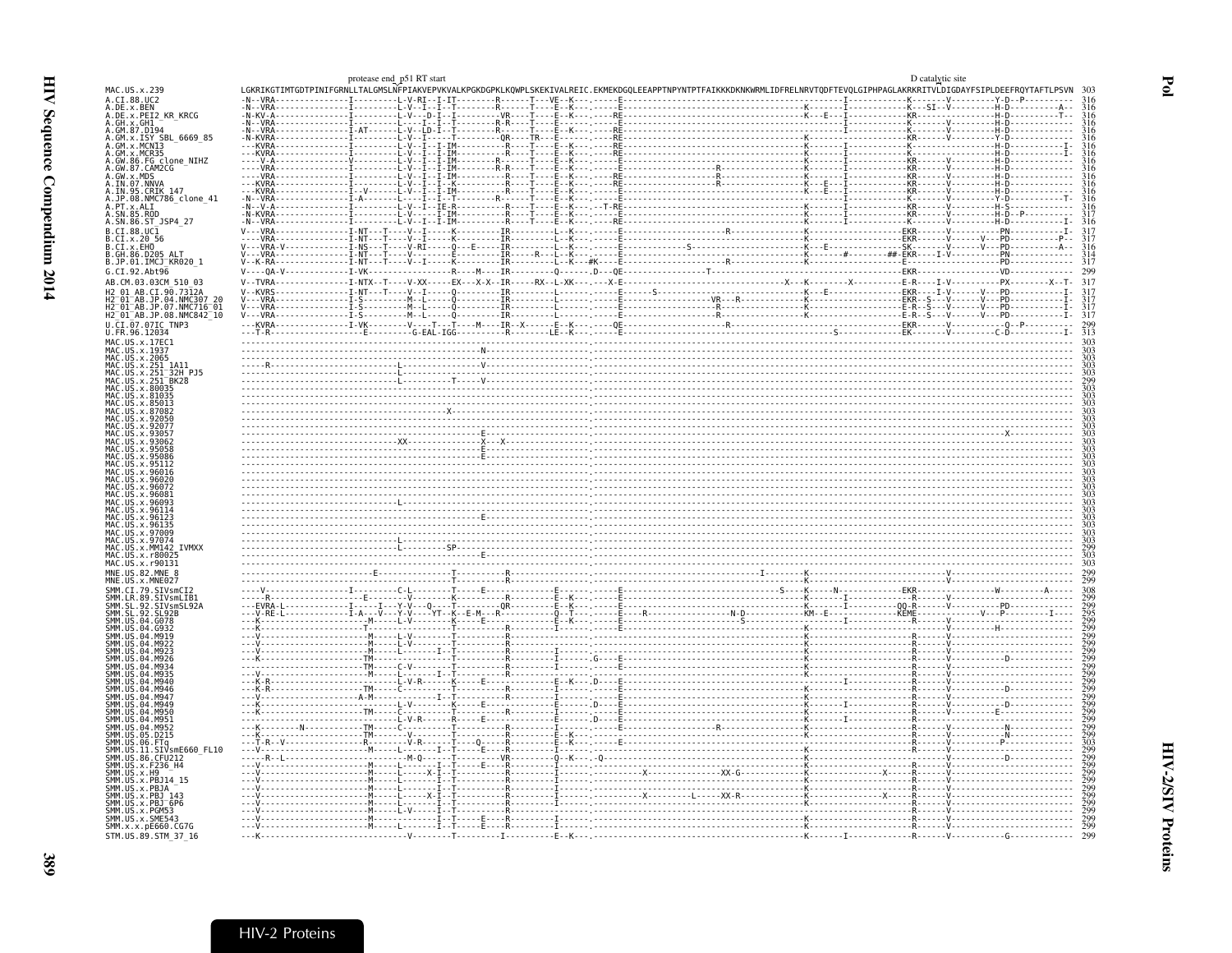MAC US x 239

|  |  |  | $\begin{minipage}[t]{.000\textwidth} {\begin{minipage}[t]{.000\textwidth} {\begin{minipage}[t]{.000\textwidth} {\begin{minipage}[t]{.000\textwidth} {\begin{minipage}[t]{.000\textwidth} {\begin{minipage}[t]{.000\textwidth} {\begin{minipage}[t]{.000\textwidth} {\begin{minipage}[t]{.000\textwidth} {\begin{minipage}[t]{.000\textwidth} {\begin{minipage}[t]{.000\textwidth} {\begin{minipage}[t]{.000\textwidth} {\begin{minipage}[t]{.000\textwidth} {\begin{minipage}[t]{.000\textwidth$<br>XT------------X--X------S--K--D------S--II-----------S-------S-L-----NM-------X-XX----R----------Q--EK-V---------------LE----X-R-M-X----------------LQ-X 487 |
|--|--|--|------------------------------------------------------------------------------------------------------------------------------------------------------------------------------------------------------------------------------------------------------------------------------------------------------------------------------------------------------------------------------------------------------------------------------------------------------------------------------------------------------------------------------------------------------------------------------------------------------------------------------------------------------------------|

<span id="page-11-0"></span>DD catalytic site

NAEPGKRYIYKVLPOGWKGSPAIFOYTMRHVLEPFRKANPDVTLVOYMDDILIASDRTDLEHDRVVLOSKELLNSIGFSTPEEKFOKDPPFOWMGYELWPTKWKLOKIELPORETWTVNDIOKLVGVLNWAAOIYPGIKTKHLCRLIRGKMTLTEEVOWTEMAEAEYEEN 473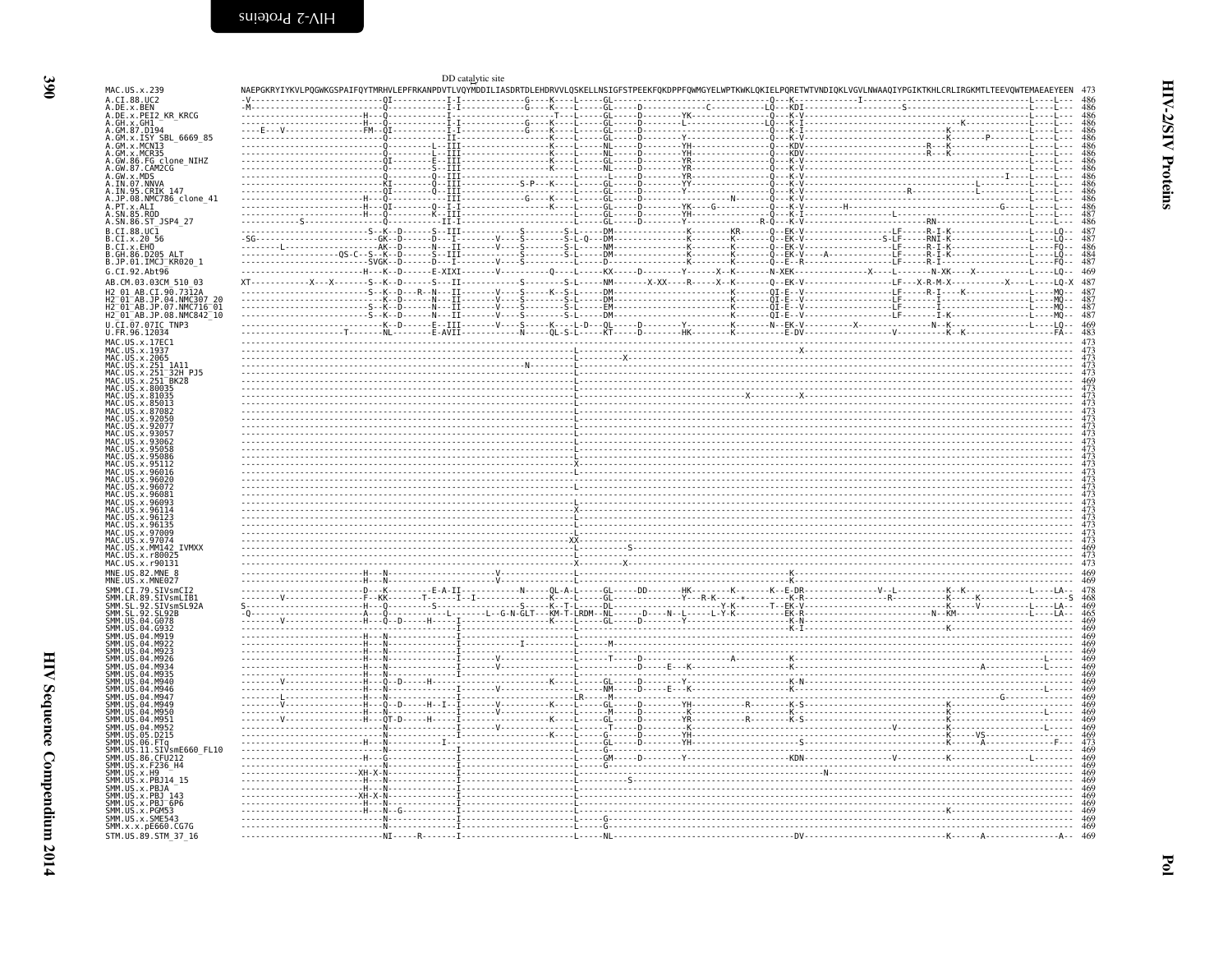<span id="page-12-0"></span>

|                                                                                                                 |                                                        |          | p51 RT end_p15 RNase H start                                                                                                                                               |
|-----------------------------------------------------------------------------------------------------------------|--------------------------------------------------------|----------|----------------------------------------------------------------------------------------------------------------------------------------------------------------------------|
| MAC.US.x.239<br>A.CI.88.UC2                                                                                     |                                                        | $-RET -$ | KIILSQEQEGCYYQEGKPLEATVIKSQDNQWSYKIHQEDKI.LKVGKFAKIKNTHTNGVRLLAHVIQKIGKEAIVIWGQVPKFHLPVEKDVWEQWWTDYWQVTWIPEWDFISTPPLVRLVFNLVKDPIEGEETYYTDGSCNKQSKEGKAGYITDRGKDKVKVLEQTTNQQ |
| A.DE.x.BEN                                                                                                      | ----------- <sup>1</sup> ----Ε-Ε<br>----------γ----Ε-Ε |          |                                                                                                                                                                            |
| A.DE.X.PEI2_KR_KRCG<br>A.GH.X.GH1<br>A.GM.87.D194                                                               |                                                        |          |                                                                                                                                                                            |
| A.GM.x.ISY SBL 6669 85<br>A.GM.x.MCNI3                                                                          |                                                        |          |                                                                                                                                                                            |
| A.GM.x.MCR35                                                                                                    |                                                        |          |                                                                                                                                                                            |
|                                                                                                                 |                                                        |          |                                                                                                                                                                            |
| A.GW.86.FG clone_NIHZ<br>A.GW.87.CAM2CG -<br>A.GW.x.MDS<br>A.IN.97.NNVA<br>A.IN.95.CRIK 147<br>A.IN.98.CRIK 147 |                                                        |          |                                                                                                                                                                            |
| A.JP.08.NMC786_clone_41<br>A.PT.x.ALI_                                                                          |                                                        |          |                                                                                                                                                                            |
| A.SN.85.ROD                                                                                                     |                                                        |          |                                                                                                                                                                            |
| A.SN.86.ST_JSP4_27<br>B.CI.88.UC1                                                                               |                                                        |          |                                                                                                                                                                            |
| B.CI.x.20 56<br>B.CI.x.EHO                                                                                      |                                                        |          |                                                                                                                                                                            |
| B.GH.86.D205 ALT<br>B.JP.01.IMCJ KR020 1                                                                        |                                                        |          |                                                                                                                                                                            |
| G.CI.92.Abt96                                                                                                   |                                                        |          |                                                                                                                                                                            |
| AB.CM.03.03CM 510 03<br>AB.CI.90.7312A<br>H2 01                                                                 |                                                        |          |                                                                                                                                                                            |
| H2 01 AB.JP.04.NMC307 20<br>H2-01-AB.JP.07.NMC716-01                                                            |                                                        |          |                                                                                                                                                                            |
| H2 01 AB.JP.08.NMC842 10                                                                                        |                                                        |          |                                                                                                                                                                            |
| U.CI.07.07IC TNP3<br>U.FR.96.12034                                                                              |                                                        |          |                                                                                                                                                                            |
| MAC.US.x.17EC1<br>MAC.US.x.1937                                                                                 |                                                        |          |                                                                                                                                                                            |
| MAC.US.x.2065                                                                                                   |                                                        |          |                                                                                                                                                                            |
| .US.x.251 1A11<br>US.x.251 <sup>-</sup> 32H PJ5                                                                 |                                                        |          |                                                                                                                                                                            |
| MAC.US.x.251 <sup>-</sup> BK28<br>US.x.80035                                                                    |                                                        |          |                                                                                                                                                                            |
| .U.S. x.81035<br>. US. x. 8501.                                                                                 |                                                        |          |                                                                                                                                                                            |
|                                                                                                                 |                                                        |          |                                                                                                                                                                            |
|                                                                                                                 |                                                        |          |                                                                                                                                                                            |
| IAC IIS X 93062                                                                                                 |                                                        |          |                                                                                                                                                                            |
|                                                                                                                 |                                                        |          |                                                                                                                                                                            |
|                                                                                                                 |                                                        |          |                                                                                                                                                                            |
| 96081                                                                                                           |                                                        |          |                                                                                                                                                                            |
| U.S. x. 96093<br>. US . x . 9611                                                                                |                                                        |          |                                                                                                                                                                            |
| .US.x.961<br>US.x.96135                                                                                         |                                                        |          |                                                                                                                                                                            |
| .us.x.97009<br>MAC IIS x 97074                                                                                  |                                                        |          |                                                                                                                                                                            |
| MAC.US.x.MM142 IVMXX                                                                                            |                                                        |          |                                                                                                                                                                            |
| MAC.US.x.r80025<br>MAC.US.x.r90131                                                                              |                                                        |          |                                                                                                                                                                            |
| MNE.US.82.MNE<br>MNE.US.x.MNE027                                                                                |                                                        |          |                                                                                                                                                                            |
| SMM.CI.79.SIVsmCI2                                                                                              |                                                        |          |                                                                                                                                                                            |
| SMM.LR.89.SIVsmLIB1<br>SMM.SL.92.SIVsmSL92<br>SL.92<br>SMM.SL                                                   |                                                        |          |                                                                                                                                                                            |
| SMM.US                                                                                                          |                                                        |          |                                                                                                                                                                            |
| SMM.US.04.G932<br>SMM.US.04.M919<br>MQ22                                                                        |                                                        |          |                                                                                                                                                                            |
|                                                                                                                 |                                                        |          |                                                                                                                                                                            |
|                                                                                                                 |                                                        |          |                                                                                                                                                                            |
| <b>M940</b>                                                                                                     |                                                        |          |                                                                                                                                                                            |
|                                                                                                                 |                                                        |          |                                                                                                                                                                            |
|                                                                                                                 |                                                        |          |                                                                                                                                                                            |
|                                                                                                                 |                                                        |          |                                                                                                                                                                            |
|                                                                                                                 |                                                        |          |                                                                                                                                                                            |
| ŠMM.ŪŠ.ÕÕ.FTq<br>SMM.US.11.SIVsmE660_FL10                                                                       |                                                        |          |                                                                                                                                                                            |
| SMM. US. 86. CFU212<br>SMM. US. x. F236_H4<br>SMM.US.x.H9                                                       |                                                        |          |                                                                                                                                                                            |
| SMM.US.x.PBJ14<br>SMM.US.x.PBJA                                                                                 |                                                        |          |                                                                                                                                                                            |
| SMM. US. x. PBJ 143<br>SMM.US.x.PBJ <sup>-</sup> 6P6                                                            |                                                        |          |                                                                                                                                                                            |
| SMM.US.x.PGM53                                                                                                  |                                                        |          |                                                                                                                                                                            |
| SMM.US.x.SME543<br>SMM.x.x.pE660.CG7G                                                                           |                                                        |          |                                                                                                                                                                            |
| STM.US.89.STM 37 16                                                                                             |                                                        | . T RF   |                                                                                                                                                                            |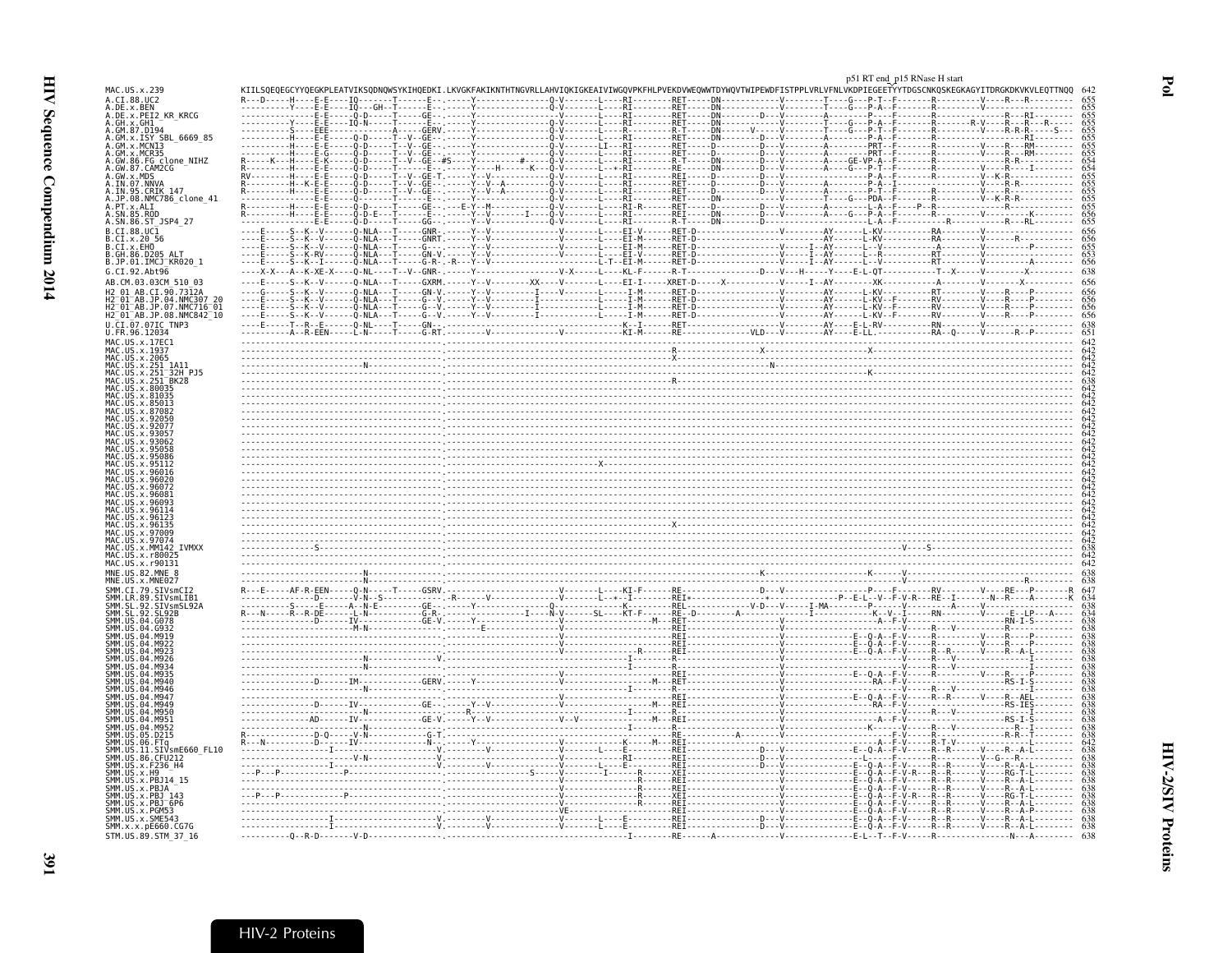<span id="page-13-0"></span>

|                                                                            |  | p15 RNase H end_p31 Integrase start |  |                                                                                                                                                                                                                                   |
|----------------------------------------------------------------------------|--|-------------------------------------|--|-----------------------------------------------------------------------------------------------------------------------------------------------------------------------------------------------------------------------------------|
| MAC.US.x.239<br>A.CI.88.UC2                                                |  |                                     |  | AELEAFLMALTDSGPKANIIVDSQYVMGIITGCPTESESRLVNQIIEEMIKKSEIYVAWVPAHKGIGGNQEIDHLVSQGIRQVLF.LEKIEPAQEEHDKYHSNVKELVFKFGLPRIVARQIVDTCDKCHQKGEAIHGQANSDLGTWQMDCTHLEGKIIIVAVHVASGFIE                                                        |
| A.DE.x.BEN<br>A.DE.x.PEI2_KR_KRCG                                          |  |                                     |  |                                                                                                                                                                                                                                   |
| A.GH.X.GH1 <sup>-</sup><br>A.GM.87.D194                                    |  |                                     |  |                                                                                                                                                                                                                                   |
| A.GM.X.ISY SBL_6669_85<br>A.GM.x.MCNI3                                     |  |                                     |  |                                                                                                                                                                                                                                   |
| A.GM.x.MCR35                                                               |  |                                     |  |                                                                                                                                                                                                                                   |
| A.GW.86.FG clone NIHZ<br>A.GW.87.CAM2CG                                    |  |                                     |  |                                                                                                                                                                                                                                   |
| A.GW.x.MDS<br>A.IN.07.NNVA                                                 |  |                                     |  |                                                                                                                                                                                                                                   |
| A.IN.95.CRIK 147                                                           |  |                                     |  |                                                                                                                                                                                                                                   |
| A.JP.08.NMC786_clone_41<br>A.PT.x.ALI                                      |  |                                     |  |                                                                                                                                                                                                                                   |
| A.SN.85.ROD<br>A.SN.86.ST JSP4 27                                          |  |                                     |  |                                                                                                                                                                                                                                   |
| B.CI.88.UC1                                                                |  |                                     |  |                                                                                                                                                                                                                                   |
| B.CI.x.20 56<br>B.CI.x.EHO<br>B.GH.86.D205 ALT<br>B.JP.01.IMCJ_KR020_1     |  |                                     |  |                                                                                                                                                                                                                                   |
|                                                                            |  |                                     |  |                                                                                                                                                                                                                                   |
| G.CI.92.Abt96                                                              |  |                                     |  |                                                                                                                                                                                                                                   |
| AB.CM.03.03CM 510 03                                                       |  |                                     |  |                                                                                                                                                                                                                                   |
| H2 01 AB.CI.90.7312A<br>H2 <sup>-</sup> 01 <sup>-</sup> AB.JP.04.NMC307 20 |  |                                     |  |                                                                                                                                                                                                                                   |
| $01^-$ AB.JP.07.NMC716 $^-$ 01<br>H2 01 AB.JP.08.NMC842 10                 |  |                                     |  |                                                                                                                                                                                                                                   |
| U.CI.07.07IC TNP3                                                          |  |                                     |  | 807                                                                                                                                                                                                                               |
| U.FR.96.12034                                                              |  |                                     |  |                                                                                                                                                                                                                                   |
| MAC.US.x.17EC1<br>MAC.US.x.1937                                            |  |                                     |  |                                                                                                                                                                                                                                   |
| MAC.US.x.2065                                                              |  |                                     |  |                                                                                                                                                                                                                                   |
| MAC.US.x.251_1A11<br>MAC.US.x.251_32H_PJ5<br>MAC.US.x.251_BK28             |  |                                     |  |                                                                                                                                                                                                                                   |
| US.x.80035                                                                 |  |                                     |  |                                                                                                                                                                                                                                   |
| .US.x.81035                                                                |  |                                     |  |                                                                                                                                                                                                                                   |
|                                                                            |  |                                     |  |                                                                                                                                                                                                                                   |
|                                                                            |  |                                     |  |                                                                                                                                                                                                                                   |
|                                                                            |  |                                     |  |                                                                                                                                                                                                                                   |
|                                                                            |  |                                     |  |                                                                                                                                                                                                                                   |
|                                                                            |  |                                     |  |                                                                                                                                                                                                                                   |
|                                                                            |  |                                     |  |                                                                                                                                                                                                                                   |
|                                                                            |  |                                     |  |                                                                                                                                                                                                                                   |
| MAC.US.x<br>.96114                                                         |  |                                     |  |                                                                                                                                                                                                                                   |
| MAC<br>US.x.9612<br>MAC.US.x.96135                                         |  |                                     |  |                                                                                                                                                                                                                                   |
| US.x.97009<br>.US.x.9707                                                   |  |                                     |  | $\frac{1}{2}$ . The contract of the contract of the contract of the contract of the contract of the contract of the contract of the contract of the contract of the contract of the contract of the contract of the contract of t |
| US.x.MM142 IVMXX                                                           |  |                                     |  |                                                                                                                                                                                                                                   |
| .x.r80025<br>MAC.US.x.r90131                                               |  |                                     |  |                                                                                                                                                                                                                                   |
| MNF. US. 82. MNF. 8<br>MNE.US.x.MNE027                                     |  |                                     |  |                                                                                                                                                                                                                                   |
| .79.SIVsmCI2                                                               |  |                                     |  |                                                                                                                                                                                                                                   |
| SMM.LR.89.SIVsmLIB1<br>SIVsmSL92A                                          |  |                                     |  |                                                                                                                                                                                                                                   |
| .04.6078                                                                   |  |                                     |  |                                                                                                                                                                                                                                   |
|                                                                            |  |                                     |  |                                                                                                                                                                                                                                   |
|                                                                            |  |                                     |  |                                                                                                                                                                                                                                   |
|                                                                            |  |                                     |  |                                                                                                                                                                                                                                   |
| 04 M93                                                                     |  |                                     |  |                                                                                                                                                                                                                                   |
| $04$ MQ $46$<br>$0.4$ MQ $46$                                              |  |                                     |  |                                                                                                                                                                                                                                   |
| 04 M94                                                                     |  |                                     |  |                                                                                                                                                                                                                                   |
| 04.M949<br><b>MQ50</b>                                                     |  |                                     |  |                                                                                                                                                                                                                                   |
|                                                                            |  |                                     |  |                                                                                                                                                                                                                                   |
| SMM IIS<br>. 05.D215                                                       |  |                                     |  |                                                                                                                                                                                                                                   |
| SMM.US.06.FTa<br>SMM.US.11.SIVsmE660 FL10                                  |  |                                     |  |                                                                                                                                                                                                                                   |
| SMM. US.86. CFU212<br>SMM. US. x. F236 H4                                  |  |                                     |  |                                                                                                                                                                                                                                   |
| SMM. US. x. H9<br>US.x.PBJ14 15                                            |  |                                     |  |                                                                                                                                                                                                                                   |
| .x.PBJA                                                                    |  |                                     |  |                                                                                                                                                                                                                                   |
| US.x.PBJ<br>SMM.US.x.PBJ <sup>-6P6</sup>                                   |  |                                     |  |                                                                                                                                                                                                                                   |
| SMM.US.x.PGM53<br>SMM.US.x.SME543                                          |  |                                     |  |                                                                                                                                                                                                                                   |
| SMM.x.x.pE660.CG7G                                                         |  |                                     |  |                                                                                                                                                                                                                                   |
| STM.US.89.STM 37 16                                                        |  |                                     |  |                                                                                                                                                                                                                                   |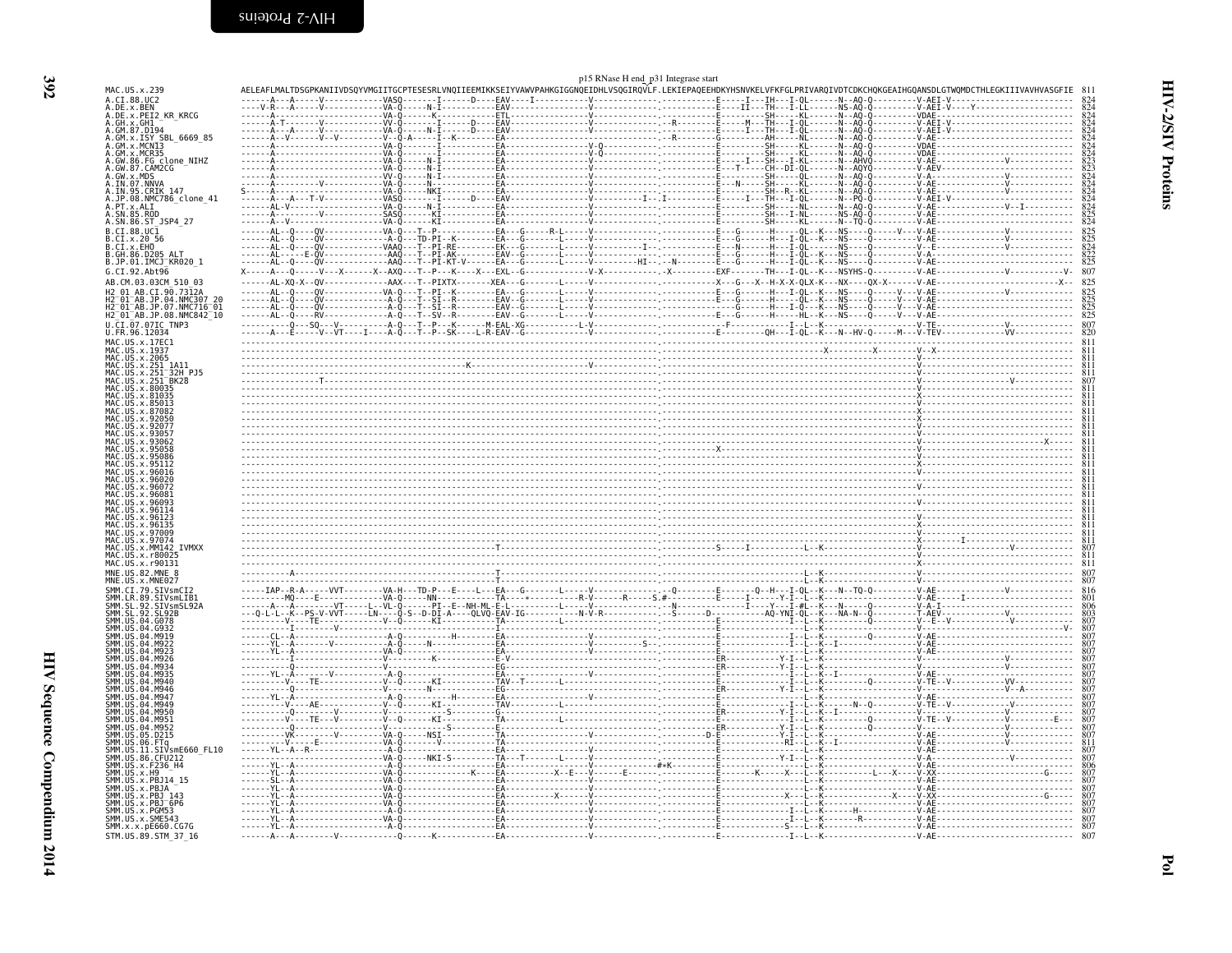| MAC.US.x.239                                                                                                                                                                                                                                                                        |  |                    |  | AEVIPQETGRQTALFLLKLAGRWPITHLHTDNGANFASQEVKMVAWWAGIEHTFGVPYNPQSQGVVEAMNHHLKNQIDRIREQANSVETIVLMAVHCMNFKRRGGIGDMTPAERLINMITTEQEIQFQQSKNSKFKNFRVYYREGRDQLWKGPGELLWKGEGAVILKVGT                                                                                                                                                                                                                                                                                                                                                                |  |     |
|-------------------------------------------------------------------------------------------------------------------------------------------------------------------------------------------------------------------------------------------------------------------------------------|--|--------------------|--|-------------------------------------------------------------------------------------------------------------------------------------------------------------------------------------------------------------------------------------------------------------------------------------------------------------------------------------------------------------------------------------------------------------------------------------------------------------------------------------------------------------------------------------------|--|-----|
| A.CI.88.UC2<br>A.DE.x.BEN                                                                                                                                                                                                                                                           |  |                    |  |                                                                                                                                                                                                                                                                                                                                                                                                                                                                                                                                           |  |     |
| A.DE.x.PEI2 KR KRCG<br>A. DE. x. PEI2_KR_KRCG<br>A. GM. x. GH1<br>A. GM. x. ISY_SBL_6669_85<br>A. GM. x. ISY_SBL_6669_85<br>A. GM. x. ISY_SBL_6669_85<br>A. GM. x. MCN35<br>A. GW. 85 . CRIKE_147<br>A. SN. 85 . CRIKE_147<br>A. IN. 05 . NNKE_147<br>A. IN. 05 . NNKE_147<br>A. SN |  |                    |  | $\begin{minipage}[t]{.15\textwidth}\begin{tabular}{0.99\textwidth}\begin{tabular}{0.99\textwidth}\begin{tabular}{0.99\textwidth}\begin{tabular}{0.99\textwidth}\begin{tabular}{0.99\textwidth}\begin{tabular}{0.99\textwidth}\begin{tabular}{0.99\textwidth}\begin{tabular}{0.99\textwidth}\begin{tabular}{0.99\textwidth}\begin{tabular}{0.99\textwidth}\begin{tabular}{0.99\textwidth}\begin{tabular}{0.99\textwidth}\begin{tabular}{0.99\textwidth}\begin{tabular}{0.99\textwidth}\begin{tabular}{0.99\textwidth}\begin{tabular}{0.99$ |  | QQ. |
|                                                                                                                                                                                                                                                                                     |  |                    |  |                                                                                                                                                                                                                                                                                                                                                                                                                                                                                                                                           |  |     |
|                                                                                                                                                                                                                                                                                     |  |                    |  |                                                                                                                                                                                                                                                                                                                                                                                                                                                                                                                                           |  |     |
|                                                                                                                                                                                                                                                                                     |  |                    |  |                                                                                                                                                                                                                                                                                                                                                                                                                                                                                                                                           |  |     |
|                                                                                                                                                                                                                                                                                     |  |                    |  |                                                                                                                                                                                                                                                                                                                                                                                                                                                                                                                                           |  |     |
|                                                                                                                                                                                                                                                                                     |  |                    |  |                                                                                                                                                                                                                                                                                                                                                                                                                                                                                                                                           |  |     |
|                                                                                                                                                                                                                                                                                     |  |                    |  |                                                                                                                                                                                                                                                                                                                                                                                                                                                                                                                                           |  |     |
| B.CI.88.UC1                                                                                                                                                                                                                                                                         |  |                    |  |                                                                                                                                                                                                                                                                                                                                                                                                                                                                                                                                           |  |     |
|                                                                                                                                                                                                                                                                                     |  |                    |  |                                                                                                                                                                                                                                                                                                                                                                                                                                                                                                                                           |  |     |
| B.CI.x.20<br>B.CI.x.20 56<br>B.CI.x.EHO<br>B.GH.86.D205 ALT<br>B.JP.01.IMCJ_KR020_1                                                                                                                                                                                                 |  |                    |  |                                                                                                                                                                                                                                                                                                                                                                                                                                                                                                                                           |  |     |
| G.CI.92.Abt96<br>AB.CM.03.03CM_510_03                                                                                                                                                                                                                                               |  |                    |  |                                                                                                                                                                                                                                                                                                                                                                                                                                                                                                                                           |  |     |
| 90.                                                                                                                                                                                                                                                                                 |  |                    |  |                                                                                                                                                                                                                                                                                                                                                                                                                                                                                                                                           |  |     |
| H2-01-AB.JP.04.NMC307 20<br>H2-01-AB.JP.07.NMC716-01<br>H2-01-AB.JP.08.NMC842-10                                                                                                                                                                                                    |  |                    |  |                                                                                                                                                                                                                                                                                                                                                                                                                                                                                                                                           |  |     |
| CI.07.07IC TNP3                                                                                                                                                                                                                                                                     |  |                    |  | $\begin{minipage}{0.03\textwidth} \begin{tabular}{ c c c c c } \hline \textbf{0.03\textwidth} & \textbf{0.04\textwidth} & \textbf{0.05\textwidth} & \textbf{0.06\textwidth} & \textbf{0.07\textwidth} & \textbf{0.07\textwidth} & \textbf{0.07\textwidth} & \textbf{0.07\textwidth} & \textbf{0.07\textwidth} & \textbf{0.07\textwidth} & \textbf{0.07\textwidth} & \textbf{0.07\textwidth} & \textbf{0.07\textwidth} & \textbf{0.07\textwidth} & \text$                                                                                  |  |     |
| U.FR.96.12034<br>MAC.US.x.17EC1<br>MAC.US.x.1937                                                                                                                                                                                                                                    |  |                    |  |                                                                                                                                                                                                                                                                                                                                                                                                                                                                                                                                           |  |     |
| MAC.US.x.2065                                                                                                                                                                                                                                                                       |  |                    |  |                                                                                                                                                                                                                                                                                                                                                                                                                                                                                                                                           |  |     |
| MAC.<br>US.x.251<br>1A11<br>$1 - 32H$ PJ5<br>US.x.25                                                                                                                                                                                                                                |  |                    |  |                                                                                                                                                                                                                                                                                                                                                                                                                                                                                                                                           |  |     |
| US.x.251<br>BK28<br>MAC.US.x.80035                                                                                                                                                                                                                                                  |  |                    |  |                                                                                                                                                                                                                                                                                                                                                                                                                                                                                                                                           |  |     |
| MAC<br>x.81035<br>MAC.<br>.x.85013<br><b>US</b><br>x.8708                                                                                                                                                                                                                           |  |                    |  |                                                                                                                                                                                                                                                                                                                                                                                                                                                                                                                                           |  |     |
| MAC<br>MAC.US                                                                                                                                                                                                                                                                       |  |                    |  |                                                                                                                                                                                                                                                                                                                                                                                                                                                                                                                                           |  |     |
|                                                                                                                                                                                                                                                                                     |  |                    |  |                                                                                                                                                                                                                                                                                                                                                                                                                                                                                                                                           |  |     |
|                                                                                                                                                                                                                                                                                     |  |                    |  |                                                                                                                                                                                                                                                                                                                                                                                                                                                                                                                                           |  |     |
|                                                                                                                                                                                                                                                                                     |  |                    |  |                                                                                                                                                                                                                                                                                                                                                                                                                                                                                                                                           |  |     |
|                                                                                                                                                                                                                                                                                     |  |                    |  |                                                                                                                                                                                                                                                                                                                                                                                                                                                                                                                                           |  |     |
|                                                                                                                                                                                                                                                                                     |  |                    |  |                                                                                                                                                                                                                                                                                                                                                                                                                                                                                                                                           |  |     |
| MAC.US<br>МАС                                                                                                                                                                                                                                                                       |  |                    |  |                                                                                                                                                                                                                                                                                                                                                                                                                                                                                                                                           |  |     |
| MAC.US.x.9613<br>MAC.US.x.97009                                                                                                                                                                                                                                                     |  |                    |  |                                                                                                                                                                                                                                                                                                                                                                                                                                                                                                                                           |  |     |
| MAC.US.x.97074<br>MAC.US.x.MM142 IVMXX                                                                                                                                                                                                                                              |  |                    |  |                                                                                                                                                                                                                                                                                                                                                                                                                                                                                                                                           |  |     |
| MAC.US.x.r80025<br>MAC.US.x.r90131                                                                                                                                                                                                                                                  |  |                    |  |                                                                                                                                                                                                                                                                                                                                                                                                                                                                                                                                           |  |     |
| MNE.US.82.MNE 8<br>MNE.US.x.MNE027                                                                                                                                                                                                                                                  |  |                    |  |                                                                                                                                                                                                                                                                                                                                                                                                                                                                                                                                           |  |     |
| SMM<br>CI.79.SIVsmCI2<br>LR.89.SIVsmLIB1<br><b>SMM</b>                                                                                                                                                                                                                              |  |                    |  |                                                                                                                                                                                                                                                                                                                                                                                                                                                                                                                                           |  |     |
| SMM<br>SMM<br>.92.<br>SIVsmSL92A<br>92. SL92B                                                                                                                                                                                                                                       |  |                    |  |                                                                                                                                                                                                                                                                                                                                                                                                                                                                                                                                           |  |     |
| <b>SMM</b>                                                                                                                                                                                                                                                                          |  |                    |  |                                                                                                                                                                                                                                                                                                                                                                                                                                                                                                                                           |  |     |
| <b>SMM</b><br>5MM                                                                                                                                                                                                                                                                   |  |                    |  |                                                                                                                                                                                                                                                                                                                                                                                                                                                                                                                                           |  |     |
| SМM<br>SМM<br>SМM                                                                                                                                                                                                                                                                   |  |                    |  |                                                                                                                                                                                                                                                                                                                                                                                                                                                                                                                                           |  |     |
| SМM<br>M93<br>SМM                                                                                                                                                                                                                                                                   |  |                    |  |                                                                                                                                                                                                                                                                                                                                                                                                                                                                                                                                           |  |     |
| SMM.<br>04.M946<br>SMM.<br>MQA                                                                                                                                                                                                                                                      |  |                    |  |                                                                                                                                                                                                                                                                                                                                                                                                                                                                                                                                           |  |     |
| smm<br>Smm<br>04 M949<br>M956                                                                                                                                                                                                                                                       |  |                    |  |                                                                                                                                                                                                                                                                                                                                                                                                                                                                                                                                           |  |     |
| 04 M95<br>US<br>.04.M952                                                                                                                                                                                                                                                            |  |                    |  |                                                                                                                                                                                                                                                                                                                                                                                                                                                                                                                                           |  |     |
| SMM<br>SMM<br>SMM<br>SMM<br>SMM<br>SMM<br>SMM<br>SMM<br>SMM<br>US.05.D215                                                                                                                                                                                                           |  |                    |  |                                                                                                                                                                                                                                                                                                                                                                                                                                                                                                                                           |  |     |
| .US.06.FTq<br>.US.06.FTq<br>.US.11.SIVsmE660_FL10<br>.US.x.F236_H4<br>.US.x.F236_H4                                                                                                                                                                                                 |  | $- - - - - TN - -$ |  |                                                                                                                                                                                                                                                                                                                                                                                                                                                                                                                                           |  |     |
| US.x.H9                                                                                                                                                                                                                                                                             |  |                    |  |                                                                                                                                                                                                                                                                                                                                                                                                                                                                                                                                           |  |     |
| US.x.PBJ14_15<br>US X PBJA                                                                                                                                                                                                                                                          |  |                    |  |                                                                                                                                                                                                                                                                                                                                                                                                                                                                                                                                           |  |     |
| ŠMM<br>US . x . PBJ<br>US . x . PBJ _ 143<br>US . x . PBJ _ 6P6<br>MM.                                                                                                                                                                                                              |  |                    |  |                                                                                                                                                                                                                                                                                                                                                                                                                                                                                                                                           |  |     |
| SMM.US.x.PGM53<br>SMM.US.x.SME543                                                                                                                                                                                                                                                   |  |                    |  |                                                                                                                                                                                                                                                                                                                                                                                                                                                                                                                                           |  |     |
| SMM.x.x.pE660.CG7G<br>STM.US.89.STM_37_16                                                                                                                                                                                                                                           |  |                    |  |                                                                                                                                                                                                                                                                                                                                                                                                                                                                                                                                           |  | 977 |
|                                                                                                                                                                                                                                                                                     |  |                    |  |                                                                                                                                                                                                                                                                                                                                                                                                                                                                                                                                           |  |     |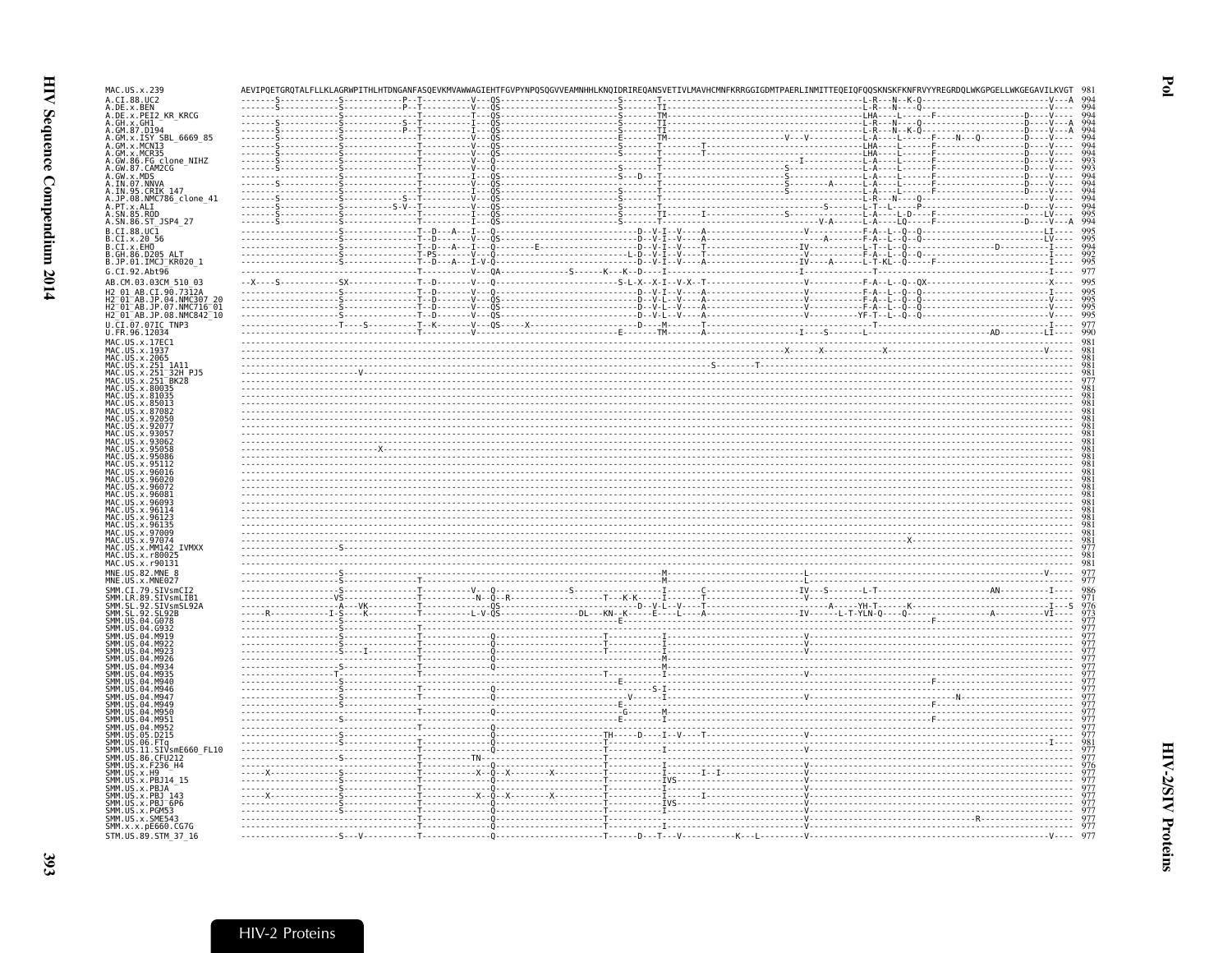<span id="page-15-0"></span>p31 Integrase endPol end

|                                                                                                                                                                                                                                                                    | Pol end                                                                                                                                                                                                                                                  |              |
|--------------------------------------------------------------------------------------------------------------------------------------------------------------------------------------------------------------------------------------------------------------------|----------------------------------------------------------------------------------------------------------------------------------------------------------------------------------------------------------------------------------------------------------|--------------|
| MAC.US.x.239                                                                                                                                                                                                                                                       | DIKVVPRRKAKIIKDYGGGKEVDSSSHMEDT.GEAREVA*                                                                                                                                                                                                                 | 1019         |
| A.CI.88.UC2                                                                                                                                                                                                                                                        | R  R  - P - L - GA . R - DG - -                                                                                                                                                                                                                          | 1033         |
| A.DE.x.BEN                                                                                                                                                                                                                                                         | France (1992)<br>France (1992)<br>France (1992)<br>France (1992)<br>France (1993)<br>Contract (1994)<br>Contract (1994)<br>Contract (1994)<br>Contract (1994)<br>Contract (1994)<br>Contract (1994)<br>Contract (1994)<br>Contract (1994)<br>Contract (1 |              |
| A.DE.x.PEI2 KR KRCG                                                                                                                                                                                                                                                |                                                                                                                                                                                                                                                          | 1033         |
| A.GH.x.GH1                                                                                                                                                                                                                                                         |                                                                                                                                                                                                                                                          | 1032         |
| A.GM.87.D194<br>A.GM.x.ISY SBL 6669 85                                                                                                                                                                                                                             |                                                                                                                                                                                                                                                          | 1033<br>1033 |
| A.GM.x.MCN13                                                                                                                                                                                                                                                       |                                                                                                                                                                                                                                                          | 1033         |
| A.GM.x.MCR35                                                                                                                                                                                                                                                       |                                                                                                                                                                                                                                                          | 1033         |
| A.GW.86.FG clone_NIHZ<br>A.GW.87.CAM2CG                                                                                                                                                                                                                            |                                                                                                                                                                                                                                                          | 1032<br>1032 |
|                                                                                                                                                                                                                                                                    |                                                                                                                                                                                                                                                          |              |
| A.GW. x. MDS<br>A. GW. x. MDS<br>A. IN. 07. NNVA<br>A. IN. 95. CRIK<br>A. PT. x. ALI<br>A. PT. x. ALI<br>A. SN. 85. ROD<br>A. SN. 86. ST_JSP4_27                                                                                                                   |                                                                                                                                                                                                                                                          | 1033         |
|                                                                                                                                                                                                                                                                    |                                                                                                                                                                                                                                                          | 1033<br>1033 |
|                                                                                                                                                                                                                                                                    |                                                                                                                                                                                                                                                          | 1040         |
|                                                                                                                                                                                                                                                                    |                                                                                                                                                                                                                                                          | 1033         |
|                                                                                                                                                                                                                                                                    |                                                                                                                                                                                                                                                          | 1034         |
|                                                                                                                                                                                                                                                                    |                                                                                                                                                                                                                                                          | 1040         |
| B.CI.88.UC1                                                                                                                                                                                                                                                        | E---I--------RH------L-CGTD---- RQ---M-QSGQVPEA-                                                                                                                                                                                                         | 1042         |
| B.CI.x.20 56<br>B.CI.x.EHO                                                                                                                                                                                                                                         | E---I-----------RH------L-CGADV----RQ---M-QSGQVPEA-<br>E---I---------RN------L-C-ADV----RQ-----QSN*IPEI-<br>E---I---------RN-----L-C-ADV----MQ-----QSN*IPEI-<br>E---I-----------RN-----L-C-AN-----.Q---M-QPSQISET-                                       | 1042         |
|                                                                                                                                                                                                                                                                    |                                                                                                                                                                                                                                                          | 1040         |
| B.GH.86.D205 ALT<br>B.JP.01.IMCJ KR020 1                                                                                                                                                                                                                           |                                                                                                                                                                                                                                                          | 1037<br>1042 |
|                                                                                                                                                                                                                                                                    |                                                                                                                                                                                                                                                          |              |
| G.CI.92.Abt96                                                                                                                                                                                                                                                      | E-------------------------TN----- RQTG-------------                                                                                                                                                                                                      | 1016         |
| AB.CM.03.03CM 510 03                                                                                                                                                                                                                                               | E------------RH-----GL-C-AD---- . RQ-S-M-QSDQIP*V-                                                                                                                                                                                                       | 1041         |
| H2 01 AB.CI.90.7312A                                                                                                                                                                                                                                               |                                                                                                                                                                                                                                                          | 1042         |
| H2-01-AB.JP.04.NMC307_20<br>H2-01-AB.JP.07.NMC716-01                                                                                                                                                                                                               |                                                                                                                                                                                                                                                          | 1042         |
|                                                                                                                                                                                                                                                                    |                                                                                                                                                                                                                                                          | 1042         |
| H2 <sup>-</sup> 01 <sup>-</sup> AB.JP.08.NMC842 <sup>-10</sup>                                                                                                                                                                                                     | E - - - - - - - - - - - - RH - - - - - GL - CGTD - - - - . RQ - - - M - QSGQVPEA -                                                                                                                                                                       | 1042         |
| U.CI.07.07IC_TNP3                                                                                                                                                                                                                                                  |                                                                                                                                                                                                                                                          | 1023<br>1037 |
| U.FR.96.12034                                                                                                                                                                                                                                                      |                                                                                                                                                                                                                                                          |              |
| MAC.US.x.17EC1                                                                                                                                                                                                                                                     |                                                                                                                                                                                                                                                          | 1020<br>1020 |
| MAC.US.x.1937                                                                                                                                                                                                                                                      |                                                                                                                                                                                                                                                          |              |
|                                                                                                                                                                                                                                                                    |                                                                                                                                                                                                                                                          | 1020<br>1020 |
| 32H PJ5                                                                                                                                                                                                                                                            |                                                                                                                                                                                                                                                          | 1020         |
|                                                                                                                                                                                                                                                                    |                                                                                                                                                                                                                                                          | 1016         |
|                                                                                                                                                                                                                                                                    |                                                                                                                                                                                                                                                          | 1020         |
|                                                                                                                                                                                                                                                                    |                                                                                                                                                                                                                                                          | 1020         |
| MAC.US.x.2965<br>MAC.US.x.2965<br>MAC.US.x.251_3A11<br>MAC.US.x.251_32H PMAC.US.x.251_32H<br>MAC.US.x.880935<br>MAC.US.x.880935<br>MAC.US.x.880933<br>MAC.US.x.880933<br>MAC.US.x.880932<br>MAC.US.x.87082                                                         |                                                                                                                                                                                                                                                          | 1020<br>1020 |
|                                                                                                                                                                                                                                                                    |                                                                                                                                                                                                                                                          | 1020         |
| MAC.US.x.92050<br>MAC.US.x.92077                                                                                                                                                                                                                                   |                                                                                                                                                                                                                                                          | 1020         |
| MAC. US. x. 93057                                                                                                                                                                                                                                                  |                                                                                                                                                                                                                                                          |              |
| MAC.US.x.93062<br>MAC.US.x.95058                                                                                                                                                                                                                                   |                                                                                                                                                                                                                                                          |              |
|                                                                                                                                                                                                                                                                    |                                                                                                                                                                                                                                                          |              |
| MAC.US.x.95086                                                                                                                                                                                                                                                     |                                                                                                                                                                                                                                                          |              |
| MAC.US.x.95112                                                                                                                                                                                                                                                     |                                                                                                                                                                                                                                                          |              |
| MAC.US.x.96016<br>MAC. US. x. 96020                                                                                                                                                                                                                                |                                                                                                                                                                                                                                                          | 1020<br>1020 |
|                                                                                                                                                                                                                                                                    |                                                                                                                                                                                                                                                          | 1020         |
|                                                                                                                                                                                                                                                                    |                                                                                                                                                                                                                                                          | 1020         |
|                                                                                                                                                                                                                                                                    |                                                                                                                                                                                                                                                          | 1020         |
|                                                                                                                                                                                                                                                                    |                                                                                                                                                                                                                                                          | 1020         |
|                                                                                                                                                                                                                                                                    |                                                                                                                                                                                                                                                          | 1020         |
|                                                                                                                                                                                                                                                                    |                                                                                                                                                                                                                                                          | 1020         |
|                                                                                                                                                                                                                                                                    |                                                                                                                                                                                                                                                          | 1020<br>1020 |
| MAC.US.x.96020<br>MAC.US.x.96072<br>MAC.US.x.96081<br>MAC.US.x.96093<br>MAC.US.x.960114<br>MAC.US.x.96113<br>MAC.US.x.97089<br>MAC.US.x.97009<br>MAC.US.x.970094<br>MAC.US.x.970094<br>MAC.US.x.970094<br>MAC.US.x.970094                                          |                                                                                                                                                                                                                                                          | 1016         |
| MAC.US.x.r80025                                                                                                                                                                                                                                                    |                                                                                                                                                                                                                                                          | 1020         |
| MAC.US.x.r90131                                                                                                                                                                                                                                                    |                                                                                                                                                                                                                                                          | 1020         |
| MNE.US.82.MNE 8<br>MNE.US.x.MNE027                                                                                                                                                                                                                                 |                                                                                                                                                                                                                                                          | 1016         |
|                                                                                                                                                                                                                                                                    |                                                                                                                                                                                                                                                          | -1016        |
| SMM.CI.79.SIVsmCI2                                                                                                                                                                                                                                                 |                                                                                                                                                                                                                                                          | 1028         |
| SMM.LR.89.SIVsmLIB1<br>SMM.SL.92.SIVsmSL92A                                                                                                                                                                                                                        |                                                                                                                                                                                                                                                          | 1010         |
|                                                                                                                                                                                                                                                                    |                                                                                                                                                                                                                                                          | 1023         |
| SMM. SL. 92. SL92B                                                                                                                                                                                                                                                 |                                                                                                                                                                                                                                                          | 1012<br>1016 |
| SMM. US. 04. G078                                                                                                                                                                                                                                                  |                                                                                                                                                                                                                                                          |              |
| SMM. US. 04. 6932<br>SMM. US. 04. M919                                                                                                                                                                                                                             |                                                                                                                                                                                                                                                          |              |
| SMM. US. 04. M922<br>SMM. US. 04. M923                                                                                                                                                                                                                             |                                                                                                                                                                                                                                                          |              |
|                                                                                                                                                                                                                                                                    |                                                                                                                                                                                                                                                          |              |
| SMM.<br>US.04.M926                                                                                                                                                                                                                                                 |                                                                                                                                                                                                                                                          |              |
| SMM.<br>US.04.M934                                                                                                                                                                                                                                                 |                                                                                                                                                                                                                                                          |              |
| SMM<br>US.04.M935<br>US.04.M940                                                                                                                                                                                                                                    |                                                                                                                                                                                                                                                          |              |
| SMM. US.04.M946                                                                                                                                                                                                                                                    |                                                                                                                                                                                                                                                          | 1016         |
|                                                                                                                                                                                                                                                                    |                                                                                                                                                                                                                                                          | 1016         |
| SMM. US. 04. M946<br>SMM. US. 04. M947<br>SMM. US. 04. M959<br>SMM. US. 04. M950<br>SMM. US. 04. M950<br>SMM. US. 04. M952<br>SMM. US. 06. FTq<br>SMM. US. 06. CFU212<br>SMM. US. 36. CFU212<br>SMM. US. 36. CFU212<br>SMM. US. x. F236<br>SMM. US. x. F1936<br>SM |                                                                                                                                                                                                                                                          | 1016         |
|                                                                                                                                                                                                                                                                    |                                                                                                                                                                                                                                                          |              |
|                                                                                                                                                                                                                                                                    |                                                                                                                                                                                                                                                          |              |
|                                                                                                                                                                                                                                                                    |                                                                                                                                                                                                                                                          |              |
|                                                                                                                                                                                                                                                                    |                                                                                                                                                                                                                                                          |              |
|                                                                                                                                                                                                                                                                    |                                                                                                                                                                                                                                                          | 1016         |
|                                                                                                                                                                                                                                                                    |                                                                                                                                                                                                                                                          | 1015         |
|                                                                                                                                                                                                                                                                    |                                                                                                                                                                                                                                                          |              |
|                                                                                                                                                                                                                                                                    |                                                                                                                                                                                                                                                          |              |
|                                                                                                                                                                                                                                                                    |                                                                                                                                                                                                                                                          | 1016         |
| SMM. US. x. PBJA <sup>---</sup><br>SMM. US. x. PBJ_143                                                                                                                                                                                                             |                                                                                                                                                                                                                                                          | 1016         |
| SMM.US.x.PBJ-6P6<br>SMM.US.x.PBJ-6P6                                                                                                                                                                                                                               |                                                                                                                                                                                                                                                          | 1016<br>1016 |
|                                                                                                                                                                                                                                                                    |                                                                                                                                                                                                                                                          |              |
| SMM. US. x. SME543                                                                                                                                                                                                                                                 |                                                                                                                                                                                                                                                          |              |
| SMM.x.x.pE660.CG7G                                                                                                                                                                                                                                                 |                                                                                                                                                                                                                                                          | 1016         |
| STM.US.89.STM 37 16                                                                                                                                                                                                                                                | ------------------------G--L---.R--G---                                                                                                                                                                                                                  | 1016         |

HIV Sequence Compendium 2014 HIV Sequence Compendium 2014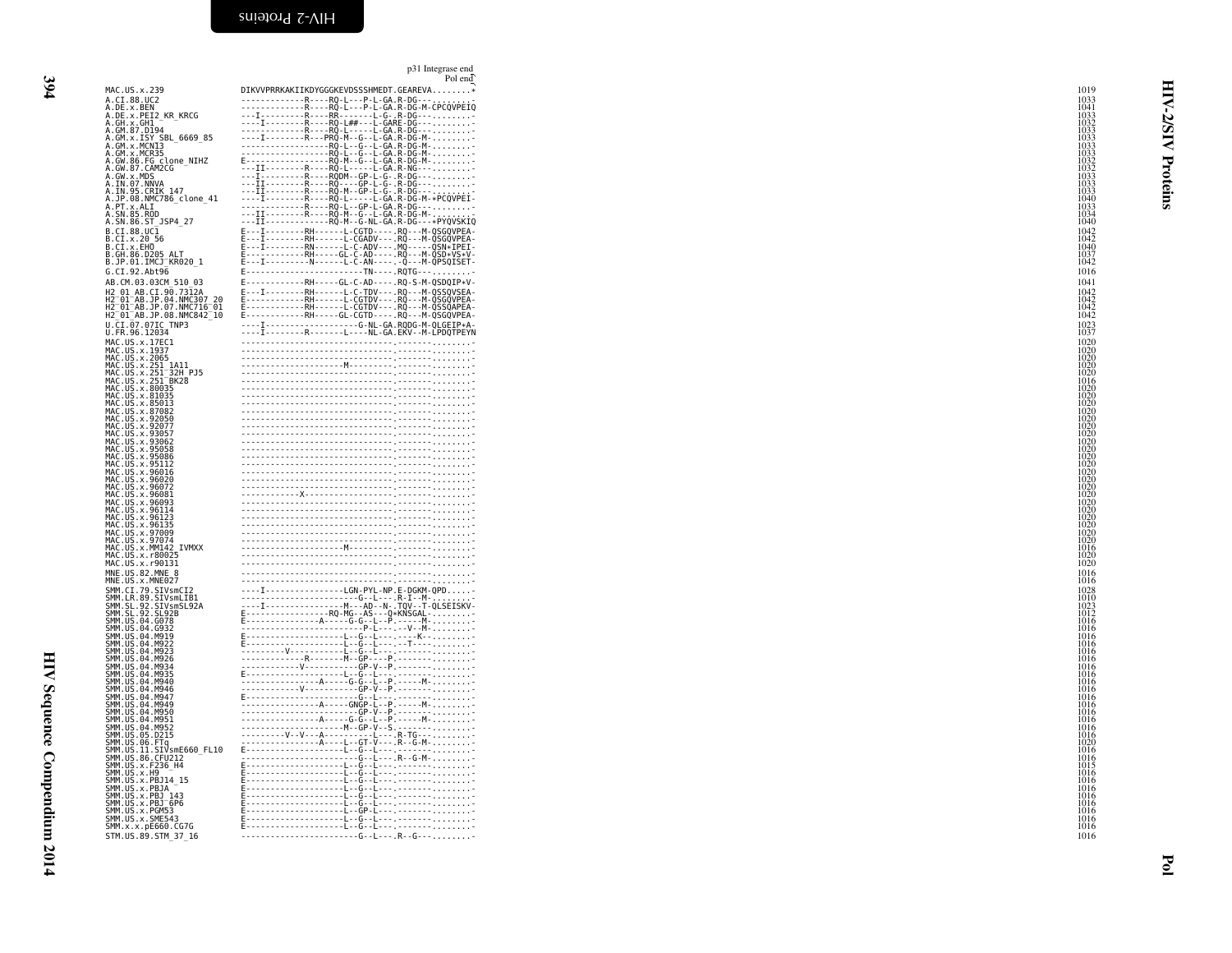<span id="page-16-1"></span><span id="page-16-0"></span>

|                                                                                    | Vif start |                                                                                                                                                                                                                                                                                                                                                                                                                                                               |                         |  |  |
|------------------------------------------------------------------------------------|-----------|---------------------------------------------------------------------------------------------------------------------------------------------------------------------------------------------------------------------------------------------------------------------------------------------------------------------------------------------------------------------------------------------------------------------------------------------------------------|-------------------------|--|--|
| MAC.US.x.239<br>A.CI.88.UC2                                                        |           | YEEEKRWIAVPTWRIPER.LERWHSLIKYLKYKTKDLQKVCYVPHFKVGWAWWTCSRVIFPLQEGSHLEVQGYWHLTPEKGWLSTYAVRITWYSKNFWTDVTPNYADILLHSTYFPCFTAGEVRRAIRGEQLLSCCRFPRAHKYQVPSLQYLALKVV.                                                                                                                                                                                                                                                                                                | H----------------KGF--- |  |  |
| A.DE.x.BEN<br>A.DE.x.PEI2_KR_KRCG<br>A.GH.x.GH1                                    |           | $\begin{minip{\textbf{0.1}}\begin{bmatrix} \textbf{0.1}}\textbf{0.2} \end{bmatrix} \begin{bmatrix} \textbf{0.3} \textbf{0.4} \end{bmatrix} \begin{bmatrix} \textbf{0.4} \textbf{0.4} \end{bmatrix} \begin{bmatrix} \textbf{0.4} \textbf{0.4} \end{bmatrix} \begin{bmatrix} \textbf{0.4} \textbf{0.4} \end{bmatrix} \begin{bmatrix} \textbf{0.4} \textbf{0.4} \end{bmatrix} \begin{bmatrix} \textbf{0.4} \textbf{0.4} \end{bmatrix} \begin{bmatrix} \textbf{0$ |                         |  |  |
|                                                                                    |           |                                                                                                                                                                                                                                                                                                                                                                                                                                                               |                         |  |  |
| A.GM.87.D194<br>A.GM.x.ISY SBL 6669 85                                             |           |                                                                                                                                                                                                                                                                                                                                                                                                                                                               |                         |  |  |
| MCR35                                                                              |           |                                                                                                                                                                                                                                                                                                                                                                                                                                                               |                         |  |  |
| A.GW.86.FG_clone_NIHZ<br>A.GW.87.CAM2CG                                            |           |                                                                                                                                                                                                                                                                                                                                                                                                                                                               |                         |  |  |
| A.GW.x.MDS<br>A.IN.07.NNVA                                                         |           |                                                                                                                                                                                                                                                                                                                                                                                                                                                               |                         |  |  |
| A.IN.95.CRIK 147                                                                   |           |                                                                                                                                                                                                                                                                                                                                                                                                                                                               |                         |  |  |
| A.JP.08.NMC786_clone_41<br>A. PT. x. ALT<br>A. SN. 85. ROD                         |           |                                                                                                                                                                                                                                                                                                                                                                                                                                                               |                         |  |  |
| A.SN.86.ST_JSP4_27                                                                 |           |                                                                                                                                                                                                                                                                                                                                                                                                                                                               |                         |  |  |
| B.CI.88.UC1<br>B.CI.x.20 56                                                        |           |                                                                                                                                                                                                                                                                                                                                                                                                                                                               |                         |  |  |
| B.CI.X.EHO<br>.86.D205<br>AL <sub>T</sub>                                          |           |                                                                                                                                                                                                                                                                                                                                                                                                                                                               |                         |  |  |
| B.JP.01.IMCJ KR020 1                                                               |           |                                                                                                                                                                                                                                                                                                                                                                                                                                                               |                         |  |  |
| G.CI.92.Abt96<br>AB.CM.03.03CM 510 03                                              |           | -V----K--G-, -A-------------GE--O-S----H-X-------------DKXAX-X-----N----R-L------L--XER--Y-----DV--O---GS--S----N----------KI--Y-NY-S--EG------F---R-                                                                                                                                                                                                                                                                                                         |                         |  |  |
| .CT.90.7312A                                                                       |           | --G--N--V----K--G-,--K----V----HR-GE--Q-S----H-------------KG-AC-------N----R-F--S---L---EES-Y-----DV--Q---G---S----N-----------KT--Y-NY-S--EG-------                                                                                                                                                                                                                                                                                                         |                         |  |  |
| JP.04.NMC307 20<br>H2 <sup>-</sup> 01 <sup>-</sup> AB.JP.07.NMC716 <sup>-</sup> 01 |           |                                                                                                                                                                                                                                                                                                                                                                                                                                                               |                         |  |  |
| H2 01 AB.JP.08.NMC842 10<br>U.CI.07.07IC TNP3                                      |           |                                                                                                                                                                                                                                                                                                                                                                                                                                                               |                         |  |  |
| U.FR.96.12034<br>MAC.US.x.17EC1                                                    |           | $\frac{1}{1}$                                                                                                                                                                                                                                                                                                                                                                                                                                                 |                         |  |  |
| MAC.US.x.1937<br>MAC US x 2065                                                     |           |                                                                                                                                                                                                                                                                                                                                                                                                                                                               |                         |  |  |
| 32H P.15                                                                           |           |                                                                                                                                                                                                                                                                                                                                                                                                                                                               |                         |  |  |
| BK28<br>US.x.251                                                                   |           |                                                                                                                                                                                                                                                                                                                                                                                                                                                               |                         |  |  |
| US.x.80035                                                                         |           |                                                                                                                                                                                                                                                                                                                                                                                                                                                               |                         |  |  |
|                                                                                    |           |                                                                                                                                                                                                                                                                                                                                                                                                                                                               |                         |  |  |
|                                                                                    |           |                                                                                                                                                                                                                                                                                                                                                                                                                                                               |                         |  |  |
|                                                                                    |           |                                                                                                                                                                                                                                                                                                                                                                                                                                                               |                         |  |  |
|                                                                                    |           |                                                                                                                                                                                                                                                                                                                                                                                                                                                               |                         |  |  |
|                                                                                    |           |                                                                                                                                                                                                                                                                                                                                                                                                                                                               |                         |  |  |
|                                                                                    |           |                                                                                                                                                                                                                                                                                                                                                                                                                                                               |                         |  |  |
|                                                                                    |           |                                                                                                                                                                                                                                                                                                                                                                                                                                                               |                         |  |  |
|                                                                                    |           |                                                                                                                                                                                                                                                                                                                                                                                                                                                               |                         |  |  |
|                                                                                    |           |                                                                                                                                                                                                                                                                                                                                                                                                                                                               |                         |  |  |
| <b>TVMXX</b>                                                                       |           |                                                                                                                                                                                                                                                                                                                                                                                                                                                               |                         |  |  |
|                                                                                    |           |                                                                                                                                                                                                                                                                                                                                                                                                                                                               |                         |  |  |
| US.82.MNE                                                                          |           |                                                                                                                                                                                                                                                                                                                                                                                                                                                               |                         |  |  |
|                                                                                    |           |                                                                                                                                                                                                                                                                                                                                                                                                                                                               |                         |  |  |
|                                                                                    |           |                                                                                                                                                                                                                                                                                                                                                                                                                                                               |                         |  |  |
|                                                                                    |           |                                                                                                                                                                                                                                                                                                                                                                                                                                                               |                         |  |  |
|                                                                                    |           |                                                                                                                                                                                                                                                                                                                                                                                                                                                               |                         |  |  |
|                                                                                    |           |                                                                                                                                                                                                                                                                                                                                                                                                                                                               |                         |  |  |
|                                                                                    |           |                                                                                                                                                                                                                                                                                                                                                                                                                                                               |                         |  |  |
|                                                                                    |           |                                                                                                                                                                                                                                                                                                                                                                                                                                                               |                         |  |  |
|                                                                                    |           |                                                                                                                                                                                                                                                                                                                                                                                                                                                               |                         |  |  |
|                                                                                    |           |                                                                                                                                                                                                                                                                                                                                                                                                                                                               |                         |  |  |
|                                                                                    |           |                                                                                                                                                                                                                                                                                                                                                                                                                                                               |                         |  |  |
| 05.D215                                                                            |           |                                                                                                                                                                                                                                                                                                                                                                                                                                                               |                         |  |  |
| .11.SIVsmE660 FL10                                                                 |           |                                                                                                                                                                                                                                                                                                                                                                                                                                                               |                         |  |  |
| .86.CFU212<br>US.x.F236 H4                                                         |           |                                                                                                                                                                                                                                                                                                                                                                                                                                                               |                         |  |  |
|                                                                                    |           |                                                                                                                                                                                                                                                                                                                                                                                                                                                               |                         |  |  |
| US.x.PBJ14 15<br>.x.PBJA                                                           |           |                                                                                                                                                                                                                                                                                                                                                                                                                                                               |                         |  |  |
| US.x.PBJ<br>.x.PBJ <sup>-</sup> 6P6                                                |           |                                                                                                                                                                                                                                                                                                                                                                                                                                                               |                         |  |  |
| U.S. x. PGM53<br>SMM. US. x. SME543                                                |           |                                                                                                                                                                                                                                                                                                                                                                                                                                                               |                         |  |  |
| SMM.x.x.pE660.CG7G<br>STM.US.89.STM 37 16                                          |           |                                                                                                                                                                                                                                                                                                                                                                                                                                                               |                         |  |  |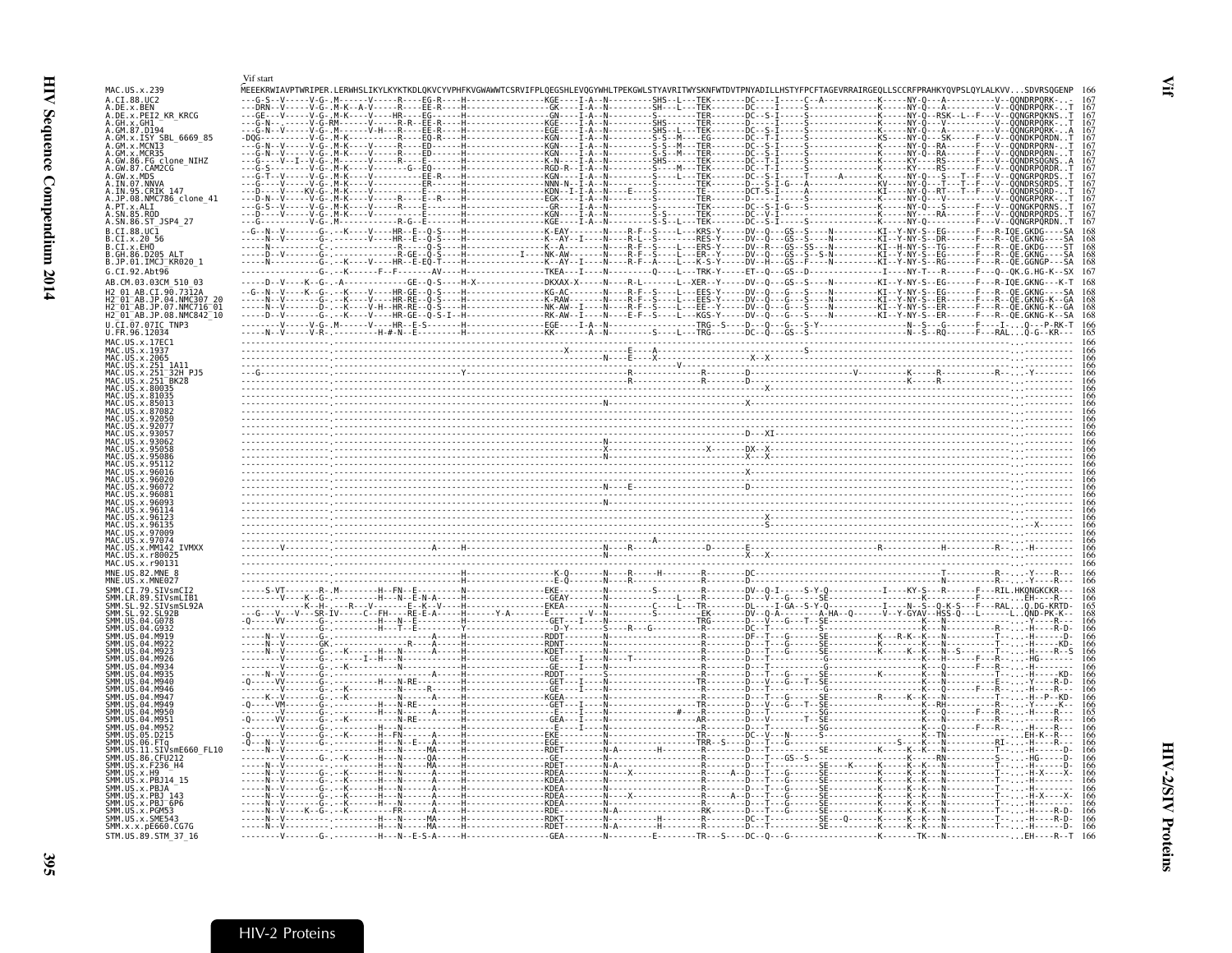HIV Sequence Compendium 2014 HIV Sequence Compendium 2014

<span id="page-17-0"></span>

| MAC.US.x.239                                                                                                                                                           | Vif end<br>TWKQWRRDNRRGLRMAKQNSRGDKQRGGKPPTKGANFPGLAKVLGILA*                                                                                                                                                                                                                                                                                                                          | 214                                                            |
|------------------------------------------------------------------------------------------------------------------------------------------------------------------------|---------------------------------------------------------------------------------------------------------------------------------------------------------------------------------------------------------------------------------------------------------------------------------------------------------------------------------------------------------------------------------------|----------------------------------------------------------------|
| .<br>A.CI.88.UC2<br>A.DE.x.BEN<br>A.DE.x.PEI2_KR_KRCG                                                                                                                  |                                                                                                                                                                                                                                                                                                                                                                                       | ⋖                                                              |
| A.GH.x.GH1                                                                                                                                                             |                                                                                                                                                                                                                                                                                                                                                                                       | <b>S/S</b>                                                     |
|                                                                                                                                                                        |                                                                                                                                                                                                                                                                                                                                                                                       |                                                                |
|                                                                                                                                                                        |                                                                                                                                                                                                                                                                                                                                                                                       | ₹                                                              |
| A.GW.86.FG_clone_NIHZ                                                                                                                                                  |                                                                                                                                                                                                                                                                                                                                                                                       |                                                                |
| A.GW.87.CAM2CG<br>A.GW.x.MDS                                                                                                                                           |                                                                                                                                                                                                                                                                                                                                                                                       | Proteins                                                       |
|                                                                                                                                                                        |                                                                                                                                                                                                                                                                                                                                                                                       |                                                                |
| A.IN.07.NNVA<br>A.IN.07.NNVA<br>A.IN.95.CRIK 147<br>A.PT.x.ALI<br>A.PT.x.ALI                                                                                           |                                                                                                                                                                                                                                                                                                                                                                                       |                                                                |
| .SN.85.ROD<br>A.SN.86.ST JSP4 27                                                                                                                                       | -R-----NY-----V-R-DG-SH----SE--APR-Y---V----E----                                                                                                                                                                                                                                                                                                                                     |                                                                |
| B.CI.88.UCI<br>B.CI.x.20 56<br>B.CI.x.EHO                                                                                                                              |                                                                                                                                                                                                                                                                                                                                                                                       | $\begin{array}{c} 217 \\ 217 \\ 217 \\ 217 \\ 223 \end{array}$ |
| <b>B.GH.86.D205 ALT</b>                                                                                                                                                |                                                                                                                                                                                                                                                                                                                                                                                       |                                                                |
| B.JP.01.IMCJ <sup>-</sup> KR020 1                                                                                                                                      |                                                                                                                                                                                                                                                                                                                                                                                       |                                                                |
| G.CI.92.Abt96<br>AB.CM.03.03CM 510 03                                                                                                                                  | $-R - R - G - - - - I - - RK - XR - Q - DSSQSF - Q - Y - - - - - - - - - - - - - - - - - - -$<br>-RE-R--N---SI-X-RK-NNRAQ-GSSQ-LAPRTH-------------                                                                                                                                                                                                                                    | 216<br>217                                                     |
| H2 01 AB.CI.90.7312A                                                                                                                                                   |                                                                                                                                                                                                                                                                                                                                                                                       | $\frac{217}{217}$<br>$\frac{217}{217}$                         |
| H2-01-AB.JP.04.NMC307-20<br>H2-01-AB.JP.04.NMC307-20<br>H2-01-AB.JP.08.NMC842-10                                                                                       |                                                                                                                                                                                                                                                                                                                                                                                       |                                                                |
| U.CI.07.07IC TNP3<br>U.FR.96.12034                                                                                                                                     |                                                                                                                                                                                                                                                                                                                                                                                       | $^{215}_{214}$                                                 |
| MAC.US.x.17EC1                                                                                                                                                         |                                                                                                                                                                                                                                                                                                                                                                                       |                                                                |
| MAC.US.x.1937                                                                                                                                                          |                                                                                                                                                                                                                                                                                                                                                                                       |                                                                |
|                                                                                                                                                                        |                                                                                                                                                                                                                                                                                                                                                                                       |                                                                |
| mAC.US.x.1937<br>MAC.US.x.2965<br>MAC.US.x.251 1A11<br>MAC.US.x.251 BK28<br>MAC.US.x.251 BK28<br>MAC.US.x.80035<br>MAC.US.x.80035<br>MAC.US.x.80035                    |                                                                                                                                                                                                                                                                                                                                                                                       |                                                                |
| MAC.US.x.85013                                                                                                                                                         |                                                                                                                                                                                                                                                                                                                                                                                       |                                                                |
|                                                                                                                                                                        |                                                                                                                                                                                                                                                                                                                                                                                       |                                                                |
| MAC.US.x.83082<br>MAC.US.x.87082<br>MAC.US.x.92050<br>MAC.US.x.93057<br>MAC.US.x.93062                                                                                 | $\begin{picture}(100,100)(0,0) \put(0,0){\vector(1,0){100}} \put(10,0){\vector(1,0){100}} \put(10,0){\vector(1,0){100}} \put(10,0){\vector(1,0){100}} \put(10,0){\vector(1,0){100}} \put(10,0){\vector(1,0){100}} \put(10,0){\vector(1,0){100}} \put(10,0){\vector(1,0){100}} \put(10,0){\vector(1,0){100}} \put(10,0){\vector(1,0){100}} \put(10,0){\vector(1,0$                     |                                                                |
| MAC.US.x.95058                                                                                                                                                         |                                                                                                                                                                                                                                                                                                                                                                                       |                                                                |
| MAC.US.x.95086                                                                                                                                                         |                                                                                                                                                                                                                                                                                                                                                                                       |                                                                |
| MAC.US.x.35112<br>MAC.US.x.96016<br>MAC.US.x.96020<br>MAC.US.x.96072                                                                                                   |                                                                                                                                                                                                                                                                                                                                                                                       |                                                                |
| MAC.US.x.96081                                                                                                                                                         |                                                                                                                                                                                                                                                                                                                                                                                       |                                                                |
| MAC.US.x.96093<br>MAC.US.x.96114                                                                                                                                       |                                                                                                                                                                                                                                                                                                                                                                                       |                                                                |
|                                                                                                                                                                        |                                                                                                                                                                                                                                                                                                                                                                                       |                                                                |
| MAC.US.x.96123<br>MAC.US.x.96135<br>MAC.US.x.97009<br>MAC.US.x.97074                                                                                                   |                                                                                                                                                                                                                                                                                                                                                                                       |                                                                |
| MAČ.ŪŠ.x.MM142 IVMXX<br>MAC.US.x.r80025                                                                                                                                |                                                                                                                                                                                                                                                                                                                                                                                       |                                                                |
| MAC.US.x.r90131                                                                                                                                                        |                                                                                                                                                                                                                                                                                                                                                                                       |                                                                |
| MNE.US.82.MNE_8<br>MNE.US.x.MNE027                                                                                                                                     |                                                                                                                                                                                                                                                                                                                                                                                       | $^{215}_{215}$                                                 |
| SMM.CI.79.SIVsmCI2                                                                                                                                                     |                                                                                                                                                                                                                                                                                                                                                                                       |                                                                |
|                                                                                                                                                                        |                                                                                                                                                                                                                                                                                                                                                                                       |                                                                |
| SMM . C.I. /9. SIVSMCIZ<br>SMM . ER. 89. SIVSMLIB1<br>SMM . SL. 92. SIVSMSL92A<br>SMM . US. 04. G078<br>SMM . US. 04. G932<br>SMM . US. 04. M919<br>SMM . US. 04. M919 |                                                                                                                                                                                                                                                                                                                                                                                       |                                                                |
| SMM.US.04.M922                                                                                                                                                         |                                                                                                                                                                                                                                                                                                                                                                                       |                                                                |
| SMM.US.04.M923                                                                                                                                                         |                                                                                                                                                                                                                                                                                                                                                                                       |                                                                |
| ŠMM.UŠ.04.M926<br>SMM.US.04.M934<br>SMM.US.04.M935                                                                                                                     |                                                                                                                                                                                                                                                                                                                                                                                       |                                                                |
| SMM. US. 04. M940<br>SMM.US.04.M946                                                                                                                                    |                                                                                                                                                                                                                                                                                                                                                                                       |                                                                |
| SMM.US.04.M947                                                                                                                                                         |                                                                                                                                                                                                                                                                                                                                                                                       |                                                                |
| SMM. US. 04. M949<br>SMM. US. 04. M950<br>SMM. US. 04. M951<br>SMM. US. 04. M952                                                                                       |                                                                                                                                                                                                                                                                                                                                                                                       |                                                                |
| SMM.US.05.D215                                                                                                                                                         |                                                                                                                                                                                                                                                                                                                                                                                       |                                                                |
| SMM.US.09.12115<br>SMM.US.06.FTq<br>SMM.US.11.SIVsmE660_FL10<br>SMM.US.86.CFU212<br>SMM.US.x.P9<br>SMM.US.x.P9<br>SMM.US.x.P914_15                                     |                                                                                                                                                                                                                                                                                                                                                                                       |                                                                |
|                                                                                                                                                                        |                                                                                                                                                                                                                                                                                                                                                                                       |                                                                |
|                                                                                                                                                                        |                                                                                                                                                                                                                                                                                                                                                                                       |                                                                |
| SMM.US.x.PBJA                                                                                                                                                          |                                                                                                                                                                                                                                                                                                                                                                                       |                                                                |
| SMM.US.x.PBJ 143<br>SMM.US.x.PBJ 143<br>SMM.US.x.PGM53<br>SMM.US.x.PGM542                                                                                              |                                                                                                                                                                                                                                                                                                                                                                                       |                                                                |
| SMM.US.x.SME543<br>ŠMM.x.x.pE660.CG7G                                                                                                                                  |                                                                                                                                                                                                                                                                                                                                                                                       |                                                                |
| STM.US.89.STM 37 16                                                                                                                                                    | $R_{1,1} = \begin{bmatrix} 1 & 0 & 0 & 0 \\ 0 & 0 & 0 & 0 \\ 0 & 0 & 0 & 0 \\ 0 & 0 & 0 & 0 \\ 0 & 0 & 0 & 0 \\ 0 & 0 & 0 & 0 \\ 0 & 0 & 0 & 0 \\ 0 & 0 & 0 & 0 \\ 0 & 0 & 0 & 0 \\ 0 & 0 & 0 & 0 \\ 0 & 0 & 0 & 0 \\ 0 & 0 & 0 & 0 \\ 0 & 0 & 0 & 0 \\ 0 & 0 & 0 & 0 \\ 0 & 0 & 0 & 0 \\ 0 & 0 & 0 & 0 \\ 0 & 0 & 0 & 0 \\ 0 &$<br>AR-----G--GSI-V-T--G--H-P--S--S-E-TD------------- | 215                                                            |
|                                                                                                                                                                        |                                                                                                                                                                                                                                                                                                                                                                                       |                                                                |
|                                                                                                                                                                        |                                                                                                                                                                                                                                                                                                                                                                                       |                                                                |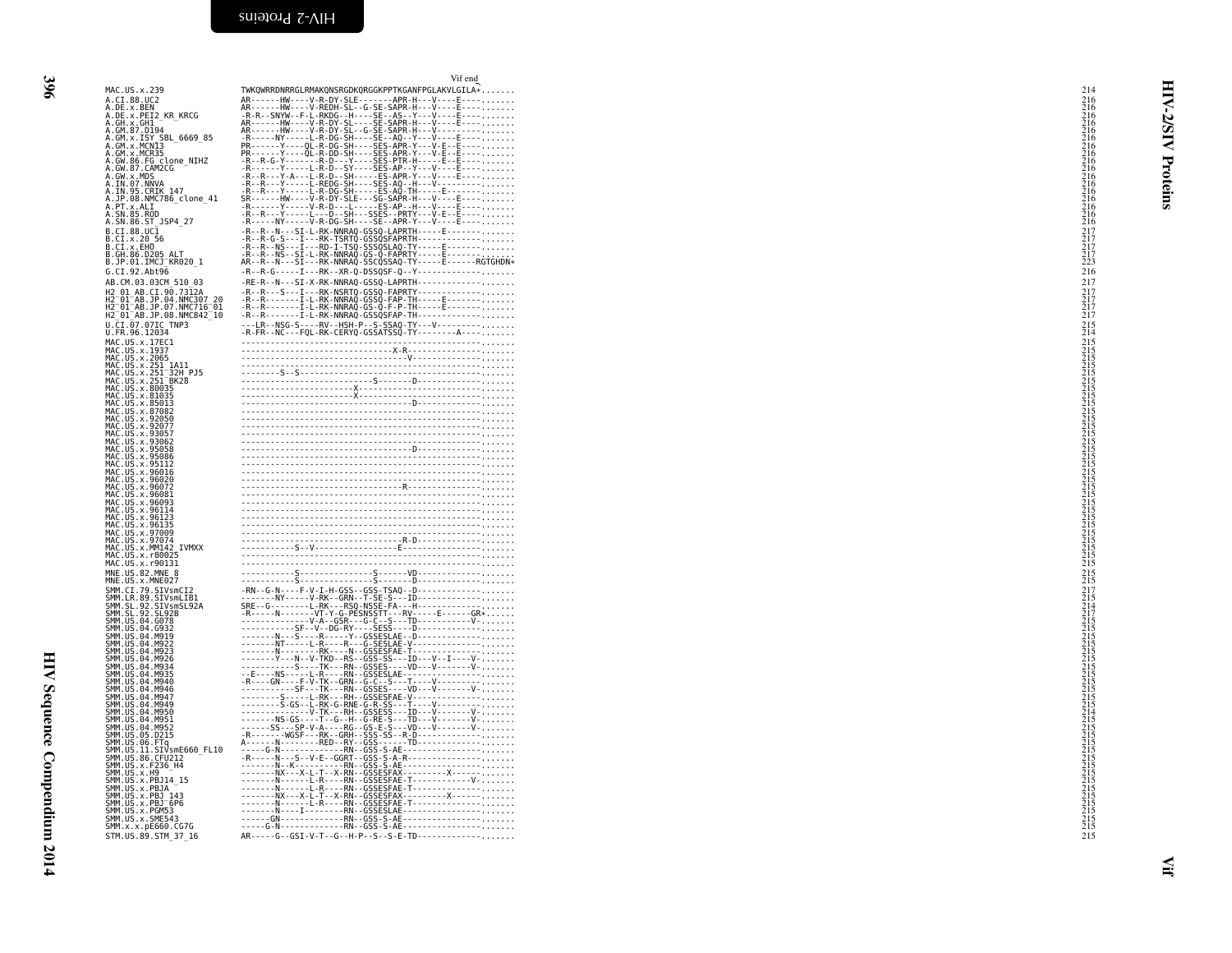<span id="page-18-1"></span><span id="page-18-0"></span>

|                                                                                                                                                                                                                                                                    | Vpx start                                                                                                                                                                                                                                                                                                                                                                                                                                                                                            | Vpx end |
|--------------------------------------------------------------------------------------------------------------------------------------------------------------------------------------------------------------------------------------------------------------------|------------------------------------------------------------------------------------------------------------------------------------------------------------------------------------------------------------------------------------------------------------------------------------------------------------------------------------------------------------------------------------------------------------------------------------------------------------------------------------------------------|---------|
| MAC.US.x.239                                                                                                                                                                                                                                                       | MSDPRERIPPGNSGEETIGEAFEWLNRTVEEINREAVNHLPRELIFQVWQRSWEYWHDEQGMSPSYVKYRYLCLIQKALFMHCKKGCRCLGEGHGAGGWRP.GPPPPPPPGLA*                                                                                                                                                                                                                                                                                                                                                                                   |         |
| A.CI.88.UC2<br>A.DE.x.BEN                                                                                                                                                                                                                                          |                                                                                                                                                                                                                                                                                                                                                                                                                                                                                                      |         |
| A.DE.x.PEI2 KR KRCG                                                                                                                                                                                                                                                |                                                                                                                                                                                                                                                                                                                                                                                                                                                                                                      |         |
|                                                                                                                                                                                                                                                                    |                                                                                                                                                                                                                                                                                                                                                                                                                                                                                                      |         |
| A.DE.x.PET2_KR_KRCG<br>A.GH.x.GH1<br>A.GM.x.ISY_5BL_6669_85<br>A.GM.x.ISY_5BL_6669_85<br>A.GM.x.MCN13<br>A.GM.x.MCR35<br>A.GM.x.MOS<br>A.GM.87.CARCCG<br>A.GW.87.CARCCGC_CLOR<br>A.GW.87.CARCCGC_CLOR<br>A.TN.95.CRKC147<br>A.TN.95.CRKC147<br>A.DP.98.NMC786_CLOR |                                                                                                                                                                                                                                                                                                                                                                                                                                                                                                      |         |
|                                                                                                                                                                                                                                                                    |                                                                                                                                                                                                                                                                                                                                                                                                                                                                                                      |         |
|                                                                                                                                                                                                                                                                    |                                                                                                                                                                                                                                                                                                                                                                                                                                                                                                      |         |
|                                                                                                                                                                                                                                                                    |                                                                                                                                                                                                                                                                                                                                                                                                                                                                                                      |         |
|                                                                                                                                                                                                                                                                    |                                                                                                                                                                                                                                                                                                                                                                                                                                                                                                      |         |
|                                                                                                                                                                                                                                                                    |                                                                                                                                                                                                                                                                                                                                                                                                                                                                                                      |         |
|                                                                                                                                                                                                                                                                    |                                                                                                                                                                                                                                                                                                                                                                                                                                                                                                      |         |
| A. SN.85.ROD<br>A. SN.86.ST_JSP4_27                                                                                                                                                                                                                                |                                                                                                                                                                                                                                                                                                                                                                                                                                                                                                      |         |
| B.CI.88.UC1                                                                                                                                                                                                                                                        |                                                                                                                                                                                                                                                                                                                                                                                                                                                                                                      |         |
| B.CI.x.20 56<br>B.CI.x.EHO<br>B.GH.86.D205_ALT                                                                                                                                                                                                                     |                                                                                                                                                                                                                                                                                                                                                                                                                                                                                                      |         |
| B.JP.01.IMCJ <sup>-</sup> KR020 1                                                                                                                                                                                                                                  |                                                                                                                                                                                                                                                                                                                                                                                                                                                                                                      |         |
| G.CI.92.Abt96                                                                                                                                                                                                                                                      |                                                                                                                                                                                                                                                                                                                                                                                                                                                                                                      |         |
| AB.CM.03.03CM 510 03                                                                                                                                                                                                                                               |                                                                                                                                                                                                                                                                                                                                                                                                                                                                                                      |         |
|                                                                                                                                                                                                                                                                    |                                                                                                                                                                                                                                                                                                                                                                                                                                                                                                      |         |
|                                                                                                                                                                                                                                                                    |                                                                                                                                                                                                                                                                                                                                                                                                                                                                                                      |         |
| H2 01 AB.CI.90.7312A<br>H2 01 AB.CI.90.7312A<br>H2 01 AB.JP.04.NMC307 20<br>H2 01 AB.JP.07.NMC716 01<br>H2 01 AB.JP.08.NMC842 10                                                                                                                                   |                                                                                                                                                                                                                                                                                                                                                                                                                                                                                                      |         |
| U.CI.07.07IC TNP3<br>U.FR.96.12034                                                                                                                                                                                                                                 |                                                                                                                                                                                                                                                                                                                                                                                                                                                                                                      |         |
| MAC.US.x.17EC1                                                                                                                                                                                                                                                     |                                                                                                                                                                                                                                                                                                                                                                                                                                                                                                      |         |
| MAC.US.x.1937                                                                                                                                                                                                                                                      | $\begin{minipage}{0.99\textwidth} \begin{minipage}{0.99\textwidth} \begin{minipage}{0.99\textwidth} \begin{minipage}{0.99\textwidth} \begin{minipage}{0.99\textwidth} \begin{minipage}{0.99\textwidth} \begin{minipage}{0.99\textwidth} \begin{minipage}{0.99\textwidth} \begin{minipage}{0.99\textwidth} \begin{minipage}{0.99\textwidth} \begin{minipage}{0.99\textwidth} \begin{minipage}{0.99\textwidth} \begin{minipage}{0.99\textwidth} \begin{minipage}{0.99\textwidth} \begin{minipage}{0.9$ |         |
|                                                                                                                                                                                                                                                                    |                                                                                                                                                                                                                                                                                                                                                                                                                                                                                                      |         |
|                                                                                                                                                                                                                                                                    |                                                                                                                                                                                                                                                                                                                                                                                                                                                                                                      |         |
| PIAC. US. x. 1935<br>MAC. US. x. 251<br>MAC. US. x. 251 1A11<br>MAC. US. x. 251 132H<br>PIAC. US. x. 251 BK28<br>MAC. US. x. 80035<br>MAC. US. x. 81035<br>MAC. US. x. 85033<br>MAC. US. x. 85033<br>MAC. US. x. 85033                                             |                                                                                                                                                                                                                                                                                                                                                                                                                                                                                                      |         |
|                                                                                                                                                                                                                                                                    |                                                                                                                                                                                                                                                                                                                                                                                                                                                                                                      |         |
|                                                                                                                                                                                                                                                                    |                                                                                                                                                                                                                                                                                                                                                                                                                                                                                                      |         |
| MAC.US.x.87082<br>MAC.US.x.92050                                                                                                                                                                                                                                   |                                                                                                                                                                                                                                                                                                                                                                                                                                                                                                      |         |
| MAC. US. x. 92077<br>MAC. US. x. 93057                                                                                                                                                                                                                             |                                                                                                                                                                                                                                                                                                                                                                                                                                                                                                      |         |
| MAC.US.x.93062<br>MAC.US.x.93062                                                                                                                                                                                                                                   |                                                                                                                                                                                                                                                                                                                                                                                                                                                                                                      |         |
| MAC.US.x.95086<br>MAC.US.x.95086                                                                                                                                                                                                                                   | and the state of the state of the state of the state of the state of the state of the state of the                                                                                                                                                                                                                                                                                                                                                                                                   |         |
|                                                                                                                                                                                                                                                                    |                                                                                                                                                                                                                                                                                                                                                                                                                                                                                                      |         |
| MAC.US.x.96016<br>MAC.US.x.96020                                                                                                                                                                                                                                   |                                                                                                                                                                                                                                                                                                                                                                                                                                                                                                      |         |
| MAC.US.x.96072<br>MAC.US.x.96081                                                                                                                                                                                                                                   |                                                                                                                                                                                                                                                                                                                                                                                                                                                                                                      |         |
| MAC.US.x.96093<br>MAC.US.x.96114<br>MAC.US.x.96123                                                                                                                                                                                                                 |                                                                                                                                                                                                                                                                                                                                                                                                                                                                                                      |         |
|                                                                                                                                                                                                                                                                    |                                                                                                                                                                                                                                                                                                                                                                                                                                                                                                      |         |
| MAC.US.x.96135                                                                                                                                                                                                                                                     |                                                                                                                                                                                                                                                                                                                                                                                                                                                                                                      |         |
| MAC.US.x.97009<br>MAC.US.x.97074<br>MAC.US.x.MM142_IVMXX                                                                                                                                                                                                           |                                                                                                                                                                                                                                                                                                                                                                                                                                                                                                      |         |
| MAC.US.x.r80025                                                                                                                                                                                                                                                    |                                                                                                                                                                                                                                                                                                                                                                                                                                                                                                      |         |
| MAC.US.x.r90131                                                                                                                                                                                                                                                    |                                                                                                                                                                                                                                                                                                                                                                                                                                                                                                      |         |
| MNE.US.82.MNE 8<br>MNE.US.x.MNE027                                                                                                                                                                                                                                 |                                                                                                                                                                                                                                                                                                                                                                                                                                                                                                      |         |
| SMM.CI.79.SIVsmCI2                                                                                                                                                                                                                                                 |                                                                                                                                                                                                                                                                                                                                                                                                                                                                                                      |         |
| SMM.LR.89.SIVSmLIB1<br>SMM.SL.92.SIVSmLIB1<br>SMM.SL.92.SL92B                                                                                                                                                                                                      |                                                                                                                                                                                                                                                                                                                                                                                                                                                                                                      |         |
|                                                                                                                                                                                                                                                                    |                                                                                                                                                                                                                                                                                                                                                                                                                                                                                                      |         |
| SMM. US. 04. G078                                                                                                                                                                                                                                                  |                                                                                                                                                                                                                                                                                                                                                                                                                                                                                                      |         |
| SMM. US. 04. G932<br>SMM. US. 04. M919<br>SMM. US. 04. M922                                                                                                                                                                                                        |                                                                                                                                                                                                                                                                                                                                                                                                                                                                                                      |         |
| SMM. U.S. 04. M923                                                                                                                                                                                                                                                 |                                                                                                                                                                                                                                                                                                                                                                                                                                                                                                      |         |
| SMM. U.S. 04. M926                                                                                                                                                                                                                                                 |                                                                                                                                                                                                                                                                                                                                                                                                                                                                                                      |         |
| SMM. US. 04. M934<br>SMM. U.S. 04. M935                                                                                                                                                                                                                            |                                                                                                                                                                                                                                                                                                                                                                                                                                                                                                      |         |
| SMM. US. 04. M940                                                                                                                                                                                                                                                  |                                                                                                                                                                                                                                                                                                                                                                                                                                                                                                      |         |
| SMM. US. 04. M946<br>SMM. US. 04. M947                                                                                                                                                                                                                             |                                                                                                                                                                                                                                                                                                                                                                                                                                                                                                      |         |
| SMM. US. 04. M949<br>SMM. US. 04. M950                                                                                                                                                                                                                             | $\frac{1}{1} \cdot \frac{1}{1} \cdot \frac{1}{1} \cdot \frac{1}{1} \cdot \frac{1}{1} \cdot \frac{1}{1} \cdot \frac{1}{1} \cdot \frac{1}{1} \cdot \frac{1}{1} \cdot \frac{1}{1} \cdot \frac{1}{1} \cdot \frac{1}{1} \cdot \frac{1}{1} \cdot \frac{1}{1} \cdot \frac{1}{1} \cdot \frac{1}{1} \cdot \frac{1}{1} \cdot \frac{1}{1} \cdot \frac{1}{1} \cdot \frac{1}{1} \cdot \frac{1}{1} \cdot \frac{1}{1} \cdot \frac{1}{1} \cdot \frac{1}{1} \cdot \frac{1$                                            |         |
| SMM.US.04.M951                                                                                                                                                                                                                                                     |                                                                                                                                                                                                                                                                                                                                                                                                                                                                                                      |         |
| SMM. US.04.M952<br>SMM. US. 05. D215                                                                                                                                                                                                                               |                                                                                                                                                                                                                                                                                                                                                                                                                                                                                                      |         |
| SMM.US.06.FTq                                                                                                                                                                                                                                                      |                                                                                                                                                                                                                                                                                                                                                                                                                                                                                                      |         |
| SMM.US.11.SIVsmE660 FL10                                                                                                                                                                                                                                           |                                                                                                                                                                                                                                                                                                                                                                                                                                                                                                      |         |
|                                                                                                                                                                                                                                                                    |                                                                                                                                                                                                                                                                                                                                                                                                                                                                                                      |         |
| SMM . US . 11. S11Vsmeton<br>SMM . US . 86. CFU212<br>SMM . US . x. F236_H4<br>SMM . US . x. PB . 11<br>SMM . US . x. PB . 14<br>SMM . US . x. PB . 143<br>SMM . US . x . PB . 169<br>SMM . US . x . PGM53<br>SMM . US . x . PGM53<br>SMM . US . x . PGM5          |                                                                                                                                                                                                                                                                                                                                                                                                                                                                                                      |         |
|                                                                                                                                                                                                                                                                    |                                                                                                                                                                                                                                                                                                                                                                                                                                                                                                      |         |
|                                                                                                                                                                                                                                                                    |                                                                                                                                                                                                                                                                                                                                                                                                                                                                                                      |         |
| SMM. US. x. SME543                                                                                                                                                                                                                                                 |                                                                                                                                                                                                                                                                                                                                                                                                                                                                                                      |         |
| SMM.x.x.pE660.CG7G                                                                                                                                                                                                                                                 |                                                                                                                                                                                                                                                                                                                                                                                                                                                                                                      |         |
| STM.US.89.STM 37 16                                                                                                                                                                                                                                                |                                                                                                                                                                                                                                                                                                                                                                                                                                                                                                      |         |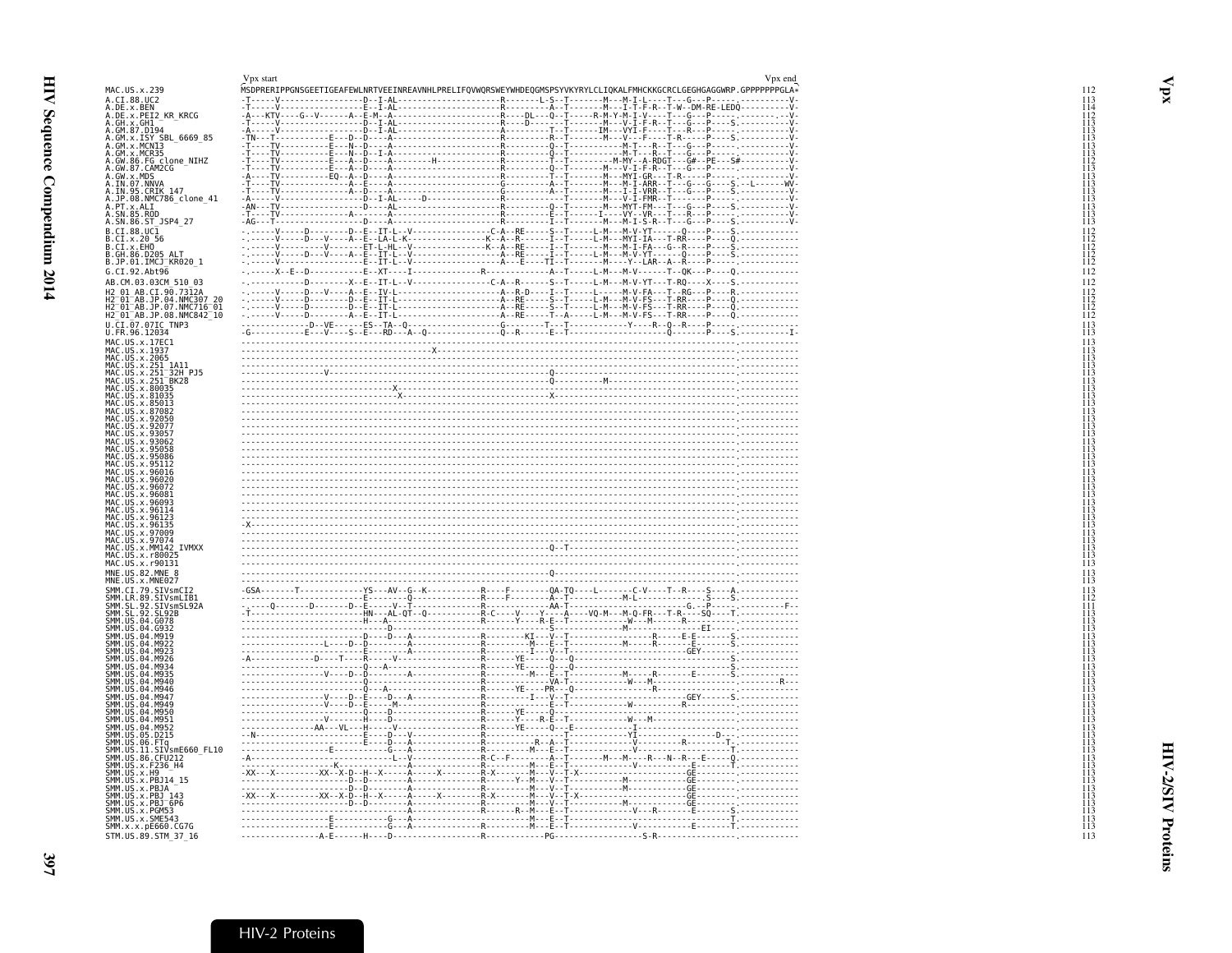| MAC. US. x, 2018. A. C. 2018. A. 2018. A. 2018. A. 2018. A. 2018. A. 2018. A. 2018. A. 2018. A. 2018. A. 2018. A. 2018. A. 2018. A. 2018. A. 2018. A. 2018. A. 2018. A. 2018. A. 2018. A. 2018. A. 2018. A. 2018. A. 2018. A.<br>HIV Sequence Compendium 2014 | 398 |  |
|---------------------------------------------------------------------------------------------------------------------------------------------------------------------------------------------------------------------------------------------------------------|-----|--|
|                                                                                                                                                                                                                                                               |     |  |
|                                                                                                                                                                                                                                                               |     |  |
|                                                                                                                                                                                                                                                               |     |  |
|                                                                                                                                                                                                                                                               |     |  |
|                                                                                                                                                                                                                                                               |     |  |
|                                                                                                                                                                                                                                                               |     |  |

<span id="page-19-0"></span>

| .US.x.239<br>I.88.UC2<br>.x.BEN<br>.x.PEI2_KR_KRCG<br>E. X. PELZ_NN_NNCO<br>H. 87. D194<br>M. X. ISY SBL_6669_85<br>M. X. MCN13<br>M. X. MCR35<br>W. 86. FG_clone_NIHZ<br>W. X. MDS<br>W. X. MDS<br>W.x.MDS<br>N.07.NNVA<br>N.95.CRIK 147<br>P.08.NMC786 clone 41<br>.x.ALI<br>N.85.ROD<br>N.86.ST_JSP4_27<br>I.88.UCĪ<br>I.x. <u>20</u> _56<br>İ.X.ÉHO<br>H.86.D205 ALT<br>P.01.IMCJ <sup>-</sup> KR020 1<br>I.92.Abt96<br>CM.03.03CM 510 03<br>01 AB.CI.90.7312A<br>01 AB.JP.04.NMC307 20<br>01 AB.JP.07.NMC716 01<br>01 AB.JP.08.NMC842 10<br>I.07.07IC TNP3<br>R.96.12034<br>.US.x.17EC1<br>US.x.1937<br>US x 2065<br>US.x.251 1A11<br>US.x.251 32H PJ5<br>US.x.251 BK28<br>US.x.80035<br>US.x.81035<br>US.x.85013<br>US.x.87082<br>us<br>.x.96016<br>US<br>.x.96020<br>US.x.<br>US.x.96114<br>US.x.96135<br>US.x.97009<br>US.x.97074<br>US.x.MM142<br>IVMXX<br>US.x.r80025<br>US.x.r90131<br>US.82.MNE 8<br>US.x.MNE027<br>CI.79.SIVsmCI2<br>LR.89.SIVsmLIB1<br>SL.92.SIVsmSL92A<br>SL.92.SL92B<br>US.04.G078<br>US.04.G932<br><b>US</b><br>04.M919<br>04 M922<br>US<br>US.<br>US.04.M935<br>US<br>04<br>04<br>04<br>04.M950<br>US.04.M951<br>US.04.M952<br>US<br>.05.D215<br>.US.06.FTq<br>.US.06.FTq<br>.US.11.SIVsmE660_FL10<br>.US.x.F236_H4<br>.US.x.F236_H4<br>US.x.H9<br>US.x.PBJ14_15<br>US.x.PBJA<br>US.X.PBJ 143<br>US.x.PBJ <sup>-6P6</sup><br>US.x.PGM53<br>US.x.SME543<br>x.x.pE660.CG7G<br>US.89.STM 37 16 | Vpr start |  | Vpr end |
|-------------------------------------------------------------------------------------------------------------------------------------------------------------------------------------------------------------------------------------------------------------------------------------------------------------------------------------------------------------------------------------------------------------------------------------------------------------------------------------------------------------------------------------------------------------------------------------------------------------------------------------------------------------------------------------------------------------------------------------------------------------------------------------------------------------------------------------------------------------------------------------------------------------------------------------------------------------------------------------------------------------------------------------------------------------------------------------------------------------------------------------------------------------------------------------------------------------------------------------------------------------------------------------------------------------------------------------------------------------------------------------------------------------------------------|-----------|--|---------|
|                                                                                                                                                                                                                                                                                                                                                                                                                                                                                                                                                                                                                                                                                                                                                                                                                                                                                                                                                                                                                                                                                                                                                                                                                                                                                                                                                                                                                               |           |  |         |
|                                                                                                                                                                                                                                                                                                                                                                                                                                                                                                                                                                                                                                                                                                                                                                                                                                                                                                                                                                                                                                                                                                                                                                                                                                                                                                                                                                                                                               |           |  |         |
|                                                                                                                                                                                                                                                                                                                                                                                                                                                                                                                                                                                                                                                                                                                                                                                                                                                                                                                                                                                                                                                                                                                                                                                                                                                                                                                                                                                                                               |           |  |         |
|                                                                                                                                                                                                                                                                                                                                                                                                                                                                                                                                                                                                                                                                                                                                                                                                                                                                                                                                                                                                                                                                                                                                                                                                                                                                                                                                                                                                                               |           |  |         |
|                                                                                                                                                                                                                                                                                                                                                                                                                                                                                                                                                                                                                                                                                                                                                                                                                                                                                                                                                                                                                                                                                                                                                                                                                                                                                                                                                                                                                               |           |  |         |
|                                                                                                                                                                                                                                                                                                                                                                                                                                                                                                                                                                                                                                                                                                                                                                                                                                                                                                                                                                                                                                                                                                                                                                                                                                                                                                                                                                                                                               |           |  |         |
|                                                                                                                                                                                                                                                                                                                                                                                                                                                                                                                                                                                                                                                                                                                                                                                                                                                                                                                                                                                                                                                                                                                                                                                                                                                                                                                                                                                                                               |           |  |         |
|                                                                                                                                                                                                                                                                                                                                                                                                                                                                                                                                                                                                                                                                                                                                                                                                                                                                                                                                                                                                                                                                                                                                                                                                                                                                                                                                                                                                                               |           |  |         |
|                                                                                                                                                                                                                                                                                                                                                                                                                                                                                                                                                                                                                                                                                                                                                                                                                                                                                                                                                                                                                                                                                                                                                                                                                                                                                                                                                                                                                               |           |  |         |
|                                                                                                                                                                                                                                                                                                                                                                                                                                                                                                                                                                                                                                                                                                                                                                                                                                                                                                                                                                                                                                                                                                                                                                                                                                                                                                                                                                                                                               |           |  |         |
|                                                                                                                                                                                                                                                                                                                                                                                                                                                                                                                                                                                                                                                                                                                                                                                                                                                                                                                                                                                                                                                                                                                                                                                                                                                                                                                                                                                                                               |           |  |         |
|                                                                                                                                                                                                                                                                                                                                                                                                                                                                                                                                                                                                                                                                                                                                                                                                                                                                                                                                                                                                                                                                                                                                                                                                                                                                                                                                                                                                                               |           |  |         |
|                                                                                                                                                                                                                                                                                                                                                                                                                                                                                                                                                                                                                                                                                                                                                                                                                                                                                                                                                                                                                                                                                                                                                                                                                                                                                                                                                                                                                               |           |  |         |
|                                                                                                                                                                                                                                                                                                                                                                                                                                                                                                                                                                                                                                                                                                                                                                                                                                                                                                                                                                                                                                                                                                                                                                                                                                                                                                                                                                                                                               |           |  |         |
|                                                                                                                                                                                                                                                                                                                                                                                                                                                                                                                                                                                                                                                                                                                                                                                                                                                                                                                                                                                                                                                                                                                                                                                                                                                                                                                                                                                                                               |           |  |         |
|                                                                                                                                                                                                                                                                                                                                                                                                                                                                                                                                                                                                                                                                                                                                                                                                                                                                                                                                                                                                                                                                                                                                                                                                                                                                                                                                                                                                                               |           |  |         |
|                                                                                                                                                                                                                                                                                                                                                                                                                                                                                                                                                                                                                                                                                                                                                                                                                                                                                                                                                                                                                                                                                                                                                                                                                                                                                                                                                                                                                               |           |  |         |
|                                                                                                                                                                                                                                                                                                                                                                                                                                                                                                                                                                                                                                                                                                                                                                                                                                                                                                                                                                                                                                                                                                                                                                                                                                                                                                                                                                                                                               |           |  |         |
|                                                                                                                                                                                                                                                                                                                                                                                                                                                                                                                                                                                                                                                                                                                                                                                                                                                                                                                                                                                                                                                                                                                                                                                                                                                                                                                                                                                                                               |           |  |         |
|                                                                                                                                                                                                                                                                                                                                                                                                                                                                                                                                                                                                                                                                                                                                                                                                                                                                                                                                                                                                                                                                                                                                                                                                                                                                                                                                                                                                                               |           |  |         |
|                                                                                                                                                                                                                                                                                                                                                                                                                                                                                                                                                                                                                                                                                                                                                                                                                                                                                                                                                                                                                                                                                                                                                                                                                                                                                                                                                                                                                               |           |  |         |
|                                                                                                                                                                                                                                                                                                                                                                                                                                                                                                                                                                                                                                                                                                                                                                                                                                                                                                                                                                                                                                                                                                                                                                                                                                                                                                                                                                                                                               |           |  |         |
|                                                                                                                                                                                                                                                                                                                                                                                                                                                                                                                                                                                                                                                                                                                                                                                                                                                                                                                                                                                                                                                                                                                                                                                                                                                                                                                                                                                                                               |           |  |         |
|                                                                                                                                                                                                                                                                                                                                                                                                                                                                                                                                                                                                                                                                                                                                                                                                                                                                                                                                                                                                                                                                                                                                                                                                                                                                                                                                                                                                                               |           |  |         |
|                                                                                                                                                                                                                                                                                                                                                                                                                                                                                                                                                                                                                                                                                                                                                                                                                                                                                                                                                                                                                                                                                                                                                                                                                                                                                                                                                                                                                               |           |  |         |
|                                                                                                                                                                                                                                                                                                                                                                                                                                                                                                                                                                                                                                                                                                                                                                                                                                                                                                                                                                                                                                                                                                                                                                                                                                                                                                                                                                                                                               |           |  |         |
|                                                                                                                                                                                                                                                                                                                                                                                                                                                                                                                                                                                                                                                                                                                                                                                                                                                                                                                                                                                                                                                                                                                                                                                                                                                                                                                                                                                                                               |           |  |         |
|                                                                                                                                                                                                                                                                                                                                                                                                                                                                                                                                                                                                                                                                                                                                                                                                                                                                                                                                                                                                                                                                                                                                                                                                                                                                                                                                                                                                                               |           |  |         |
|                                                                                                                                                                                                                                                                                                                                                                                                                                                                                                                                                                                                                                                                                                                                                                                                                                                                                                                                                                                                                                                                                                                                                                                                                                                                                                                                                                                                                               |           |  |         |
|                                                                                                                                                                                                                                                                                                                                                                                                                                                                                                                                                                                                                                                                                                                                                                                                                                                                                                                                                                                                                                                                                                                                                                                                                                                                                                                                                                                                                               |           |  |         |
|                                                                                                                                                                                                                                                                                                                                                                                                                                                                                                                                                                                                                                                                                                                                                                                                                                                                                                                                                                                                                                                                                                                                                                                                                                                                                                                                                                                                                               |           |  |         |
|                                                                                                                                                                                                                                                                                                                                                                                                                                                                                                                                                                                                                                                                                                                                                                                                                                                                                                                                                                                                                                                                                                                                                                                                                                                                                                                                                                                                                               |           |  |         |
|                                                                                                                                                                                                                                                                                                                                                                                                                                                                                                                                                                                                                                                                                                                                                                                                                                                                                                                                                                                                                                                                                                                                                                                                                                                                                                                                                                                                                               |           |  |         |
|                                                                                                                                                                                                                                                                                                                                                                                                                                                                                                                                                                                                                                                                                                                                                                                                                                                                                                                                                                                                                                                                                                                                                                                                                                                                                                                                                                                                                               |           |  |         |
|                                                                                                                                                                                                                                                                                                                                                                                                                                                                                                                                                                                                                                                                                                                                                                                                                                                                                                                                                                                                                                                                                                                                                                                                                                                                                                                                                                                                                               |           |  |         |
|                                                                                                                                                                                                                                                                                                                                                                                                                                                                                                                                                                                                                                                                                                                                                                                                                                                                                                                                                                                                                                                                                                                                                                                                                                                                                                                                                                                                                               |           |  |         |
|                                                                                                                                                                                                                                                                                                                                                                                                                                                                                                                                                                                                                                                                                                                                                                                                                                                                                                                                                                                                                                                                                                                                                                                                                                                                                                                                                                                                                               |           |  |         |
|                                                                                                                                                                                                                                                                                                                                                                                                                                                                                                                                                                                                                                                                                                                                                                                                                                                                                                                                                                                                                                                                                                                                                                                                                                                                                                                                                                                                                               |           |  |         |
|                                                                                                                                                                                                                                                                                                                                                                                                                                                                                                                                                                                                                                                                                                                                                                                                                                                                                                                                                                                                                                                                                                                                                                                                                                                                                                                                                                                                                               |           |  |         |
|                                                                                                                                                                                                                                                                                                                                                                                                                                                                                                                                                                                                                                                                                                                                                                                                                                                                                                                                                                                                                                                                                                                                                                                                                                                                                                                                                                                                                               |           |  |         |
|                                                                                                                                                                                                                                                                                                                                                                                                                                                                                                                                                                                                                                                                                                                                                                                                                                                                                                                                                                                                                                                                                                                                                                                                                                                                                                                                                                                                                               |           |  |         |
|                                                                                                                                                                                                                                                                                                                                                                                                                                                                                                                                                                                                                                                                                                                                                                                                                                                                                                                                                                                                                                                                                                                                                                                                                                                                                                                                                                                                                               |           |  |         |
|                                                                                                                                                                                                                                                                                                                                                                                                                                                                                                                                                                                                                                                                                                                                                                                                                                                                                                                                                                                                                                                                                                                                                                                                                                                                                                                                                                                                                               |           |  |         |
|                                                                                                                                                                                                                                                                                                                                                                                                                                                                                                                                                                                                                                                                                                                                                                                                                                                                                                                                                                                                                                                                                                                                                                                                                                                                                                                                                                                                                               |           |  |         |
|                                                                                                                                                                                                                                                                                                                                                                                                                                                                                                                                                                                                                                                                                                                                                                                                                                                                                                                                                                                                                                                                                                                                                                                                                                                                                                                                                                                                                               |           |  |         |
|                                                                                                                                                                                                                                                                                                                                                                                                                                                                                                                                                                                                                                                                                                                                                                                                                                                                                                                                                                                                                                                                                                                                                                                                                                                                                                                                                                                                                               |           |  |         |
|                                                                                                                                                                                                                                                                                                                                                                                                                                                                                                                                                                                                                                                                                                                                                                                                                                                                                                                                                                                                                                                                                                                                                                                                                                                                                                                                                                                                                               |           |  |         |
|                                                                                                                                                                                                                                                                                                                                                                                                                                                                                                                                                                                                                                                                                                                                                                                                                                                                                                                                                                                                                                                                                                                                                                                                                                                                                                                                                                                                                               |           |  |         |
|                                                                                                                                                                                                                                                                                                                                                                                                                                                                                                                                                                                                                                                                                                                                                                                                                                                                                                                                                                                                                                                                                                                                                                                                                                                                                                                                                                                                                               |           |  |         |
|                                                                                                                                                                                                                                                                                                                                                                                                                                                                                                                                                                                                                                                                                                                                                                                                                                                                                                                                                                                                                                                                                                                                                                                                                                                                                                                                                                                                                               |           |  |         |
|                                                                                                                                                                                                                                                                                                                                                                                                                                                                                                                                                                                                                                                                                                                                                                                                                                                                                                                                                                                                                                                                                                                                                                                                                                                                                                                                                                                                                               |           |  |         |
|                                                                                                                                                                                                                                                                                                                                                                                                                                                                                                                                                                                                                                                                                                                                                                                                                                                                                                                                                                                                                                                                                                                                                                                                                                                                                                                                                                                                                               |           |  |         |
|                                                                                                                                                                                                                                                                                                                                                                                                                                                                                                                                                                                                                                                                                                                                                                                                                                                                                                                                                                                                                                                                                                                                                                                                                                                                                                                                                                                                                               |           |  |         |
|                                                                                                                                                                                                                                                                                                                                                                                                                                                                                                                                                                                                                                                                                                                                                                                                                                                                                                                                                                                                                                                                                                                                                                                                                                                                                                                                                                                                                               |           |  |         |
|                                                                                                                                                                                                                                                                                                                                                                                                                                                                                                                                                                                                                                                                                                                                                                                                                                                                                                                                                                                                                                                                                                                                                                                                                                                                                                                                                                                                                               |           |  |         |
|                                                                                                                                                                                                                                                                                                                                                                                                                                                                                                                                                                                                                                                                                                                                                                                                                                                                                                                                                                                                                                                                                                                                                                                                                                                                                                                                                                                                                               |           |  |         |
|                                                                                                                                                                                                                                                                                                                                                                                                                                                                                                                                                                                                                                                                                                                                                                                                                                                                                                                                                                                                                                                                                                                                                                                                                                                                                                                                                                                                                               |           |  |         |
|                                                                                                                                                                                                                                                                                                                                                                                                                                                                                                                                                                                                                                                                                                                                                                                                                                                                                                                                                                                                                                                                                                                                                                                                                                                                                                                                                                                                                               |           |  |         |
|                                                                                                                                                                                                                                                                                                                                                                                                                                                                                                                                                                                                                                                                                                                                                                                                                                                                                                                                                                                                                                                                                                                                                                                                                                                                                                                                                                                                                               |           |  |         |
|                                                                                                                                                                                                                                                                                                                                                                                                                                                                                                                                                                                                                                                                                                                                                                                                                                                                                                                                                                                                                                                                                                                                                                                                                                                                                                                                                                                                                               |           |  |         |
|                                                                                                                                                                                                                                                                                                                                                                                                                                                                                                                                                                                                                                                                                                                                                                                                                                                                                                                                                                                                                                                                                                                                                                                                                                                                                                                                                                                                                               |           |  |         |
|                                                                                                                                                                                                                                                                                                                                                                                                                                                                                                                                                                                                                                                                                                                                                                                                                                                                                                                                                                                                                                                                                                                                                                                                                                                                                                                                                                                                                               |           |  |         |
|                                                                                                                                                                                                                                                                                                                                                                                                                                                                                                                                                                                                                                                                                                                                                                                                                                                                                                                                                                                                                                                                                                                                                                                                                                                                                                                                                                                                                               |           |  |         |
|                                                                                                                                                                                                                                                                                                                                                                                                                                                                                                                                                                                                                                                                                                                                                                                                                                                                                                                                                                                                                                                                                                                                                                                                                                                                                                                                                                                                                               |           |  |         |
|                                                                                                                                                                                                                                                                                                                                                                                                                                                                                                                                                                                                                                                                                                                                                                                                                                                                                                                                                                                                                                                                                                                                                                                                                                                                                                                                                                                                                               |           |  |         |
|                                                                                                                                                                                                                                                                                                                                                                                                                                                                                                                                                                                                                                                                                                                                                                                                                                                                                                                                                                                                                                                                                                                                                                                                                                                                                                                                                                                                                               |           |  |         |
|                                                                                                                                                                                                                                                                                                                                                                                                                                                                                                                                                                                                                                                                                                                                                                                                                                                                                                                                                                                                                                                                                                                                                                                                                                                                                                                                                                                                                               |           |  |         |
|                                                                                                                                                                                                                                                                                                                                                                                                                                                                                                                                                                                                                                                                                                                                                                                                                                                                                                                                                                                                                                                                                                                                                                                                                                                                                                                                                                                                                               |           |  |         |
|                                                                                                                                                                                                                                                                                                                                                                                                                                                                                                                                                                                                                                                                                                                                                                                                                                                                                                                                                                                                                                                                                                                                                                                                                                                                                                                                                                                                                               |           |  |         |
|                                                                                                                                                                                                                                                                                                                                                                                                                                                                                                                                                                                                                                                                                                                                                                                                                                                                                                                                                                                                                                                                                                                                                                                                                                                                                                                                                                                                                               |           |  |         |
|                                                                                                                                                                                                                                                                                                                                                                                                                                                                                                                                                                                                                                                                                                                                                                                                                                                                                                                                                                                                                                                                                                                                                                                                                                                                                                                                                                                                                               |           |  |         |
|                                                                                                                                                                                                                                                                                                                                                                                                                                                                                                                                                                                                                                                                                                                                                                                                                                                                                                                                                                                                                                                                                                                                                                                                                                                                                                                                                                                                                               |           |  |         |
|                                                                                                                                                                                                                                                                                                                                                                                                                                                                                                                                                                                                                                                                                                                                                                                                                                                                                                                                                                                                                                                                                                                                                                                                                                                                                                                                                                                                                               |           |  |         |
|                                                                                                                                                                                                                                                                                                                                                                                                                                                                                                                                                                                                                                                                                                                                                                                                                                                                                                                                                                                                                                                                                                                                                                                                                                                                                                                                                                                                                               |           |  |         |
|                                                                                                                                                                                                                                                                                                                                                                                                                                                                                                                                                                                                                                                                                                                                                                                                                                                                                                                                                                                                                                                                                                                                                                                                                                                                                                                                                                                                                               |           |  |         |
|                                                                                                                                                                                                                                                                                                                                                                                                                                                                                                                                                                                                                                                                                                                                                                                                                                                                                                                                                                                                                                                                                                                                                                                                                                                                                                                                                                                                                               |           |  |         |
|                                                                                                                                                                                                                                                                                                                                                                                                                                                                                                                                                                                                                                                                                                                                                                                                                                                                                                                                                                                                                                                                                                                                                                                                                                                                                                                                                                                                                               |           |  |         |
|                                                                                                                                                                                                                                                                                                                                                                                                                                                                                                                                                                                                                                                                                                                                                                                                                                                                                                                                                                                                                                                                                                                                                                                                                                                                                                                                                                                                                               |           |  |         |
|                                                                                                                                                                                                                                                                                                                                                                                                                                                                                                                                                                                                                                                                                                                                                                                                                                                                                                                                                                                                                                                                                                                                                                                                                                                                                                                                                                                                                               |           |  |         |
|                                                                                                                                                                                                                                                                                                                                                                                                                                                                                                                                                                                                                                                                                                                                                                                                                                                                                                                                                                                                                                                                                                                                                                                                                                                                                                                                                                                                                               |           |  |         |
|                                                                                                                                                                                                                                                                                                                                                                                                                                                                                                                                                                                                                                                                                                                                                                                                                                                                                                                                                                                                                                                                                                                                                                                                                                                                                                                                                                                                                               |           |  |         |
|                                                                                                                                                                                                                                                                                                                                                                                                                                                                                                                                                                                                                                                                                                                                                                                                                                                                                                                                                                                                                                                                                                                                                                                                                                                                                                                                                                                                                               |           |  |         |
|                                                                                                                                                                                                                                                                                                                                                                                                                                                                                                                                                                                                                                                                                                                                                                                                                                                                                                                                                                                                                                                                                                                                                                                                                                                                                                                                                                                                                               |           |  |         |
|                                                                                                                                                                                                                                                                                                                                                                                                                                                                                                                                                                                                                                                                                                                                                                                                                                                                                                                                                                                                                                                                                                                                                                                                                                                                                                                                                                                                                               |           |  |         |
|                                                                                                                                                                                                                                                                                                                                                                                                                                                                                                                                                                                                                                                                                                                                                                                                                                                                                                                                                                                                                                                                                                                                                                                                                                                                                                                                                                                                                               |           |  |         |
|                                                                                                                                                                                                                                                                                                                                                                                                                                                                                                                                                                                                                                                                                                                                                                                                                                                                                                                                                                                                                                                                                                                                                                                                                                                                                                                                                                                                                               |           |  |         |

<span id="page-19-1"></span>HIV-2/SIV Proteins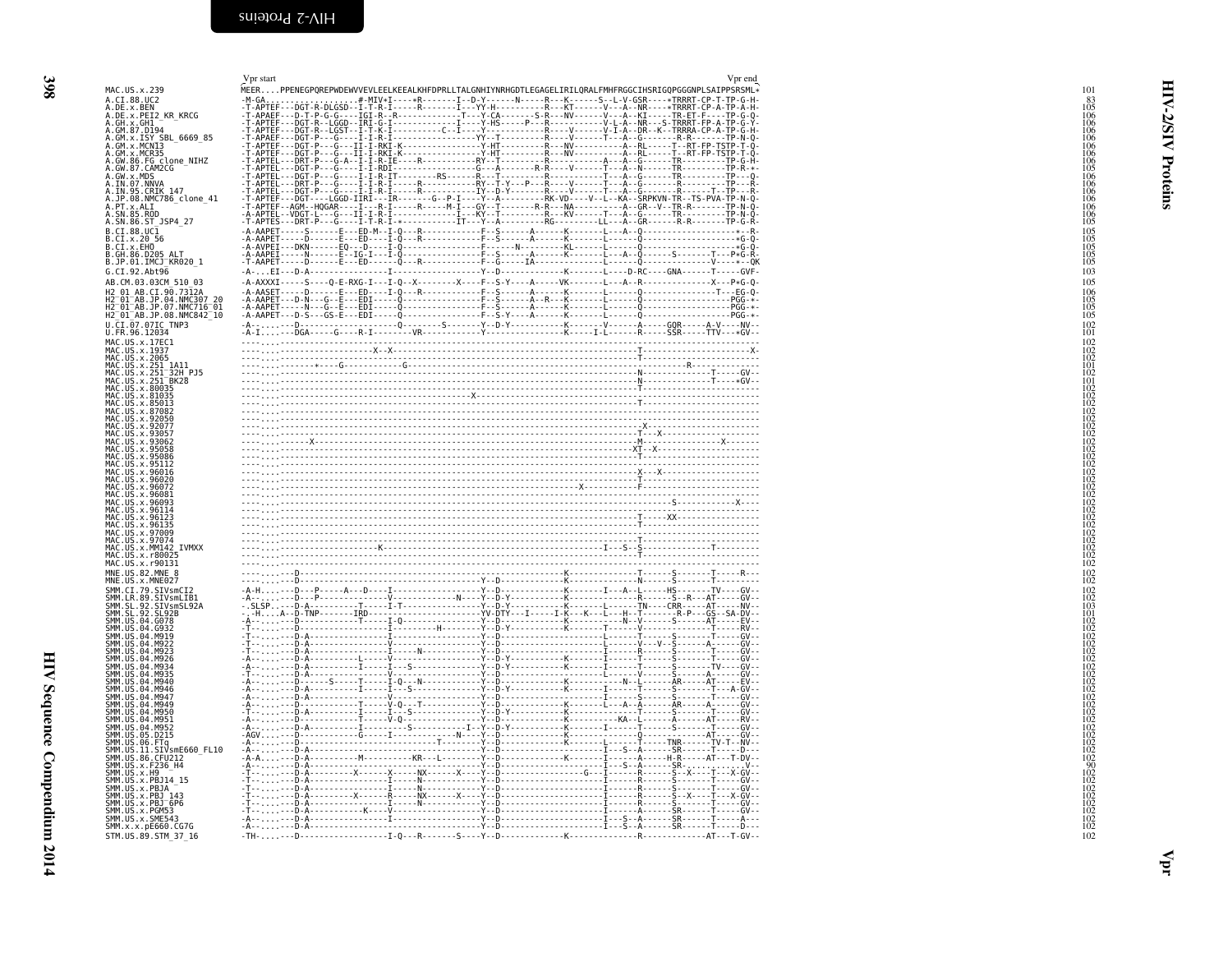|                                                                                                                                             | Tat start                                                                                                                              | Tat end<br>exon 1 end exon 2 start |
|---------------------------------------------------------------------------------------------------------------------------------------------|----------------------------------------------------------------------------------------------------------------------------------------|------------------------------------|
| MAC.US.x.239                                                                                                                                |                                                                                                                                        |                                    |
| A.CI.88.UC2<br>A.DE.x.BEN                                                                                                                   |                                                                                                                                        |                                    |
| A.DE.X.PEI2_KR_KRCG<br>A.GH.x.GH1                                                                                                           |                                                                                                                                        |                                    |
| A.GM.87.D194                                                                                                                                |                                                                                                                                        |                                    |
| A.GM.x.ISY SBL 6669 85<br>A.GM.x.MCN13                                                                                                      |                                                                                                                                        |                                    |
| A.GM.x.MCR35                                                                                                                                |                                                                                                                                        |                                    |
| A.GW.86.FG_clone_NIHZ<br>A.GW.87.CAM2CG                                                                                                     |                                                                                                                                        |                                    |
|                                                                                                                                             |                                                                                                                                        |                                    |
|                                                                                                                                             |                                                                                                                                        |                                    |
|                                                                                                                                             |                                                                                                                                        |                                    |
| A.GW.x.MDS<br>A.GW.x.MDS<br>A.IN.95.CRIK 147<br>A.IN.95.CRIK 147<br>A.P.N.x.ALI<br>A.SN.85.ROD<br>A.SN.85.ROD<br>R.SN.85.ROD<br>R.SN.85.ROD |                                                                                                                                        |                                    |
| B.CI.88.UC1                                                                                                                                 |                                                                                                                                        |                                    |
| B.CI.x.20 56<br>B.CI.x.20 56                                                                                                                |                                                                                                                                        |                                    |
| B.GH.86.D205 ALT<br>B.JP.01.IMCJ_KR020_1                                                                                                    |                                                                                                                                        |                                    |
|                                                                                                                                             |                                                                                                                                        |                                    |
| G.CI.92.Abt96<br>AB.CM.03.03CM 510 03                                                                                                       |                                                                                                                                        |                                    |
|                                                                                                                                             |                                                                                                                                        |                                    |
|                                                                                                                                             |                                                                                                                                        |                                    |
| M2_01_AB.CI_90_7312A<br>H2_01_AB.JP.04.NMC307_20<br>H2_01_AB.JP.04.NMC716_01<br>H2_01_AB.JP.08.NMC842_10<br>H2_01_AB.JP.08.NMC842_10        |                                                                                                                                        |                                    |
| U.CI.07.07IC TNP3<br>U.FR.96.12034                                                                                                          |                                                                                                                                        |                                    |
| MAC.US.x.17EC1                                                                                                                              |                                                                                                                                        |                                    |
| MAC. US. x. 1937                                                                                                                            |                                                                                                                                        |                                    |
| MAC.US.x.2065<br>MAC.US.x.251_1A11                                                                                                          |                                                                                                                                        |                                    |
| MAC.US.x.251-32H-PJ5<br>MAC.US.x.251-32H-PJ5                                                                                                |                                                                                                                                        |                                    |
| MAC.US.x.80035<br>MAC.US.x.81035                                                                                                            |                                                                                                                                        |                                    |
| MAC.US.x.850.                                                                                                                               |                                                                                                                                        |                                    |
|                                                                                                                                             |                                                                                                                                        |                                    |
| 92077                                                                                                                                       |                                                                                                                                        |                                    |
| <b>IIS x 9305</b><br>.115. x.9306                                                                                                           |                                                                                                                                        |                                    |
| <b>IIS x 95058</b><br>MAC.US.x.95086                                                                                                        |                                                                                                                                        |                                    |
|                                                                                                                                             |                                                                                                                                        |                                    |
| MAC.US.x.96016                                                                                                                              |                                                                                                                                        |                                    |
|                                                                                                                                             |                                                                                                                                        |                                    |
| IAC.US.x.9609                                                                                                                               |                                                                                                                                        |                                    |
| AC.US.x.961                                                                                                                                 |                                                                                                                                        |                                    |
| MAC.US.x.96135<br>MAC.US.x.97009                                                                                                            |                                                                                                                                        |                                    |
| MAC.US.x.9707                                                                                                                               |                                                                                                                                        |                                    |
| MAC.US.x.MM142 IVMXX<br>MAC.US.x.r80025                                                                                                     |                                                                                                                                        |                                    |
| MAC.US.x.r90131                                                                                                                             |                                                                                                                                        |                                    |
| MNE.US.82.MNE 8<br>MNE.US.x.MNE027                                                                                                          |                                                                                                                                        |                                    |
| CI.79.SIVsmCI2                                                                                                                              |                                                                                                                                        |                                    |
| ŠMM.LR.89.SIVsmLIB1<br>SMM.SL.92.SIVsmSL92A                                                                                                 |                                                                                                                                        |                                    |
| . SL. 92. SL92B<br>SMM. US.04.G078                                                                                                          |                                                                                                                                        |                                    |
|                                                                                                                                             |                                                                                                                                        |                                    |
|                                                                                                                                             |                                                                                                                                        |                                    |
|                                                                                                                                             |                                                                                                                                        |                                    |
|                                                                                                                                             |                                                                                                                                        |                                    |
|                                                                                                                                             |                                                                                                                                        |                                    |
| SMM.US<br>SMM IIS                                                                                                                           |                                                                                                                                        |                                    |
| модс                                                                                                                                        |                                                                                                                                        |                                    |
| M956<br>US.04<br>M951                                                                                                                       |                                                                                                                                        |                                    |
| LUS 04 M952<br>. US . 05 . D215                                                                                                             |                                                                                                                                        |                                    |
| SMM.US.06.FTq                                                                                                                               |                                                                                                                                        |                                    |
| ŠMM.ŪŠ.II.SIVsmE660 FL10<br>SMM.US.86.CFU212                                                                                                |                                                                                                                                        |                                    |
| SMM.US.x.F236_H4<br>SMM.US.x.H9                                                                                                             |                                                                                                                                        |                                    |
| SMM.US.x.PBJ14 15                                                                                                                           |                                                                                                                                        |                                    |
| SMM.US.x.PBJA<br>SMM.US.x.PBJ                                                                                                               |                                                                                                                                        |                                    |
| SMM.US.x.PBJ <sup>-</sup> 6P6<br>SMM.US.x.PGM53                                                                                             |                                                                                                                                        |                                    |
| SMM.US.x.SME543                                                                                                                             |                                                                                                                                        |                                    |
| SMM.x.x.pE660.CG7G<br>STM. US. 89. STM 37 16                                                                                                | -----K---S--R--S-P---T---V-A--GL--QE----W-------E-C-K-F---------L--VT-----T--R-- .R-. .VK----TYPI-----SL-T-A-NS--K-EQ-KE--TE-EST----K. |                                    |
|                                                                                                                                             |                                                                                                                                        |                                    |

<span id="page-20-1"></span>Tat

399

#### <span id="page-20-0"></span>HIV-2 Proteins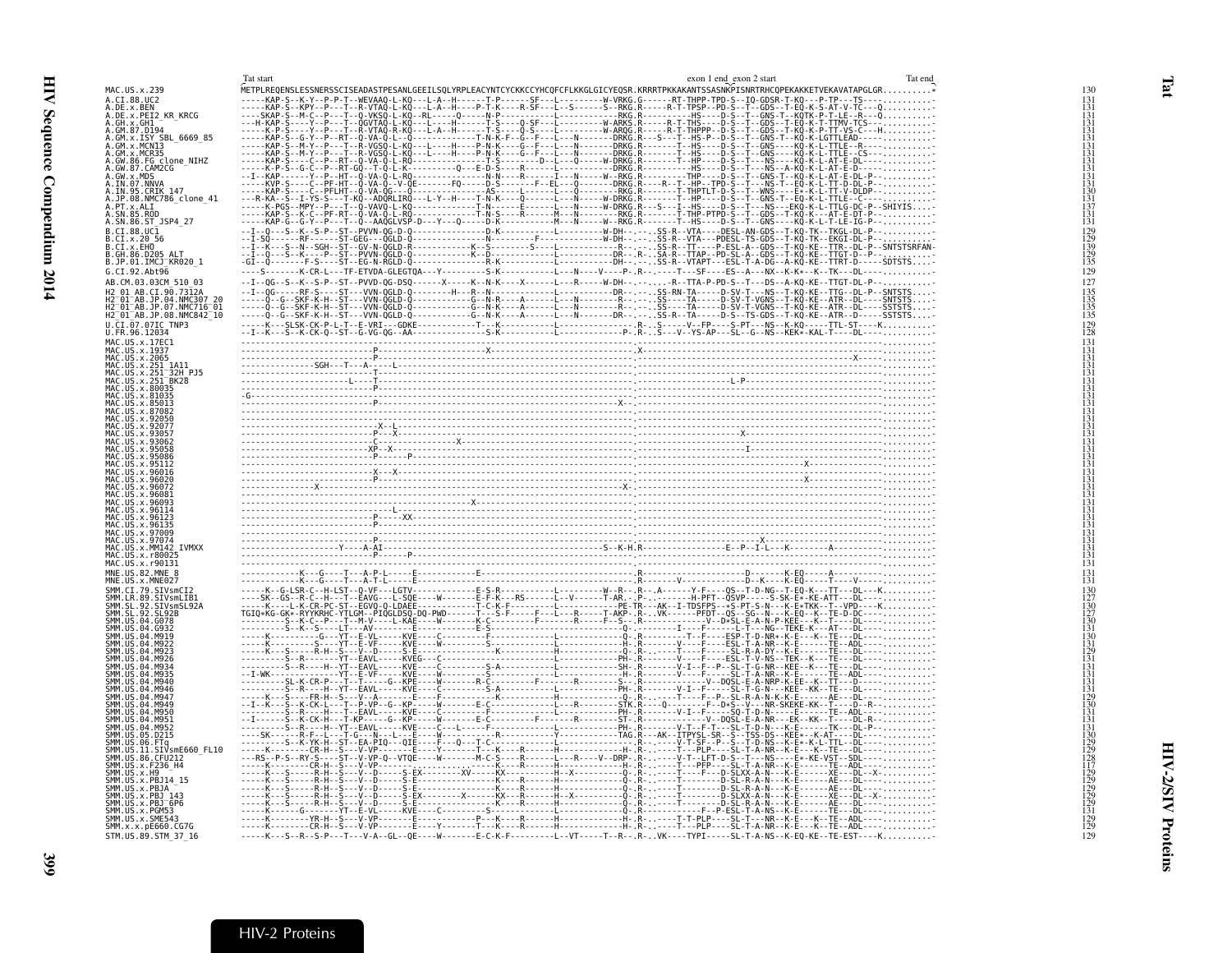<span id="page-21-1"></span>

|                                                                                                                                                                   | exon 1 end exon 2 start<br>Rev start |                                                                                                                   |
|-------------------------------------------------------------------------------------------------------------------------------------------------------------------|--------------------------------------|-------------------------------------------------------------------------------------------------------------------|
| MAC. US. x. 239                                                                                                                                                   |                                      | ~<br>MSNH.EREEELRKRLRLIHLLHQTNPYPTGPGTANQRRQRKRRWRRRWQQLLALADRIYSFPDPPTDTPLDLAIQQLQNLAIESIPDPPTNTPEALCDPTEDSRSPQD |
| A.CI.88.UC2                                                                                                                                                       |                                      | $-Q$ - LR - - - - - - KLHTA                                                                                       |
| A.DE.x.BEN<br>A.DE.x.PEI2_KR_KRCG                                                                                                                                 |                                      |                                                                                                                   |
| A.GH.x.GH1<br>A.GM.87.D194                                                                                                                                        |                                      |                                                                                                                   |
| A.GM.x.ISY SBL 6669 85                                                                                                                                            |                                      |                                                                                                                   |
| A.GM.x.MCNI3                                                                                                                                                      |                                      |                                                                                                                   |
| A.GM.x.MCR35<br>A.GM.x.MCR35<br>A.GW.86.FG clone_NIHZ<br>A.GW.87.CAM2CG<br>A.IW.97.NNVA<br>A.IN.95.CRIK 147<br>A.JP.98.NMC786_clone_41<br>A.JP.98.NMC786_clone_41 |                                      |                                                                                                                   |
|                                                                                                                                                                   |                                      |                                                                                                                   |
|                                                                                                                                                                   |                                      |                                                                                                                   |
|                                                                                                                                                                   |                                      |                                                                                                                   |
| A.PT.x.ALI<br>A.SN.85.ROD                                                                                                                                         |                                      |                                                                                                                   |
| A.SN.86.ST_JSP4_27                                                                                                                                                |                                      |                                                                                                                   |
| B.CI.88.UC1                                                                                                                                                       |                                      |                                                                                                                   |
| B.CI.x.20 56                                                                                                                                                      |                                      |                                                                                                                   |
| B.CI.X.EHO                                                                                                                                                        |                                      |                                                                                                                   |
| B.JP.01.IMCJ KR020 1                                                                                                                                              |                                      | $\frac{153}{164}$                                                                                                 |
| G.CI.92.Abt96                                                                                                                                                     |                                      |                                                                                                                   |
| AB.CM.03.03CM 510 03                                                                                                                                              |                                      |                                                                                                                   |
| H2 01 AB.CI.90.7312A                                                                                                                                              |                                      |                                                                                                                   |
| H2-01-AB.JP.04.NMC307_20<br>H2-01-AB.JP.07.NMC716-01<br>H2-01-AB.JP.08.NMC842_10                                                                                  |                                      |                                                                                                                   |
|                                                                                                                                                                   |                                      |                                                                                                                   |
| U.CI.07.07IC TNP3<br>U.FR.96.12034                                                                                                                                |                                      |                                                                                                                   |
| MAC.US.x.17EC1                                                                                                                                                    |                                      |                                                                                                                   |
| MAC.US.x.1937<br>MAC.US.x.2065                                                                                                                                    |                                      |                                                                                                                   |
| MAC.US.x.251 1A11<br>MAC.US.x.251 32H PJ5                                                                                                                         |                                      |                                                                                                                   |
| MAC.US.x.251 <sup>-</sup> BK28                                                                                                                                    |                                      |                                                                                                                   |
|                                                                                                                                                                   |                                      |                                                                                                                   |
|                                                                                                                                                                   |                                      |                                                                                                                   |
|                                                                                                                                                                   |                                      |                                                                                                                   |
|                                                                                                                                                                   |                                      |                                                                                                                   |
|                                                                                                                                                                   |                                      |                                                                                                                   |
|                                                                                                                                                                   |                                      |                                                                                                                   |
|                                                                                                                                                                   |                                      |                                                                                                                   |
|                                                                                                                                                                   |                                      |                                                                                                                   |
| <b>IIS x 96026</b>                                                                                                                                                |                                      |                                                                                                                   |
|                                                                                                                                                                   |                                      |                                                                                                                   |
|                                                                                                                                                                   |                                      |                                                                                                                   |
|                                                                                                                                                                   |                                      |                                                                                                                   |
|                                                                                                                                                                   |                                      |                                                                                                                   |
|                                                                                                                                                                   |                                      |                                                                                                                   |
|                                                                                                                                                                   |                                      |                                                                                                                   |
| MAC US x 97074                                                                                                                                                    |                                      |                                                                                                                   |
| MM142 IVMXX<br>MAC.US.x.r8002!                                                                                                                                    |                                      |                                                                                                                   |
| MAC.US.x.r90131                                                                                                                                                   |                                      |                                                                                                                   |
| MNE.US.x.MNE027                                                                                                                                                   |                                      |                                                                                                                   |
| SIVsmCI2                                                                                                                                                          |                                      |                                                                                                                   |
| .SIVsmLIB1                                                                                                                                                        |                                      |                                                                                                                   |
|                                                                                                                                                                   |                                      |                                                                                                                   |
|                                                                                                                                                                   |                                      |                                                                                                                   |
|                                                                                                                                                                   |                                      |                                                                                                                   |
|                                                                                                                                                                   |                                      |                                                                                                                   |
|                                                                                                                                                                   |                                      |                                                                                                                   |
|                                                                                                                                                                   |                                      |                                                                                                                   |
|                                                                                                                                                                   |                                      |                                                                                                                   |
|                                                                                                                                                                   |                                      |                                                                                                                   |
|                                                                                                                                                                   |                                      |                                                                                                                   |
|                                                                                                                                                                   |                                      |                                                                                                                   |
|                                                                                                                                                                   |                                      |                                                                                                                   |
| D215.                                                                                                                                                             |                                      |                                                                                                                   |
|                                                                                                                                                                   |                                      |                                                                                                                   |
| SIVsmE660 FL10.                                                                                                                                                   |                                      |                                                                                                                   |
| SMM.US.x.F236 H4                                                                                                                                                  |                                      |                                                                                                                   |
|                                                                                                                                                                   |                                      |                                                                                                                   |
|                                                                                                                                                                   |                                      |                                                                                                                   |
| $.x.PBJ-6P6$                                                                                                                                                      |                                      |                                                                                                                   |
|                                                                                                                                                                   |                                      |                                                                                                                   |
| SMM.US.x.SME543<br>SMM.x.x.pE660.CG7G<br>STM.US.89.STM 37 16                                                                                                      |                                      |                                                                                                                   |

<span id="page-21-0"></span>HIV Sequence Compendium 2014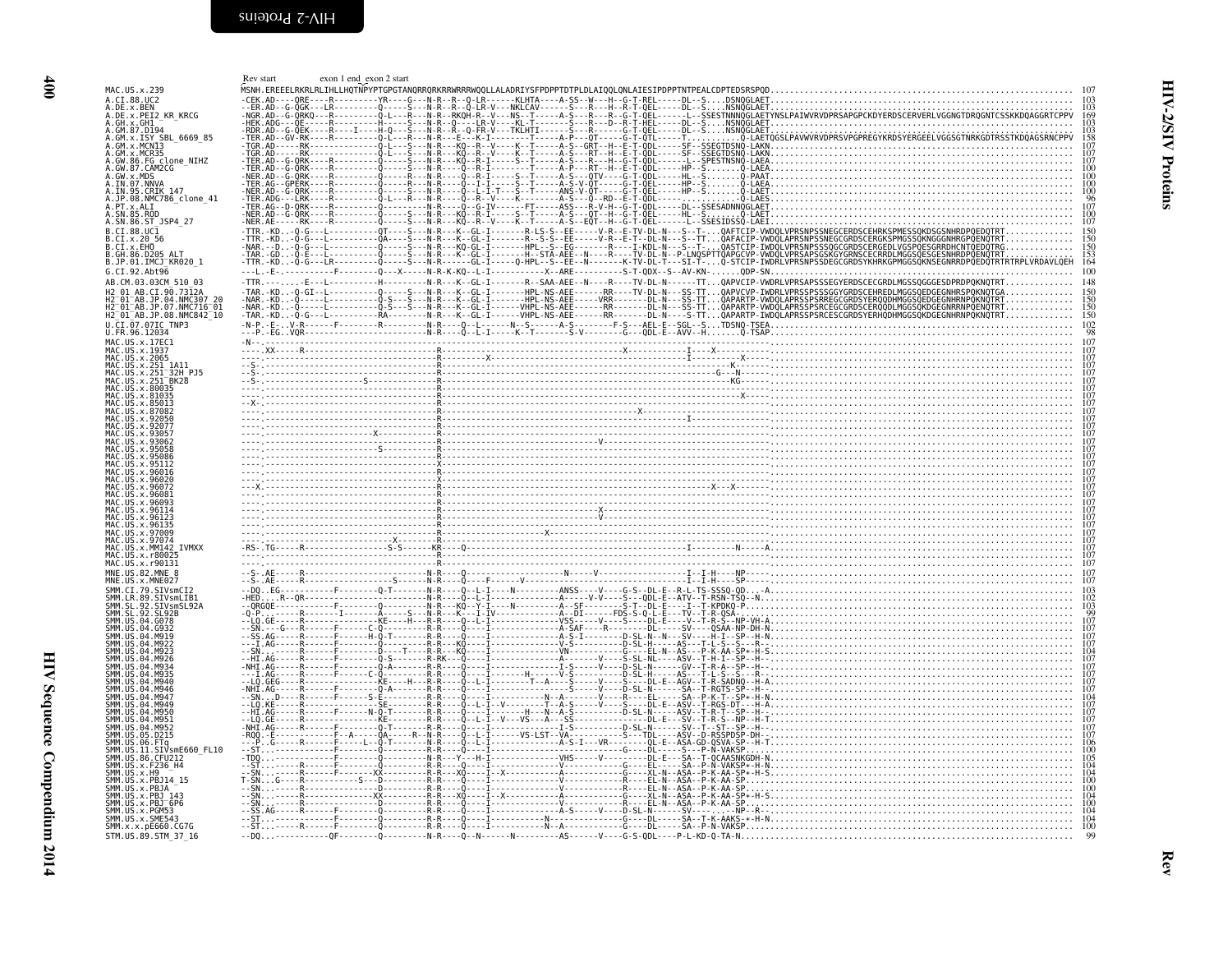<span id="page-22-0"></span>

|                                                                                                                                                                                                                                                                 | Rev end                                                                                                                                                                                                                                                                                                                 |
|-----------------------------------------------------------------------------------------------------------------------------------------------------------------------------------------------------------------------------------------------------------------|-------------------------------------------------------------------------------------------------------------------------------------------------------------------------------------------------------------------------------------------------------------------------------------------------------------------------|
| MAC.US.x.239                                                                                                                                                                                                                                                    | . *                                                                                                                                                                                                                                                                                                                     |
| A.CI.88.UC2<br>A.DE.x.BEN<br>A.DE.x.PEI2_KR_KRCG                                                                                                                                                                                                                | .                                                                                                                                                                                                                                                                                                                       |
|                                                                                                                                                                                                                                                                 | RGSGINRETL-                                                                                                                                                                                                                                                                                                             |
| A.GH.x.GH1                                                                                                                                                                                                                                                      | .                                                                                                                                                                                                                                                                                                                       |
| A.GM.87.D194<br>A.GM.x.ISY SBL_6669_85<br>A.GM.x.MCN13                                                                                                                                                                                                          | RDRDISKETL-                                                                                                                                                                                                                                                                                                             |
| A.GM.x.MCN13<br>A.GM.x.MCN13<br>A.GW.85.CGM2CG<br>A.GW.87.CAM2CG<br>A.IN.93.CRM2CG<br>A.IN.93.CRK<br>A.IN.93.CRK7786_clone_41<br>A.SN.85.RD<br>A.SN.86.CT<br>A.SN.86.CT                                                                                         | .<br>.                                                                                                                                                                                                                                                                                                                  |
|                                                                                                                                                                                                                                                                 | $\alpha$ , $\alpha$ , $\alpha$ , $\alpha$ , $\alpha$ , $\alpha$                                                                                                                                                                                                                                                         |
|                                                                                                                                                                                                                                                                 | $\alpha$ , and $\alpha$ , and $\alpha$ , and $\alpha$<br>.                                                                                                                                                                                                                                                              |
|                                                                                                                                                                                                                                                                 | .                                                                                                                                                                                                                                                                                                                       |
|                                                                                                                                                                                                                                                                 | .<br>.                                                                                                                                                                                                                                                                                                                  |
|                                                                                                                                                                                                                                                                 | .                                                                                                                                                                                                                                                                                                                       |
| A.SN.86.ST JSP4 27                                                                                                                                                                                                                                              | . 7<br>$\begin{array}{cccccccccccccc} . & . & . & . & . & . & . & . & . & . & . & . & . & \end{array}$                                                                                                                                                                                                                  |
| B.CI.88.UC1<br>B.CI.x.20 56<br>B.CI.x.EHO                                                                                                                                                                                                                       | .                                                                                                                                                                                                                                                                                                                       |
|                                                                                                                                                                                                                                                                 | $\begin{minipage}{.4\linewidth} \begin{tabular}{l} \hline \multicolumn{3}{c}{\textbf{1.1.1.1.1.1.1}} \end{tabular} \end{minipage}$                                                                                                                                                                                      |
| B.GH.86.D205_ALT                                                                                                                                                                                                                                                |                                                                                                                                                                                                                                                                                                                         |
| B.JP.01.IMCJ_KR020_1                                                                                                                                                                                                                                            | KGEGNRV                                                                                                                                                                                                                                                                                                                 |
| G.CI.92.Abt96                                                                                                                                                                                                                                                   | .                                                                                                                                                                                                                                                                                                                       |
| AB.CM.03.03CM_510_03                                                                                                                                                                                                                                            | .                                                                                                                                                                                                                                                                                                                       |
| H2_01_AB.CI.90.7312A<br>H2 <sup>_</sup> 01 <sup>_</sup> AB.JP.04.NMC307_20<br>H2_01_AB.JP.07.NMC716_01                                                                                                                                                          | $\alpha$ , $\alpha$ , $\alpha$ , $\alpha$ , $\alpha$ , $\alpha$<br>$\alpha$ , and $\alpha$ , and $\alpha$ , and $\alpha$                                                                                                                                                                                                |
|                                                                                                                                                                                                                                                                 | .                                                                                                                                                                                                                                                                                                                       |
| H2_01_AB.JP.08.NMC842_10                                                                                                                                                                                                                                        | .                                                                                                                                                                                                                                                                                                                       |
| U.CI.07.07IC TNP3<br>U.FR.96.12034                                                                                                                                                                                                                              | .                                                                                                                                                                                                                                                                                                                       |
| MAC.US.x.17EC1                                                                                                                                                                                                                                                  | .<br>.                                                                                                                                                                                                                                                                                                                  |
| MAC.US.x.1937                                                                                                                                                                                                                                                   | 1.1.1.1.1.1.1.1.7                                                                                                                                                                                                                                                                                                       |
| MAC.US.x.2065                                                                                                                                                                                                                                                   |                                                                                                                                                                                                                                                                                                                         |
|                                                                                                                                                                                                                                                                 | .                                                                                                                                                                                                                                                                                                                       |
|                                                                                                                                                                                                                                                                 | 1.1.1.1.1.1.1.1.7                                                                                                                                                                                                                                                                                                       |
| MAC. US. x. 2065<br>MAC. US. x. 251–32H PJ5<br>MAC. US. x. 251–32H PJ5<br>MAC. US. x. 251–3R28<br>MAC. US. x. 88035<br>MAC. US. x. 89035<br>MAC. US. x. 87082<br>MAC. US. x. 93067<br>MAC. US. x. 93057<br>MAC. US. x. 93067<br>MAC. US. x. 93067<br>MAC. US. x | 1.1.1.1.1.1.1.1.7<br>.                                                                                                                                                                                                                                                                                                  |
|                                                                                                                                                                                                                                                                 | .                                                                                                                                                                                                                                                                                                                       |
|                                                                                                                                                                                                                                                                 | .<br>.                                                                                                                                                                                                                                                                                                                  |
|                                                                                                                                                                                                                                                                 | .                                                                                                                                                                                                                                                                                                                       |
|                                                                                                                                                                                                                                                                 | .                                                                                                                                                                                                                                                                                                                       |
|                                                                                                                                                                                                                                                                 | .<br>.                                                                                                                                                                                                                                                                                                                  |
| MAC.US.X.95058<br>MAC.US.x.95086<br>MAC.US.x.95086                                                                                                                                                                                                              | $\alpha$ , and $\alpha$ , and $\alpha$ , and $\alpha$                                                                                                                                                                                                                                                                   |
|                                                                                                                                                                                                                                                                 | $\begin{array}{cccccccccccccc} . & . & . & . & . & . & . & . & . & . & . & . & . & \end{array}$<br>. 7                                                                                                                                                                                                                  |
| MAC.US.x.99000<br>MAC.US.x.95112<br>MAC.US.x.96016<br>MAC.US.x.96020                                                                                                                                                                                            | .                                                                                                                                                                                                                                                                                                                       |
| MAC.US.x.96081                                                                                                                                                                                                                                                  | $\begin{array}{l} 1 \  \, 1 \  \, 1 \  \, 1 \  \, 1 \  \, 1 \  \, 1 \  \, 1 \  \, 1 \  \, 1 \  \, 1 \  \, 1 \  \, 1 \  \, 1 \  \, 1 \  \, 1 \  \, 1 \  \, 1 \  \, 1 \  \, 1 \  \, 1 \  \, 1 \  \, 1 \  \, 1 \  \, 1 \  \, 1 \  \, 1 \  \, 1 \  \, 1 \  \, 1 \  \, 1 \  \, 1 \  \, 1 \  \, 1 \  \, 1 \  \, 1 \$          |
|                                                                                                                                                                                                                                                                 | .                                                                                                                                                                                                                                                                                                                       |
|                                                                                                                                                                                                                                                                 | .                                                                                                                                                                                                                                                                                                                       |
|                                                                                                                                                                                                                                                                 |                                                                                                                                                                                                                                                                                                                         |
|                                                                                                                                                                                                                                                                 | .                                                                                                                                                                                                                                                                                                                       |
|                                                                                                                                                                                                                                                                 | .<br>.                                                                                                                                                                                                                                                                                                                  |
| MAC.US.X.90081<br>MAC.US.x.96093<br>MAC.US.x.96114<br>MAC.US.x.96123<br>MAC.US.x.96135<br>MAC.US.x.97009<br>MAC.US.x.MM142_IVMXX<br>MAC.US.x.r90131<br>MAC.US.x.r90131                                                                                          | .                                                                                                                                                                                                                                                                                                                       |
| MAC. US. x. r90131                                                                                                                                                                                                                                              | .                                                                                                                                                                                                                                                                                                                       |
| MNE.US.82.MNE 8<br>MNE.US.x.MNE027                                                                                                                                                                                                                              | 1.1.1.1.1.1.1.1.7                                                                                                                                                                                                                                                                                                       |
|                                                                                                                                                                                                                                                                 | .<br>.                                                                                                                                                                                                                                                                                                                  |
|                                                                                                                                                                                                                                                                 | .                                                                                                                                                                                                                                                                                                                       |
|                                                                                                                                                                                                                                                                 | . 7                                                                                                                                                                                                                                                                                                                     |
|                                                                                                                                                                                                                                                                 | $\begin{minipage}{0.5\textwidth} \begin{tabular}{ c c } \hline 0.00000 & 0.00000 & 0.00000 \\ \hline 0.00000 & 0.000000 & 0.00000 \\ \hline 0.00000 & 0.00000 & 0.00000 \\ \hline \end{tabular} \end{minipage}$                                                                                                         |
|                                                                                                                                                                                                                                                                 |                                                                                                                                                                                                                                                                                                                         |
| SMM. US. 04. M919<br>SMM. US. 04. M922<br>SMM. US. 04. M923                                                                                                                                                                                                     | $\begin{array}{l} 1 \  \  \, 1 \  \  \, 1 \  \  \, 1 \  \  \, 1 \  \  \, 1 \  \  \, 1 \  \  \, 1 \  \  \, 1 \  \  \, 1 \  \  \, 1 \  \  \, 1 \  \  \, 1 \  \  \, 1 \  \  \, 1 \  \  \, 1 \  \  \, 1 \  \  \, 1 \  \  \, 1 \  \  \, 1 \  \  \, 1 \  \  \, 1 \  \  \, 1 \  \  \, 1 \  \  \, 1 \  \  \, 1 \  \  \, 1 \  \$ |
|                                                                                                                                                                                                                                                                 | .                                                                                                                                                                                                                                                                                                                       |
|                                                                                                                                                                                                                                                                 | .<br>.                                                                                                                                                                                                                                                                                                                  |
| SMM. US. 04. M923<br>SMM. US. 04. M923<br>SMM. US. 04. M933<br>SMM. US. 04. M935<br>SMM. US. 04. M940<br>SMM. US. 04. M946<br>SMM. US. 04. M950<br>SMM. US. 04. M950<br>SMM. US. 04. M950<br>SMM. US. 04. M950<br>SMM. US. 04. M950<br>SMM. US. 04. M950        | .                                                                                                                                                                                                                                                                                                                       |
|                                                                                                                                                                                                                                                                 | .<br>.                                                                                                                                                                                                                                                                                                                  |
|                                                                                                                                                                                                                                                                 | .                                                                                                                                                                                                                                                                                                                       |
|                                                                                                                                                                                                                                                                 | .                                                                                                                                                                                                                                                                                                                       |
|                                                                                                                                                                                                                                                                 | .<br>.                                                                                                                                                                                                                                                                                                                  |
| SMM. US. 05. D215                                                                                                                                                                                                                                               | .<br>.                                                                                                                                                                                                                                                                                                                  |
|                                                                                                                                                                                                                                                                 | .                                                                                                                                                                                                                                                                                                                       |
| 3HH 1.93.05.12213<br>SMM.US.06.FTq<br>SMM.US.11.SIVsmE660_FL10<br>SMM.US.86.CFU212<br>SMM.US.x.F236_H4                                                                                                                                                          | . 7                                                                                                                                                                                                                                                                                                                     |
|                                                                                                                                                                                                                                                                 | $\alpha$ , $\alpha$ , $\alpha$ , $\alpha$ , $\alpha$ , $\alpha$ , $\beta$                                                                                                                                                                                                                                               |
| SMM.US.x.H9<br>SMM.US.x.PBJ14_15                                                                                                                                                                                                                                |                                                                                                                                                                                                                                                                                                                         |
|                                                                                                                                                                                                                                                                 | .<br>1.1.1.1.1.1.1.1.7                                                                                                                                                                                                                                                                                                  |
|                                                                                                                                                                                                                                                                 | $\begin{array}{l} 1 & 1 & 1 & 1 & 1 & 1 & 1 & 1 \\ 1 & 1 & 1 & 1 & 1 & 1 & 1 & 1 \\ 1 & 1 & 1 & 1 & 1 & 1 & 1 & 1 \\ \end{array}$                                                                                                                                                                                       |
|                                                                                                                                                                                                                                                                 |                                                                                                                                                                                                                                                                                                                         |
| SMM . US . x . PBJ14 – 15<br>SMM . US . x . PBJ14 –<br>SMM . US . x . PBJ – 143<br>SMM . US . x . PBJ – 6P6<br>SMM . US . x . SME543<br>SMM . x . x . pE660 . CG7G<br>SMM . x . x . pE660 . CG7G                                                                | .<br>.                                                                                                                                                                                                                                                                                                                  |
|                                                                                                                                                                                                                                                                 | .                                                                                                                                                                                                                                                                                                                       |
| STM.US.89.STM_37_16                                                                                                                                                                                                                                             | .                                                                                                                                                                                                                                                                                                                       |

# HIV-2 Proteins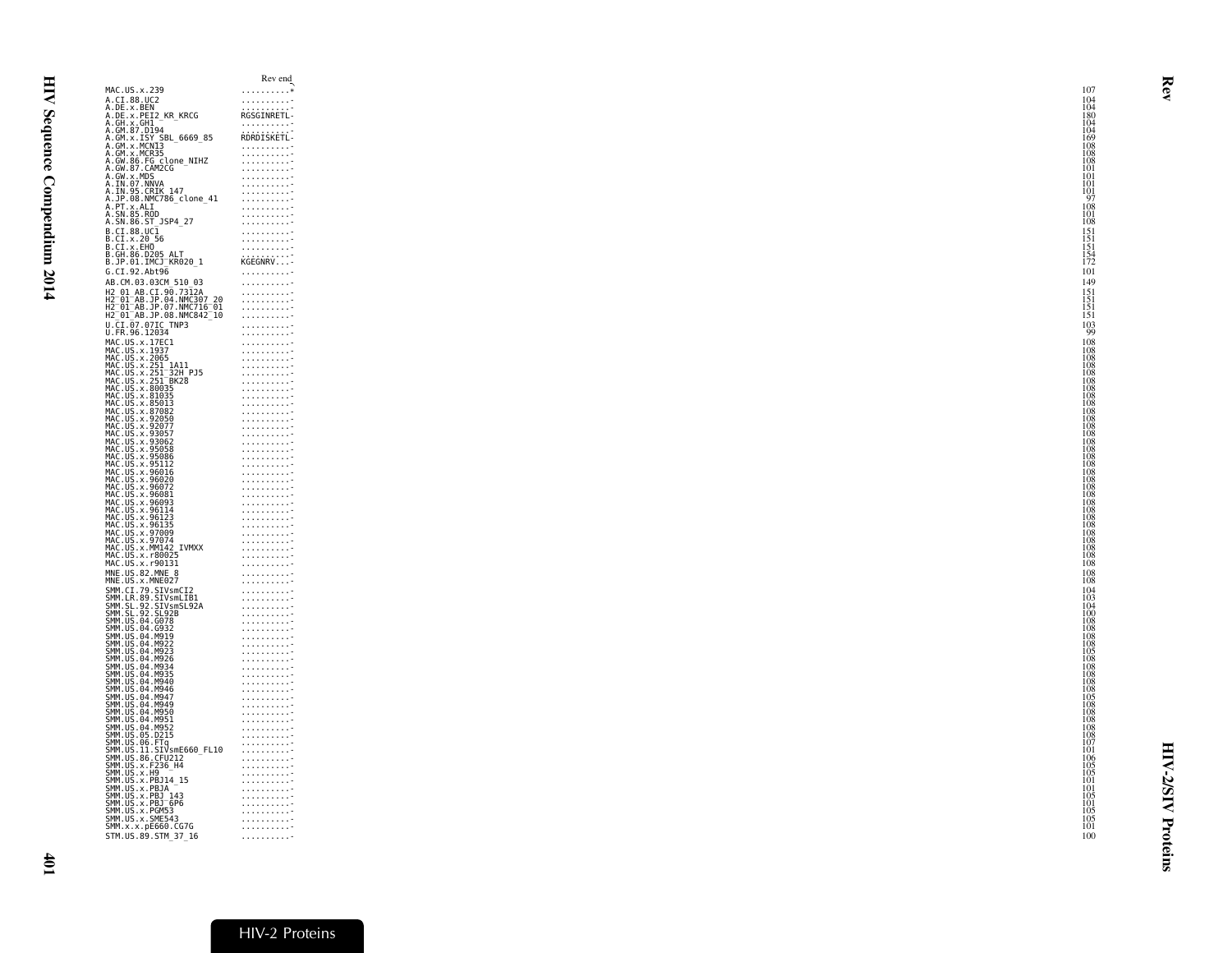<span id="page-23-1"></span><span id="page-23-0"></span>

|                                                                                                                                                 | signal peptide end_gp120 start<br>Env start |  |                                                                                                                                                                 |      |
|-------------------------------------------------------------------------------------------------------------------------------------------------|---------------------------------------------|--|-----------------------------------------------------------------------------------------------------------------------------------------------------------------|------|
| MAC. US. x. 239                                                                                                                                 |                                             |  | .<br>MGCLGNOLLIAILLLSVYGIYČTLYVTVFYGVPAWRNATIPLFČATKNRDTWGTTOČLPDNGDYSEVALNVTESFDAWNNTVTEOAIEDVWOLFETSIKPČVKLSPLČITMRČNKSETDRWGLTKSITTTASTTSTTASAKVDMVNETSSČIAO |      |
| A.CI.88.UC2<br>A.DE.x.BEN                                                                                                                       |                                             |  |                                                                                                                                                                 |      |
| A.DE.x.PEI2 KR KRCG<br>A.GH.X.GHI-<br>A.GM.87.D194                                                                                              |                                             |  |                                                                                                                                                                 |      |
|                                                                                                                                                 |                                             |  |                                                                                                                                                                 |      |
|                                                                                                                                                 |                                             |  |                                                                                                                                                                 |      |
| A . GM. x . 15Y 3BL_6669_85<br>A . GM. x . MCR13<br>A . GM. x . MCR35<br>A . GW. 86 . FG_c Lone_NIHZ<br>A . GW. 87 . CAM2CG<br>A . GW. 87 . MCR |                                             |  |                                                                                                                                                                 |      |
| A.GW.X.MDS<br>A.GW.X.MDS<br>A.IN.07.NNVA<br>A. IN. 95. CRIK 147                                                                                 |                                             |  |                                                                                                                                                                 |      |
| A.JP.08.NMC786_clone_41<br>A.PT.x.ALI                                                                                                           |                                             |  |                                                                                                                                                                 |      |
| A.SN.85.ROD<br>A.SN.86.ST JSP4 27                                                                                                               |                                             |  |                                                                                                                                                                 |      |
| B.CI.88.UC1                                                                                                                                     |                                             |  |                                                                                                                                                                 |      |
| B.CI.X.20 56<br>B.CI.X.EHO<br>B.GH.86.D205 ALT                                                                                                  |                                             |  |                                                                                                                                                                 |      |
| B.JP.01.IMCJ_KR020_1                                                                                                                            |                                             |  |                                                                                                                                                                 |      |
| G.CI.92.Abt96<br>AB.CM.03.03CM 510 03                                                                                                           |                                             |  |                                                                                                                                                                 |      |
| 01 AB.CI.90.7312A<br>$01^-$ AB.JP.04.NMC307 20                                                                                                  |                                             |  |                                                                                                                                                                 |      |
| H2-01-AB.JP.07.NMC716-01<br>H2_01_AB.JP.08.NMC842_10                                                                                            |                                             |  |                                                                                                                                                                 |      |
| $U.\overline{C1}.\overline{07}.\overline{071C}$ TNP3<br>U.FR.96.12034                                                                           |                                             |  |                                                                                                                                                                 |      |
| MAC.US.x.17EC1<br>MAC. US. x. 1937                                                                                                              |                                             |  |                                                                                                                                                                 |      |
| MAC. US. x. 2065<br>MAC.US.x.251 1A11                                                                                                           |                                             |  |                                                                                                                                                                 |      |
| MAC.US.x.251 32H PJ5                                                                                                                            |                                             |  |                                                                                                                                                                 |      |
| MAC.US.x.251-BK28<br>MAC.US.x.80035<br>MAC.US.x.81035<br>MAC.US.x.85013                                                                         |                                             |  |                                                                                                                                                                 |      |
| US.x.85013<br>MAC.US.x.87082                                                                                                                    |                                             |  |                                                                                                                                                                 |      |
|                                                                                                                                                 |                                             |  |                                                                                                                                                                 |      |
| MAC.US.x.93062                                                                                                                                  |                                             |  |                                                                                                                                                                 |      |
| MAC.US.x.95058<br>MAC.US.x.95086                                                                                                                |                                             |  |                                                                                                                                                                 |      |
|                                                                                                                                                 |                                             |  |                                                                                                                                                                 |      |
| MAC.US.x.96020<br>.US.x.96072<br>MAC.US.x.96081                                                                                                 |                                             |  |                                                                                                                                                                 |      |
| .U.S. x.9609.                                                                                                                                   |                                             |  |                                                                                                                                                                 |      |
| MAC.US.x.96123<br>MAC.US.x.96135                                                                                                                |                                             |  |                                                                                                                                                                 |      |
| MAC.US.x.97009<br>MAC.US.x.97074                                                                                                                |                                             |  |                                                                                                                                                                 |      |
| MAC.US.x.MM142 IVMXX<br>MAC.US.x.r8002                                                                                                          |                                             |  |                                                                                                                                                                 |      |
| MAC.US.x.r90131<br>MNE.US.82.MNE 8                                                                                                              |                                             |  |                                                                                                                                                                 | i š4 |
| MNE.US.x.MNE027<br>SMM.CI.79.SIVsmCI2                                                                                                           |                                             |  |                                                                                                                                                                 |      |
| SMM.LR.89.SIVSMLIB1<br>SMM.SL.92.SIVsmSL92A                                                                                                     |                                             |  |                                                                                                                                                                 |      |
| SMM. SL. 92. SL92B<br>SMM. US. 04. 6078<br>SMM. US. 04. 6078                                                                                    |                                             |  |                                                                                                                                                                 |      |
| 04 M919                                                                                                                                         |                                             |  |                                                                                                                                                                 |      |
| SMM. US. 04. M923                                                                                                                               |                                             |  |                                                                                                                                                                 |      |
| SMM. U.S. 04, M926<br>SMM IIS A4 MQ34                                                                                                           |                                             |  |                                                                                                                                                                 |      |
| SMM. U.S. 04. M935<br>.04.M940                                                                                                                  |                                             |  |                                                                                                                                                                 |      |
| $04$ MQ46<br>SMM US 04 M947<br>SMM. U.S., 04, M949                                                                                              |                                             |  |                                                                                                                                                                 |      |
|                                                                                                                                                 |                                             |  |                                                                                                                                                                 |      |
| SMM. US. 04. M95<br>SMM.US.05.D215                                                                                                              |                                             |  |                                                                                                                                                                 |      |
| SMM. US. 06. FTq<br>SMM.US.11.SIVsmE660 FL10                                                                                                    |                                             |  |                                                                                                                                                                 |      |
| SMM. US. 86. CFU212<br>SMM. US. x. F236_H4                                                                                                      |                                             |  |                                                                                                                                                                 |      |
| SMM. US. x. H9<br>SMM. US. x. PBJ14 15                                                                                                          |                                             |  |                                                                                                                                                                 |      |
| SMM. US. x. PBJA<br>SMM.US.x.PBJ                                                                                                                |                                             |  |                                                                                                                                                                 |      |
| SMM.US.x.PBJ <sup>-6P6</sup><br>SMM.US.x.PGM53                                                                                                  |                                             |  |                                                                                                                                                                 |      |
| SMM.US.x.SME543<br>SMM.x.x.pE660.CG7G                                                                                                           |                                             |  |                                                                                                                                                                 | 157  |
| STM.US.89.STM_37_16                                                                                                                             |                                             |  |                                                                                                                                                                 |      |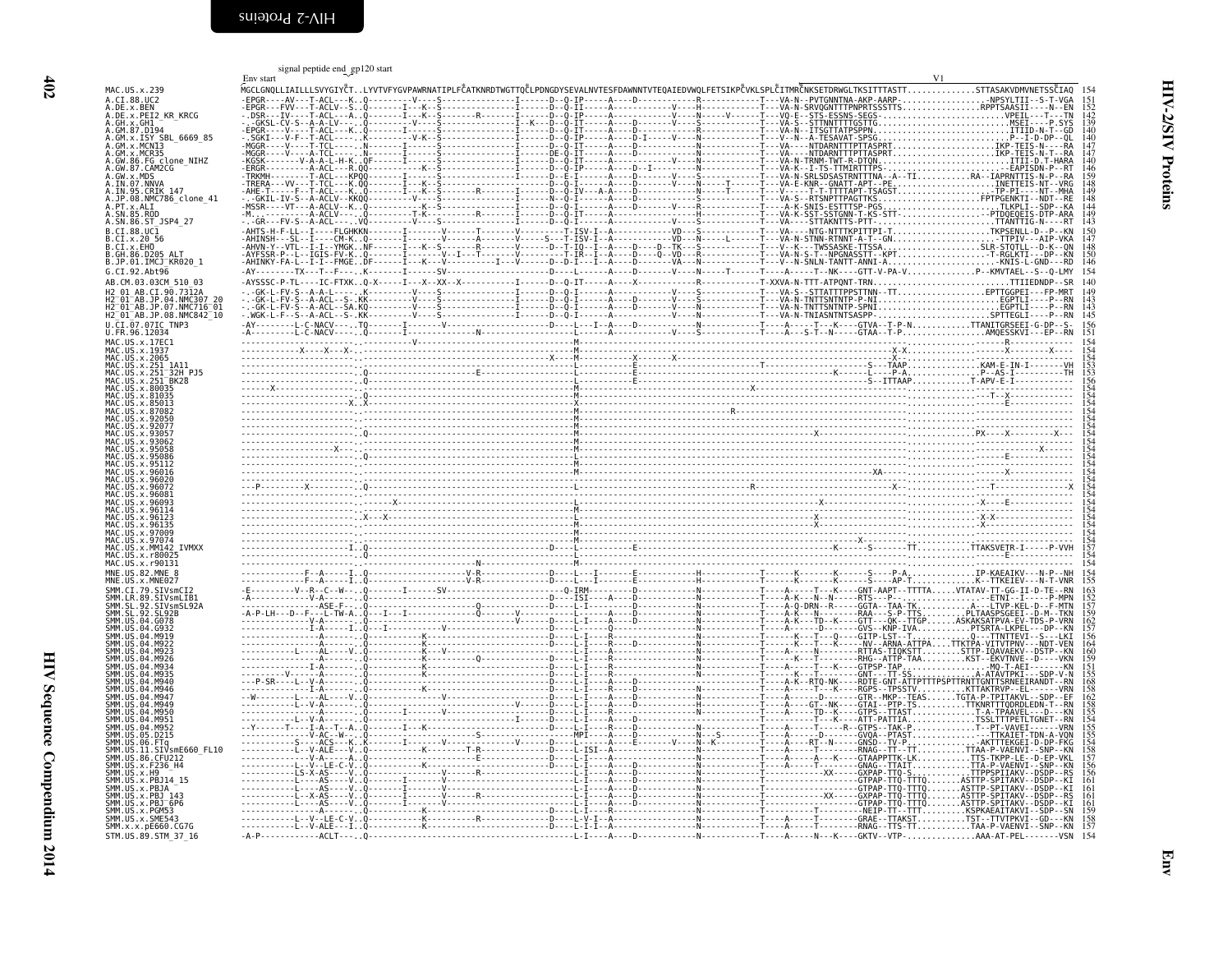|                                                      | V <sub>1</sub> |                                                                                                                                                                         |
|------------------------------------------------------|----------------|-------------------------------------------------------------------------------------------------------------------------------------------------------------------------|
| MAC.US.x.239<br>A.CI.88.UC2                          |                | DNČT.GLEOEOMISČKFNMTGLKRDKKKEYNETWYSADLVČEOGNNTGNESRCYMNHČNTSVIOESČDKHYWDAIRFRYČAPPGYALLRČNDTNYSGFMPKČSKVVVSSČTRMMETOTSTWFGFNGTRAENRTYIYWHGR.DNRTIISLNKYYNLTMKČRRPG 315 |
| A.DE.x.BEN<br>A.DE.x.PEI2 KR KRCG                    |                |                                                                                                                                                                         |
| A.GH.X.GH1-<br>A.GM.87.D194                          |                | 301<br>300                                                                                                                                                              |
| A.GM.x.ISY SBL 6669 85                               |                |                                                                                                                                                                         |
| A.GM.x.MCNI3<br>A.GM.x.MCR35                         |                |                                                                                                                                                                         |
| A.GW.86.FG_clone_NIHZ<br>A.GW.87.CAM2CG              |                |                                                                                                                                                                         |
| A.GW.x.MDS<br>A.IN.07.NNVA<br>A.IN.95.CRIK_147       |                |                                                                                                                                                                         |
|                                                      |                |                                                                                                                                                                         |
| A.JP.08.NMC786_clone 41<br>A.PT.x.ALI                |                |                                                                                                                                                                         |
| A.SN.85.ROD<br>A.SN.86.ST_JSP4_27                    |                |                                                                                                                                                                         |
| B.CI.88.UC1<br>B.CI.x.20 56                          |                |                                                                                                                                                                         |
| B.CI.x.EHO                                           |                |                                                                                                                                                                         |
| B.GH.86.D205<br>B.JP.01.IMCJ KR020 1                 |                |                                                                                                                                                                         |
| G.CI.92.Abt96<br>AB.CM.03.03CM 510 03                |                |                                                                                                                                                                         |
| H2 01 AR CT 90 7312A                                 |                |                                                                                                                                                                         |
| H2-01-AB.JP.04.NMC307-20<br>H2-01-AB.JP.07.NMC716-01 |                |                                                                                                                                                                         |
| H2_01_AB.JP.08.NMC842_10                             |                |                                                                                                                                                                         |
| U.CI.07.07IC TNP3<br>U.FR.96.12034                   |                |                                                                                                                                                                         |
| MAC.US.x.17EC1<br>MAC.US.x.1937                      |                |                                                                                                                                                                         |
| MAC.US.x.2065<br>MAC.US.x.251 1A11                   |                |                                                                                                                                                                         |
| MAC.US.x.251                                         |                |                                                                                                                                                                         |
| MAC.US.x.251 <sup>-</sup> BK28<br>US.x.80035         |                |                                                                                                                                                                         |
| US.x.81035                                           |                |                                                                                                                                                                         |
|                                                      |                |                                                                                                                                                                         |
|                                                      |                |                                                                                                                                                                         |
|                                                      |                |                                                                                                                                                                         |
|                                                      |                |                                                                                                                                                                         |
|                                                      |                |                                                                                                                                                                         |
|                                                      |                |                                                                                                                                                                         |
|                                                      |                |                                                                                                                                                                         |
|                                                      |                |                                                                                                                                                                         |
| MAC.US.x.96135<br>US.x.97009                         |                |                                                                                                                                                                         |
| US.x.97074<br>MAC US x MM142 TVMXX                   |                |                                                                                                                                                                         |
| <b>US x r8002</b>                                    |                |                                                                                                                                                                         |
| MAC.US.x.r90131<br>MNF.IIS.82.MNF.8                  |                |                                                                                                                                                                         |
|                                                      |                |                                                                                                                                                                         |
| SMM IR 89 STVsmlTR                                   |                |                                                                                                                                                                         |
|                                                      |                |                                                                                                                                                                         |
|                                                      |                |                                                                                                                                                                         |
|                                                      |                |                                                                                                                                                                         |
|                                                      |                |                                                                                                                                                                         |
|                                                      |                |                                                                                                                                                                         |
|                                                      |                |                                                                                                                                                                         |
|                                                      |                |                                                                                                                                                                         |
|                                                      |                |                                                                                                                                                                         |
|                                                      |                |                                                                                                                                                                         |
|                                                      |                |                                                                                                                                                                         |
| SIVsmE660 FL10<br>SMM.US.86.CFU212                   |                |                                                                                                                                                                         |
| SMM.US.x.F236_H4                                     |                |                                                                                                                                                                         |
| SMM.US.x.H9<br>SMM. US. x. PBJ14                     |                |                                                                                                                                                                         |
| SMM.US.x.PBJA<br>SMM.US.x.PBJ 143                    |                |                                                                                                                                                                         |
| MM US x PRIT6P6<br>MM IIS x PGM53                    |                |                                                                                                                                                                         |
| SMM.US.x.SME543<br>SMM.x.x.pE660.CG7G                |                |                                                                                                                                                                         |
| STM. US. 89. STM 37 16                               |                |                                                                                                                                                                         |

<span id="page-24-0"></span>Env

 $403$ 

## HIV-2 Proteins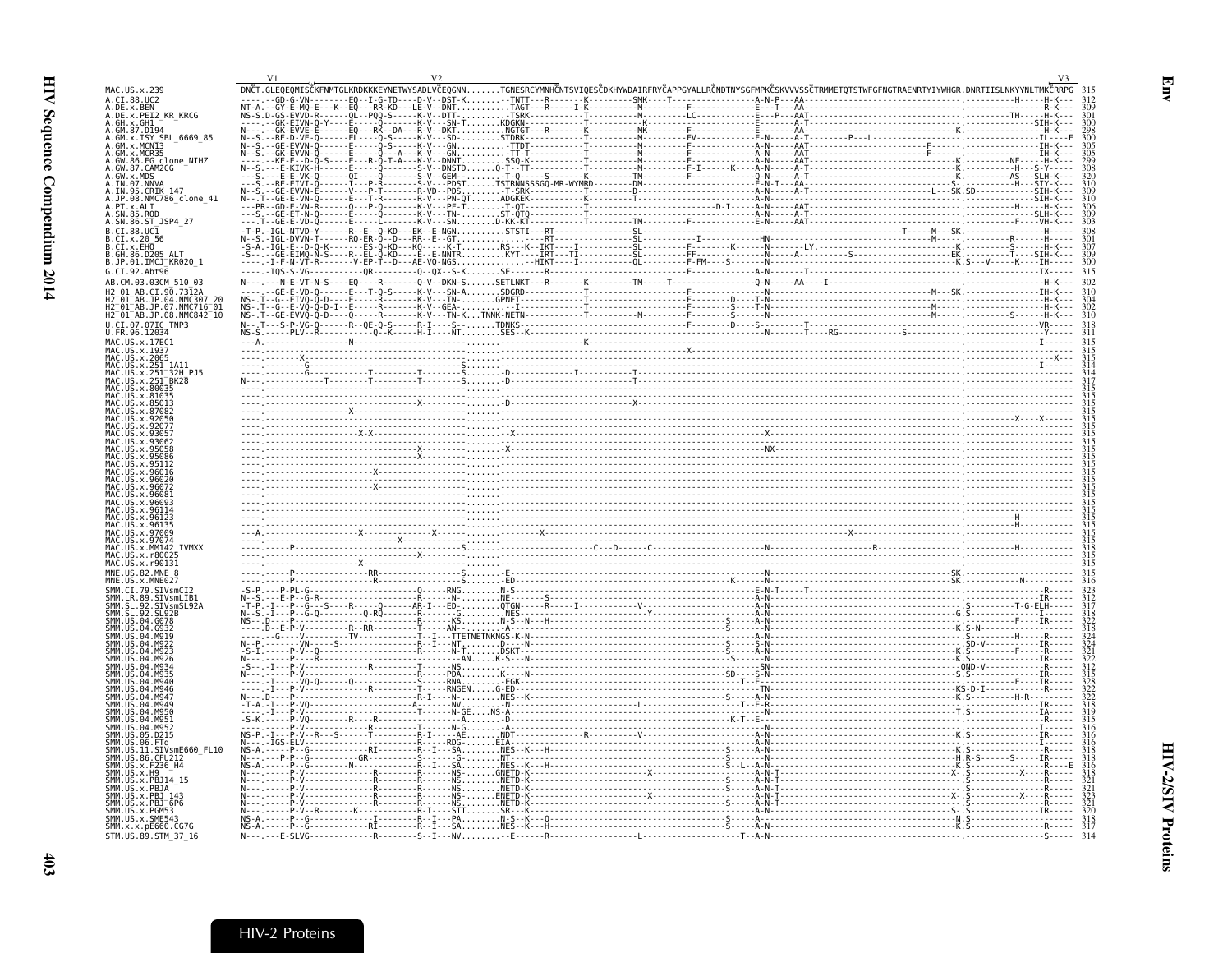<span id="page-25-0"></span>

|                                                                                                       | V3 tip |  |                                                                                                                                                                     |  |
|-------------------------------------------------------------------------------------------------------|--------|--|---------------------------------------------------------------------------------------------------------------------------------------------------------------------|--|
| MAC. U.S. x. 239                                                                                      |        |  | NKTVLPVTIMSGLVFHSOP.INDRPKOAWČWFGGKWKDAIKEVKQTIVKHPRYTG.TNNTDKINLT.APG.GGDPEVTFMWTNČRGEFLYČKMNWFLNWVEDRNTANQKPKEQHKRNYVPČHIRQIINTWHKVGKNVYLPPREGDLTČNSTVTSLIANID 47 |  |
| A.CI.88.UC2<br>A.DE.x.BEN<br>A.DE.x.PEI2 KR KRCG                                                      |        |  |                                                                                                                                                                     |  |
|                                                                                                       |        |  |                                                                                                                                                                     |  |
| A.GM.x.ISY SBL 6669 85                                                                                |        |  |                                                                                                                                                                     |  |
| A.GM.X.MCNT3<br>A.GM.X.MCNT3<br>A.GM.X.MCR35<br>A.GW.86.FG clone_NIHZ<br>A.GW.87.CAM2CG<br>A.GW.X.MDS |        |  |                                                                                                                                                                     |  |
|                                                                                                       |        |  |                                                                                                                                                                     |  |
| A.IN.07.NNVA<br>A.IN.95.CRIK 147                                                                      |        |  |                                                                                                                                                                     |  |
| A.JP.08.NMC786_clone_41<br>A.PT.x.ALI                                                                 |        |  |                                                                                                                                                                     |  |
| .SN.85.ROD<br>A.SN.86.ST JSP4 27                                                                      |        |  |                                                                                                                                                                     |  |
| $B.CI.88.UC\bar{1}$<br>.CI.x.20 56                                                                    |        |  |                                                                                                                                                                     |  |
| B.CI.X.EHO<br>B.GH.86.D205 ALT<br>B.JP.01.IMCJ KR020 1                                                |        |  |                                                                                                                                                                     |  |
| G.CI.92.Aht96                                                                                         |        |  |                                                                                                                                                                     |  |
| AB.CM.03.03CM 510 03<br>AR CT 90.7312A                                                                |        |  |                                                                                                                                                                     |  |
| AB.JP.04.NMC307"<br>H2 <sup>-01-AB.JP.07.NMC716-01</sup>                                              |        |  |                                                                                                                                                                     |  |
| H2 <sup>-</sup> 01 <sup>-</sup> AB.JP.08.NMC842 <sup>-10</sup><br>U.CI.07.07IC TNP3                   |        |  |                                                                                                                                                                     |  |
| U.FR.96.12034<br>MAC.US.x.17EC1                                                                       |        |  |                                                                                                                                                                     |  |
| MAC.US.x.1937<br>MAC.US.x.2065                                                                        |        |  |                                                                                                                                                                     |  |
| MAC.US.x.251 1A11<br>MAC.US.x.251 <sup>-</sup> 32H PJ5                                                |        |  |                                                                                                                                                                     |  |
|                                                                                                       |        |  |                                                                                                                                                                     |  |
| MAC.US.x.81035                                                                                        |        |  |                                                                                                                                                                     |  |
|                                                                                                       |        |  |                                                                                                                                                                     |  |
|                                                                                                       |        |  |                                                                                                                                                                     |  |
|                                                                                                       |        |  |                                                                                                                                                                     |  |
|                                                                                                       |        |  |                                                                                                                                                                     |  |
|                                                                                                       |        |  |                                                                                                                                                                     |  |
| . IIS . x . 9608                                                                                      |        |  |                                                                                                                                                                     |  |
|                                                                                                       |        |  |                                                                                                                                                                     |  |
|                                                                                                       |        |  |                                                                                                                                                                     |  |
| <b>TVMXX</b>                                                                                          |        |  |                                                                                                                                                                     |  |
| MAC.US.x.r90131<br>MNE.US.82.MNE 8                                                                    |        |  |                                                                                                                                                                     |  |
| MNE.US.x.MNE027<br>SMM.CI.79.SIVsmCI2                                                                 |        |  |                                                                                                                                                                     |  |
| SMM.LR.89.SIVsmLIB1<br>SMM.SL.92.SIVsmSL92A                                                           |        |  |                                                                                                                                                                     |  |
|                                                                                                       |        |  |                                                                                                                                                                     |  |
|                                                                                                       |        |  |                                                                                                                                                                     |  |
|                                                                                                       |        |  |                                                                                                                                                                     |  |
|                                                                                                       |        |  |                                                                                                                                                                     |  |
|                                                                                                       |        |  |                                                                                                                                                                     |  |
|                                                                                                       |        |  |                                                                                                                                                                     |  |
|                                                                                                       |        |  |                                                                                                                                                                     |  |
| D215.                                                                                                 |        |  |                                                                                                                                                                     |  |
| SMM.US.11.SIVsmE660 FL10<br>SMM. US. 86. CFU212                                                       |        |  |                                                                                                                                                                     |  |
| SMM.US.x.F236 H4<br>SMM.US.x.H9                                                                       |        |  |                                                                                                                                                                     |  |
| SMM.US.x.PBJ14 15<br>SMM.US.x.PBJA                                                                    |        |  |                                                                                                                                                                     |  |
| SMM.US.x.PBJ<br>SMM.US.x.PBJ <sup>-</sup> 6P6                                                         |        |  |                                                                                                                                                                     |  |
| US.x.PGM!<br>SMM.US.x.SME54                                                                           |        |  |                                                                                                                                                                     |  |
| SMM.x.x.pE660.CG7G<br>STM.US.89.STM 37 16                                                             |        |  |                                                                                                                                                                     |  |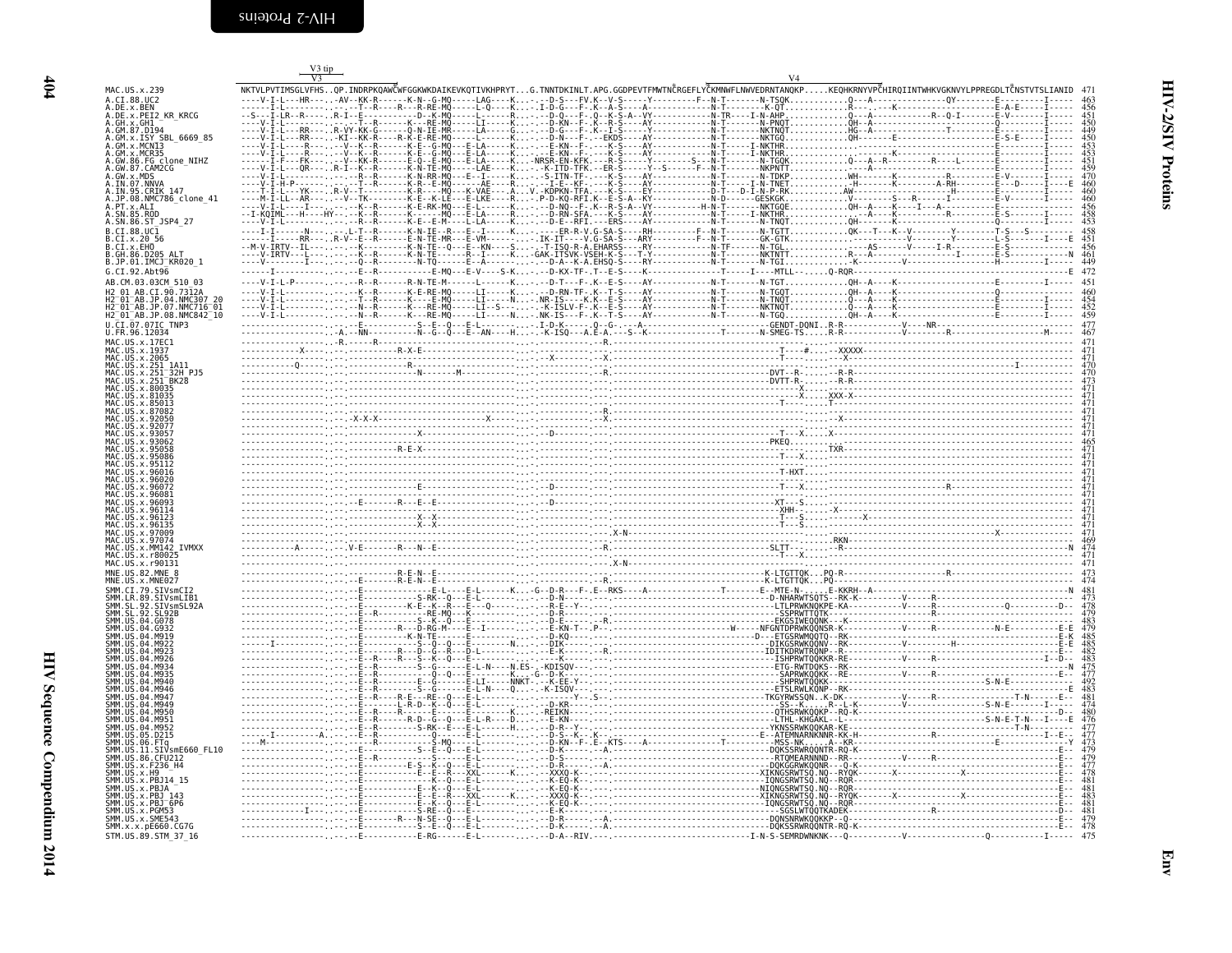<span id="page-26-0"></span>

|                                                                                  |  |  | gp120 end_gp41 start<br>WIDGNQTNITMSAEVAELYRLELGDYKLVEITPIGLAPTDVKRYTTGG.TSRNKRGVFVLGFLGFLATAGSAMGAASLTLTAQSRTLLAGIVQQQQQLLDVVKRQQELLRLTVWGTKNLQTRVTAIEKYLKDQAQLNAWGCAFRQVČHTTVPWPNASLTPKWN 633<br>WIDGNQTNITMSAEVAELYRLEL |  |  |
|----------------------------------------------------------------------------------|--|--|----------------------------------------------------------------------------------------------------------------------------------------------------------------------------------------------------------------------------|--|--|
| MAC.US.x.239<br>A.CI.88.UC2                                                      |  |  |                                                                                                                                                                                                                            |  |  |
| A.DE.x.BEN<br>A.DE.x.PEI2_KR_KRCG                                                |  |  |                                                                                                                                                                                                                            |  |  |
| .GH.X.GHI<br>.GH.X.GHI<br>.GM.87.D194                                            |  |  |                                                                                                                                                                                                                            |  |  |
|                                                                                  |  |  |                                                                                                                                                                                                                            |  |  |
| .GM.x.ISY SBL_6669_85<br>.GM.x.MCN13                                             |  |  |                                                                                                                                                                                                                            |  |  |
| GM.x.MCR35<br>GW.86.FG clone NIHZ                                                |  |  |                                                                                                                                                                                                                            |  |  |
| GW.87.CAM2CG                                                                     |  |  |                                                                                                                                                                                                                            |  |  |
| GW.x.MDS<br>IN.07.NNVA                                                           |  |  |                                                                                                                                                                                                                            |  |  |
| .IN.95.CRIK 147<br>.JP.08.NMC786_clone_41                                        |  |  |                                                                                                                                                                                                                            |  |  |
|                                                                                  |  |  |                                                                                                                                                                                                                            |  |  |
| .PT.x.ALI<br>.PT.x.ALI<br>.SN.85.ROD<br>.SN.86.ST_JSP4_27                        |  |  |                                                                                                                                                                                                                            |  |  |
| .CI.88.UC1                                                                       |  |  |                                                                                                                                                                                                                            |  |  |
| B.CI.x.20 56<br>B.CI.x.20 56<br>B.CI.x.EHO<br>B.GH.86.D205 ALT                   |  |  |                                                                                                                                                                                                                            |  |  |
|                                                                                  |  |  |                                                                                                                                                                                                                            |  |  |
| B.JP.01.IMCJ <sup>-</sup> KR020 1<br>G.CI.92.Abt96                               |  |  |                                                                                                                                                                                                                            |  |  |
| AB.CM.03.03CM 510 03                                                             |  |  |                                                                                                                                                                                                                            |  |  |
| H2 01 AB.<br>CI.90.7312A                                                         |  |  |                                                                                                                                                                                                                            |  |  |
| H2-01-AB.JP.04.NMC307 20<br>H2-01-AB.JP.07.NMC716-01<br>H2_01_AB.JP.08.NMC842_10 |  |  |                                                                                                                                                                                                                            |  |  |
|                                                                                  |  |  |                                                                                                                                                                                                                            |  |  |
| U.ČI.07.07IC TNP3<br>U.FR.96.12034                                               |  |  |                                                                                                                                                                                                                            |  |  |
| MAC.US.x.17EC1                                                                   |  |  |                                                                                                                                                                                                                            |  |  |
| MAČ.ŪŠ.x.I937<br>MAC.US.x.2065                                                   |  |  |                                                                                                                                                                                                                            |  |  |
| .US.x.251 1A11<br>.US.x.251 32H PJ5                                              |  |  |                                                                                                                                                                                                                            |  |  |
|                                                                                  |  |  |                                                                                                                                                                                                                            |  |  |
|                                                                                  |  |  |                                                                                                                                                                                                                            |  |  |
|                                                                                  |  |  |                                                                                                                                                                                                                            |  |  |
|                                                                                  |  |  |                                                                                                                                                                                                                            |  |  |
|                                                                                  |  |  |                                                                                                                                                                                                                            |  |  |
|                                                                                  |  |  |                                                                                                                                                                                                                            |  |  |
|                                                                                  |  |  |                                                                                                                                                                                                                            |  |  |
|                                                                                  |  |  |                                                                                                                                                                                                                            |  |  |
|                                                                                  |  |  |                                                                                                                                                                                                                            |  |  |
| . US                                                                             |  |  |                                                                                                                                                                                                                            |  |  |
|                                                                                  |  |  |                                                                                                                                                                                                                            |  |  |
|                                                                                  |  |  | $\frac{1}{2}$                                                                                                                                                                                                              |  |  |
|                                                                                  |  |  |                                                                                                                                                                                                                            |  |  |
| MAC.US.x.97074                                                                   |  |  |                                                                                                                                                                                                                            |  |  |
| MAC.US.x.MM142 IVMXX                                                             |  |  |                                                                                                                                                                                                                            |  |  |
| MAC.US.x.r80025<br>MAC.US.x.r90131                                               |  |  |                                                                                                                                                                                                                            |  |  |
| MNE.US.82.MNE_8                                                                  |  |  |                                                                                                                                                                                                                            |  |  |
|                                                                                  |  |  |                                                                                                                                                                                                                            |  |  |
|                                                                                  |  |  |                                                                                                                                                                                                                            |  |  |
|                                                                                  |  |  |                                                                                                                                                                                                                            |  |  |
| ŠMM.ŠL.92.ŠL92B<br>SMM.US.04.G078                                                |  |  |                                                                                                                                                                                                                            |  |  |
| SMM. US . 04 . 0932                                                              |  |  |                                                                                                                                                                                                                            |  |  |
|                                                                                  |  |  |                                                                                                                                                                                                                            |  |  |
|                                                                                  |  |  |                                                                                                                                                                                                                            |  |  |
|                                                                                  |  |  |                                                                                                                                                                                                                            |  |  |
|                                                                                  |  |  |                                                                                                                                                                                                                            |  |  |
|                                                                                  |  |  |                                                                                                                                                                                                                            |  |  |
|                                                                                  |  |  |                                                                                                                                                                                                                            |  |  |
|                                                                                  |  |  |                                                                                                                                                                                                                            |  |  |
|                                                                                  |  |  |                                                                                                                                                                                                                            |  |  |
|                                                                                  |  |  |                                                                                                                                                                                                                            |  |  |
| SIVsmE660 FL10                                                                   |  |  |                                                                                                                                                                                                                            |  |  |
| SMM.US.86.CFU212<br>SMM.US.x.F236_H4                                             |  |  |                                                                                                                                                                                                                            |  |  |
| MM.US.x.H9<br>MM.ŪŠ.x.PBJ14_15                                                   |  |  |                                                                                                                                                                                                                            |  |  |
|                                                                                  |  |  |                                                                                                                                                                                                                            |  |  |
| MM.US.x.PBJ <sup>-6P6</sup>                                                      |  |  |                                                                                                                                                                                                                            |  |  |
| SMM.US.x.PGM53                                                                   |  |  |                                                                                                                                                                                                                            |  |  |
| SMM.US.x.SME543<br>SMM.x.x.pE660.CG7G                                            |  |  |                                                                                                                                                                                                                            |  |  |
| STM.US.89.STM_37_16                                                              |  |  |                                                                                                                                                                                                                            |  |  |
|                                                                                  |  |  |                                                                                                                                                                                                                            |  |  |

HIV-2 Proteins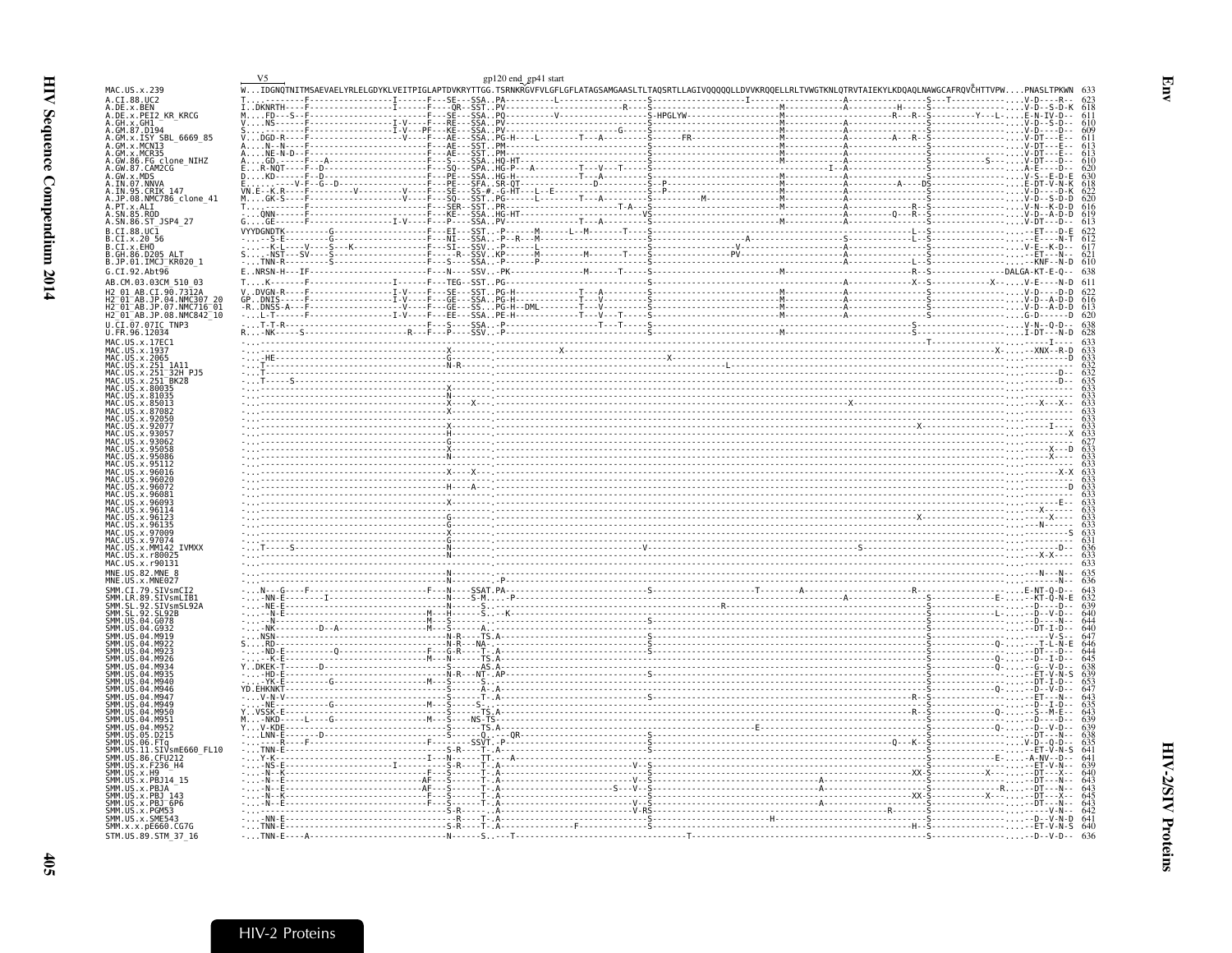| MAC.US.x.239<br>A.CI.88.UC2                                                                 |  |  |
|---------------------------------------------------------------------------------------------|--|--|
| .DE.x.BEN<br>.DE.x.PEI2_KR_KRCG<br>A.GH.x.GH1 -<br>A.GM.87.D194<br>A.GM.x.ISY_SBL_6669_85   |  |  |
| .GM.x.MCN13<br>.GM.x.MCR35<br>.GW.86.FG clone NIHZ                                          |  |  |
| GW.87.CAM2CG<br>GW.x.MDS<br>IN.07.NNVA                                                      |  |  |
| IN.95.CRIK 147<br>JP.08.NMC786 clone 41<br>.PT.x.ALI<br>SN.85.ROD                           |  |  |
| .SN.86.ST JSP4 27<br>$B.CI.88.UC\bar{1}$                                                    |  |  |
| B.CI.x.20 56<br>B.CI.x.EHO<br>B.GH.86.D205 ALT<br>B.JP.01.IMCJ_KR020_1                      |  |  |
| G.CI.92.Abt96                                                                               |  |  |
| H2 <sup>-</sup> 01 <sup>-</sup> AB.JP.07.NMC716 <sup>-</sup> 01<br>H2_01_AB.JP.08.NMC842_10 |  |  |
| CI.07.07IC TNP3<br>U.FR.96.12034<br>MAC.US.x.17EC1                                          |  |  |
| MAC.US.x.1937<br>MAC.US.x.2065<br>MAC.US.x.251 1A11<br>MAC.US.x.251 <sup>-</sup> 32H PJ5    |  |  |
|                                                                                             |  |  |
|                                                                                             |  |  |
|                                                                                             |  |  |
|                                                                                             |  |  |
|                                                                                             |  |  |
| .96135                                                                                      |  |  |
| Y 97074<br><b>TVMXX</b><br>.x.r8002<br>MAC.US.x.r90131                                      |  |  |
| MNE.US.x.MNE027                                                                             |  |  |
| SMM.LR.89.SIVsmLIB1                                                                         |  |  |
|                                                                                             |  |  |
|                                                                                             |  |  |
|                                                                                             |  |  |
|                                                                                             |  |  |
| SIVsmE660 FL10                                                                              |  |  |
| SMM.US.86.CFU212<br>ŠMM. ŪS. x. F236_H4<br>$IIS \times H9$                                  |  |  |
| MM.US.x.PBJA<br>SMM.US.x.PBJ 6P6                                                            |  |  |
| MM US x PGM53<br>SMM.US.x.SME543<br>SMM.x.x.pE660.CG7G                                      |  |  |
| STM.US.89.STM 37 16                                                                         |  |  |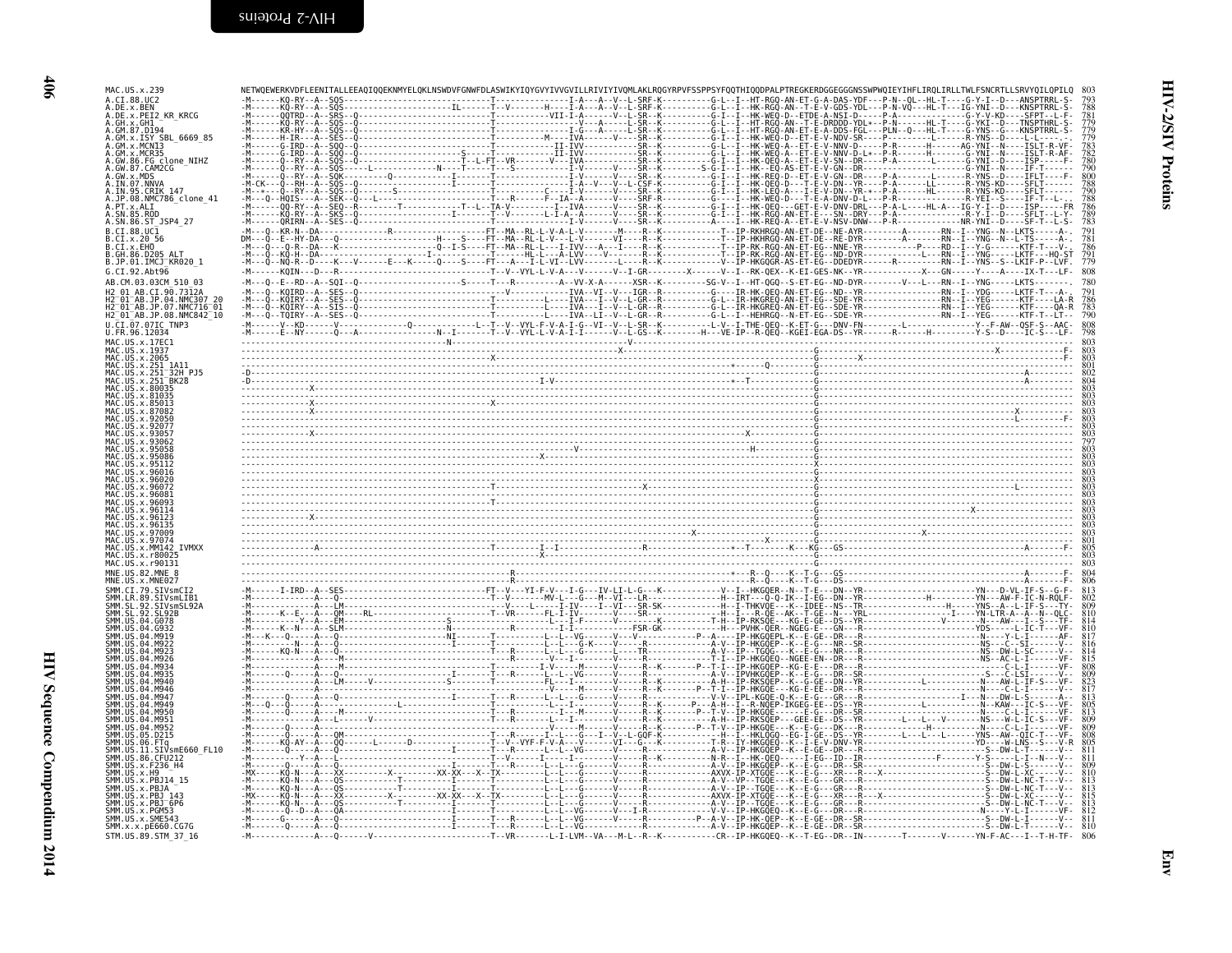| MAC.US.x.239                                                                                                                                                | RLSATLQRIREVLRTELTYLQYGWSYFHEAVQAVWRSATETLAGAWGDLWETLRRGGRWILAIPRRIRQGLELTLL*                                                                                                                                                 |  |
|-------------------------------------------------------------------------------------------------------------------------------------------------------------|-------------------------------------------------------------------------------------------------------------------------------------------------------------------------------------------------------------------------------|--|
| A.CI.88.UC2                                                                                                                                                 |                                                                                                                                                                                                                               |  |
| A.DE.x.BEN<br>A.DE.x.PEI2_KR_KRCG                                                                                                                           |                                                                                                                                                                                                                               |  |
|                                                                                                                                                             | RESART IDENTIFICATION OF THE CALIFORNIA CONTRACT CONTRACT CONTRACT CONTRACT CONTRACT CONTRACT CONTRACT CONTRACT CONTRACT CONTRACT CONTRACT CONTRACT CONTRACT CONTRACT CONTRACT CONTRACT CONTRACT CONTRACT CONTRACT CONTRACT C |  |
|                                                                                                                                                             |                                                                                                                                                                                                                               |  |
| 4.GE.x.FE14_hh_hhttp<br>A.GH.x.GH1<br>A.GM.x.ISY_SBL_6669_85<br>A.GM.x.MCR3<br>A.GM.x.MCR3<br>A.GW.86.FG_clone_NIHZ<br>A.GW.86.FG_clone_NIHZ<br>A.GW.87_MDS |                                                                                                                                                                                                                               |  |
|                                                                                                                                                             |                                                                                                                                                                                                                               |  |
| A.GW.X.MDS<br>A.GW.X.MDS<br>A.IN.97.NNVA<br>A.JP.08.NMC786_clone_41<br>A.PT.X.ALI<br>A.PT.X.ALI<br>A.PT.X.ALI                                               |                                                                                                                                                                                                                               |  |
|                                                                                                                                                             |                                                                                                                                                                                                                               |  |
|                                                                                                                                                             |                                                                                                                                                                                                                               |  |
| A. SN.85.ROD<br>A. SN.85.ROD<br>A. SN.86.ST_JSP4_27                                                                                                         |                                                                                                                                                                                                                               |  |
| B.CI.88.UC1                                                                                                                                                 |                                                                                                                                                                                                                               |  |
| B.CI.x.20 56<br>B.CI.x.EHO                                                                                                                                  |                                                                                                                                                                                                                               |  |
| B.GH.86.D205_ALT<br>B.JP.01.IMCJ_KR020_1                                                                                                                    |                                                                                                                                                                                                                               |  |
|                                                                                                                                                             |                                                                                                                                                                                                                               |  |
| G.CI.92.Abt96<br>AB.CM.03.03CM 510 03                                                                                                                       | QP--LPFA-----IGW-Q--LR-AA-ATR----S-GET---A--GAA-A----------------A---                                                                                                                                                         |  |
|                                                                                                                                                             |                                                                                                                                                                                                                               |  |
| H2_01_AB.CI.90.7312A<br>H2_01_AB.JP.04.NMC307_20<br>H2_01_AB.JP.07.NMC716_01                                                                                |                                                                                                                                                                                                                               |  |
| H2 01 AB.JP.08.NMC842 10                                                                                                                                    |                                                                                                                                                                                                                               |  |
| U.CI.07.07IC TNP3<br>U.FR.96.12034                                                                                                                          |                                                                                                                                                                                                                               |  |
| MAC.US.x.17EC1                                                                                                                                              |                                                                                                                                                                                                                               |  |
| MAC.US.x.17EL<br>MAC.US.x.1937<br>MAC.US.x.2065<br>MAC.US.x.251 1A11<br>MAC.US.x.251 BK28<br>MAC.US.x.251 BK28<br>MAC.US.x.80035<br>MAC.US.x.80035          |                                                                                                                                                                                                                               |  |
|                                                                                                                                                             |                                                                                                                                                                                                                               |  |
|                                                                                                                                                             |                                                                                                                                                                                                                               |  |
|                                                                                                                                                             |                                                                                                                                                                                                                               |  |
| MAČ.ŬŠ.X.81035<br>MAC.US.X.85013<br>C.US.X.85013                                                                                                            |                                                                                                                                                                                                                               |  |
| MAC.US.x.87082<br>MAC.US.x.92050                                                                                                                            |                                                                                                                                                                                                                               |  |
| MAC.US.x.92077<br>MAC.US.x.93057                                                                                                                            |                                                                                                                                                                                                                               |  |
| MAC.US.x.9306                                                                                                                                               |                                                                                                                                                                                                                               |  |
| MAC.US.x.95058                                                                                                                                              |                                                                                                                                                                                                                               |  |
| MAC.US.x.95086<br>MAC.US.x.95112                                                                                                                            |                                                                                                                                                                                                                               |  |
| MAC.US.x.96016<br>MAC.US.x.96020                                                                                                                            |                                                                                                                                                                                                                               |  |
| MAC.US.x.96072                                                                                                                                              |                                                                                                                                                                                                                               |  |
| MAC.US.x.96081<br>MAC.US.x.96093                                                                                                                            |                                                                                                                                                                                                                               |  |
| MAC.US.x.96114                                                                                                                                              |                                                                                                                                                                                                                               |  |
| MAC.US.x.96123<br>MAC.US.x.96135                                                                                                                            |                                                                                                                                                                                                                               |  |
| MAC.US.x.97009<br>MAC.US.x.97074                                                                                                                            |                                                                                                                                                                                                                               |  |
| MAC.US.x.MM142_IVMXX                                                                                                                                        | $\frac{1}{2}$                                                                                                                                                                                                                 |  |
| MAC.US.x.r8002<br>MAC.US.x.r90131                                                                                                                           |                                                                                                                                                                                                                               |  |
| MNE.US.82.MNE.8                                                                                                                                             |                                                                                                                                                                                                                               |  |
| MNE.US.x.MNE027                                                                                                                                             |                                                                                                                                                                                                                               |  |
| "<br>SMM.CI.79.SIVsmCI2<br>SMM.LR.89.SIVsmLIB1<br>SMM.SL.92.SIVsmSL92A<br>SMM.SL.92.SL92B                                                                   |                                                                                                                                                                                                                               |  |
|                                                                                                                                                             |                                                                                                                                                                                                                               |  |
| SMM. US. 04. G078<br>SMM. US. 04. G078<br>SMM. US. 04. M919<br>SMM. US. 04. M922                                                                            |                                                                                                                                                                                                                               |  |
|                                                                                                                                                             |                                                                                                                                                                                                                               |  |
|                                                                                                                                                             |                                                                                                                                                                                                                               |  |
| ŠMM. UŠ. 04. M923<br>SMM. US. 04. M926                                                                                                                      |                                                                                                                                                                                                                               |  |
| SMM.US.04.M934<br>SMM.US.04.M935                                                                                                                            |                                                                                                                                                                                                                               |  |
| SMM.US.04.M940<br>SMM.US.04.M946                                                                                                                            |                                                                                                                                                                                                                               |  |
| ŠMM. UŠ. 04. M947<br>SMM. US. 04. M949                                                                                                                      |                                                                                                                                                                                                                               |  |
| SMM.US.04.M950                                                                                                                                              |                                                                                                                                                                                                                               |  |
| SMM.US.04.M951                                                                                                                                              |                                                                                                                                                                                                                               |  |
| ŠMM. UŠ. 04. M952<br>SMM. US. 05. D215                                                                                                                      |                                                                                                                                                                                                                               |  |
| SMH1+93+2+1+1+<br>SMM .US.11. SIVsmE660_FL10<br>SMM .US.11. SIVsmE660_FL10<br>SMM .US. x. F236_H4<br>CMM .US. x. F43                                        |                                                                                                                                                                                                                               |  |
|                                                                                                                                                             |                                                                                                                                                                                                                               |  |
|                                                                                                                                                             |                                                                                                                                                                                                                               |  |
| SMM.US.x.H9<br>SMM.US.x.PBJ14_15                                                                                                                            |                                                                                                                                                                                                                               |  |
| SMM.US.x.PBJA –<br>SMM.US.x.PBJ_143                                                                                                                         |                                                                                                                                                                                                                               |  |
| SMM.US.x.PBJ <sup>-</sup> 6P6                                                                                                                               |                                                                                                                                                                                                                               |  |
| SMM.US.x.PGM53<br>SMM.US.x.SME543                                                                                                                           |                                                                                                                                                                                                                               |  |
| SMM.x.x.pE660.CG7G                                                                                                                                          |                                                                                                                                                                                                                               |  |
| STM.US.89.STM 37 16                                                                                                                                         |                                                                                                                                                                                                                               |  |

<span id="page-28-0"></span>gp41 end Env end<br>n<sup>41</sup> and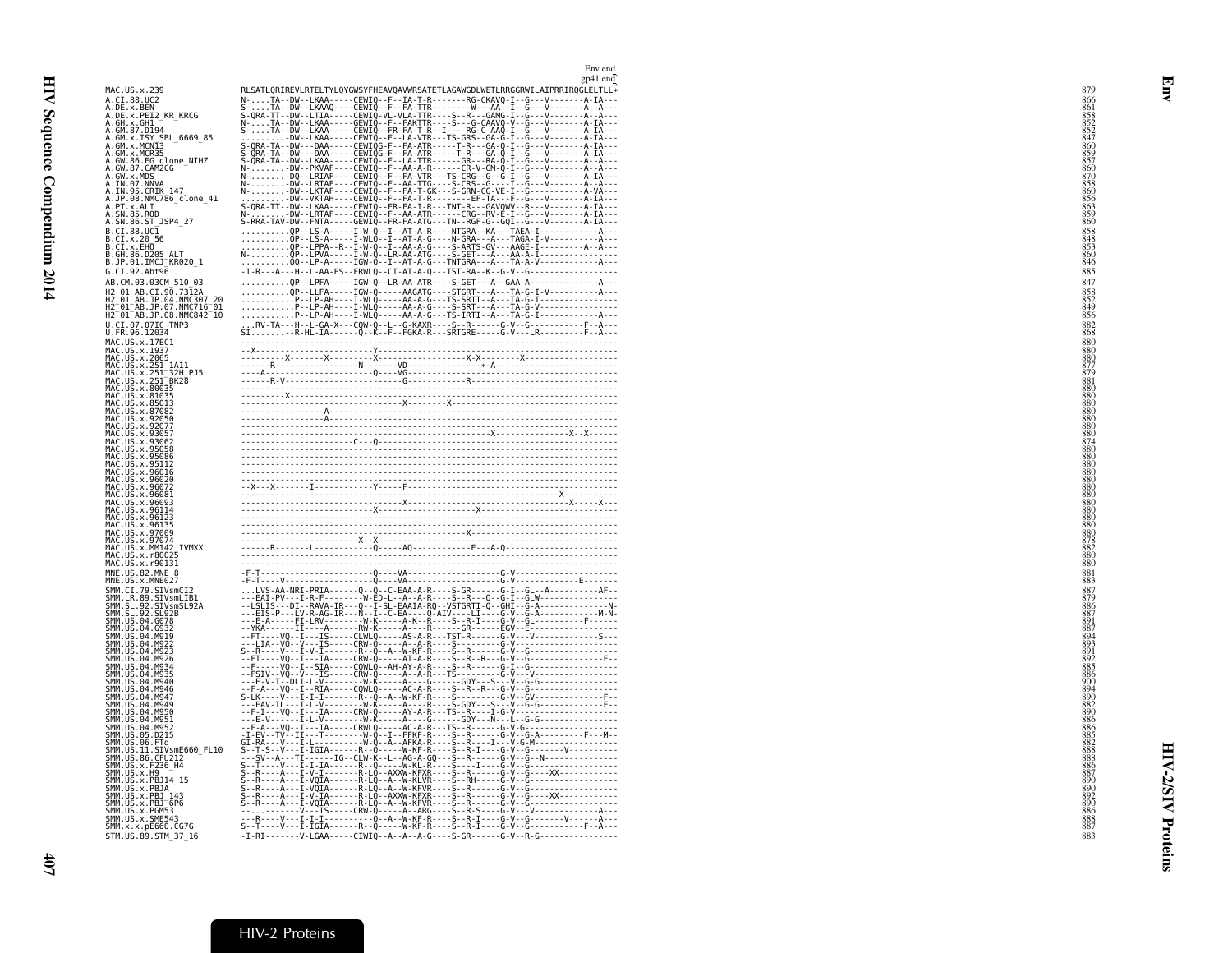<span id="page-29-1"></span><span id="page-29-0"></span>

|                                                                                   | R17Y mutation<br>Nef start | premature stop in Mac239                                                                                                                                                 |  |
|-----------------------------------------------------------------------------------|----------------------------|--------------------------------------------------------------------------------------------------------------------------------------------------------------------------|--|
| MAC.US.x.239                                                                      |                            | MGGAISMRRSRPSGDLRORLLRARGETYGRLLGEVEDGYSOSPGGLDKGLSSLSCE.GOKYNOGOYMNTPWRN.PAEEREKLAYRKONMDDIDE*DDD.LVGV.SVRPKVPLRTMSYKLAIDMSHFIKEKGGLEGIYYSARRHRILDIYLEKEEGIIPDWODYTSGPG |  |
| A.CI.88.UC2                                                                       |                            |                                                                                                                                                                          |  |
| A.DE.x.PEI2 KR KRCG                                                               |                            |                                                                                                                                                                          |  |
|                                                                                   |                            |                                                                                                                                                                          |  |
| A.GM.x.ISY SBL 6669 85                                                            |                            |                                                                                                                                                                          |  |
| GM.x.MCN13                                                                        |                            |                                                                                                                                                                          |  |
| .GM.x.MCR35<br>A.GW.86.FG clone NIHZ                                              |                            |                                                                                                                                                                          |  |
| .GW.87.CAM2CG                                                                     |                            |                                                                                                                                                                          |  |
| GW. x. MDS                                                                        |                            |                                                                                                                                                                          |  |
| IN.07.NNVA<br>.IN.95.CRIK 147                                                     |                            |                                                                                                                                                                          |  |
| .JP.08.NMC786_clone 41                                                            |                            |                                                                                                                                                                          |  |
| .PT.x.ALI                                                                         |                            |                                                                                                                                                                          |  |
| A.SN.86.ST JSP4 27                                                                |                            |                                                                                                                                                                          |  |
| 3. CT. 88. HC1                                                                    |                            |                                                                                                                                                                          |  |
| .CI.x.EHO                                                                         |                            |                                                                                                                                                                          |  |
| B.GH.86.D205 ALT                                                                  |                            |                                                                                                                                                                          |  |
| B.JP.01.IMCJ <sup>-</sup> KR020 1                                                 |                            |                                                                                                                                                                          |  |
| G.CI.92.Abt96                                                                     |                            |                                                                                                                                                                          |  |
|                                                                                   |                            |                                                                                                                                                                          |  |
|                                                                                   |                            |                                                                                                                                                                          |  |
| $01^-$ AB.JP.07.NMC716 $^-$ 01<br>H2 <sup>-01-AB.JP.08.NMC842<sup>-10</sup></sup> |                            |                                                                                                                                                                          |  |
|                                                                                   |                            |                                                                                                                                                                          |  |
| U.CI.07.07IC TNP3<br>U.FR.96.12034                                                |                            |                                                                                                                                                                          |  |
| MAC US x 17FC1                                                                    |                            |                                                                                                                                                                          |  |
|                                                                                   |                            |                                                                                                                                                                          |  |
|                                                                                   |                            |                                                                                                                                                                          |  |
|                                                                                   |                            |                                                                                                                                                                          |  |
|                                                                                   |                            |                                                                                                                                                                          |  |
|                                                                                   |                            |                                                                                                                                                                          |  |
|                                                                                   |                            |                                                                                                                                                                          |  |
|                                                                                   |                            |                                                                                                                                                                          |  |
|                                                                                   |                            |                                                                                                                                                                          |  |
|                                                                                   |                            |                                                                                                                                                                          |  |
|                                                                                   |                            |                                                                                                                                                                          |  |
|                                                                                   |                            |                                                                                                                                                                          |  |
|                                                                                   |                            |                                                                                                                                                                          |  |
|                                                                                   |                            |                                                                                                                                                                          |  |
|                                                                                   |                            |                                                                                                                                                                          |  |
|                                                                                   |                            |                                                                                                                                                                          |  |
|                                                                                   |                            |                                                                                                                                                                          |  |
|                                                                                   |                            |                                                                                                                                                                          |  |
|                                                                                   |                            |                                                                                                                                                                          |  |
| MM142 TVMXX<br>IC IIS x r80021                                                    |                            |                                                                                                                                                                          |  |
|                                                                                   |                            |                                                                                                                                                                          |  |
|                                                                                   |                            |                                                                                                                                                                          |  |
|                                                                                   |                            |                                                                                                                                                                          |  |
|                                                                                   |                            |                                                                                                                                                                          |  |
|                                                                                   |                            |                                                                                                                                                                          |  |
|                                                                                   |                            |                                                                                                                                                                          |  |
|                                                                                   |                            |                                                                                                                                                                          |  |
|                                                                                   |                            |                                                                                                                                                                          |  |
|                                                                                   |                            |                                                                                                                                                                          |  |
|                                                                                   |                            |                                                                                                                                                                          |  |
|                                                                                   |                            |                                                                                                                                                                          |  |
|                                                                                   |                            |                                                                                                                                                                          |  |
|                                                                                   |                            |                                                                                                                                                                          |  |
|                                                                                   |                            |                                                                                                                                                                          |  |
|                                                                                   |                            |                                                                                                                                                                          |  |
|                                                                                   |                            |                                                                                                                                                                          |  |
|                                                                                   |                            |                                                                                                                                                                          |  |
| STVsmF660 FL10                                                                    |                            |                                                                                                                                                                          |  |
|                                                                                   |                            |                                                                                                                                                                          |  |
|                                                                                   |                            |                                                                                                                                                                          |  |
|                                                                                   |                            |                                                                                                                                                                          |  |
|                                                                                   |                            |                                                                                                                                                                          |  |
|                                                                                   |                            |                                                                                                                                                                          |  |
|                                                                                   |                            |                                                                                                                                                                          |  |
| SMM.US.x.SME543                                                                   |                            |                                                                                                                                                                          |  |
| SMM.x.x.pE660.CG7G<br>STM.US.89.STM 37 16                                         |                            |                                                                                                                                                                          |  |